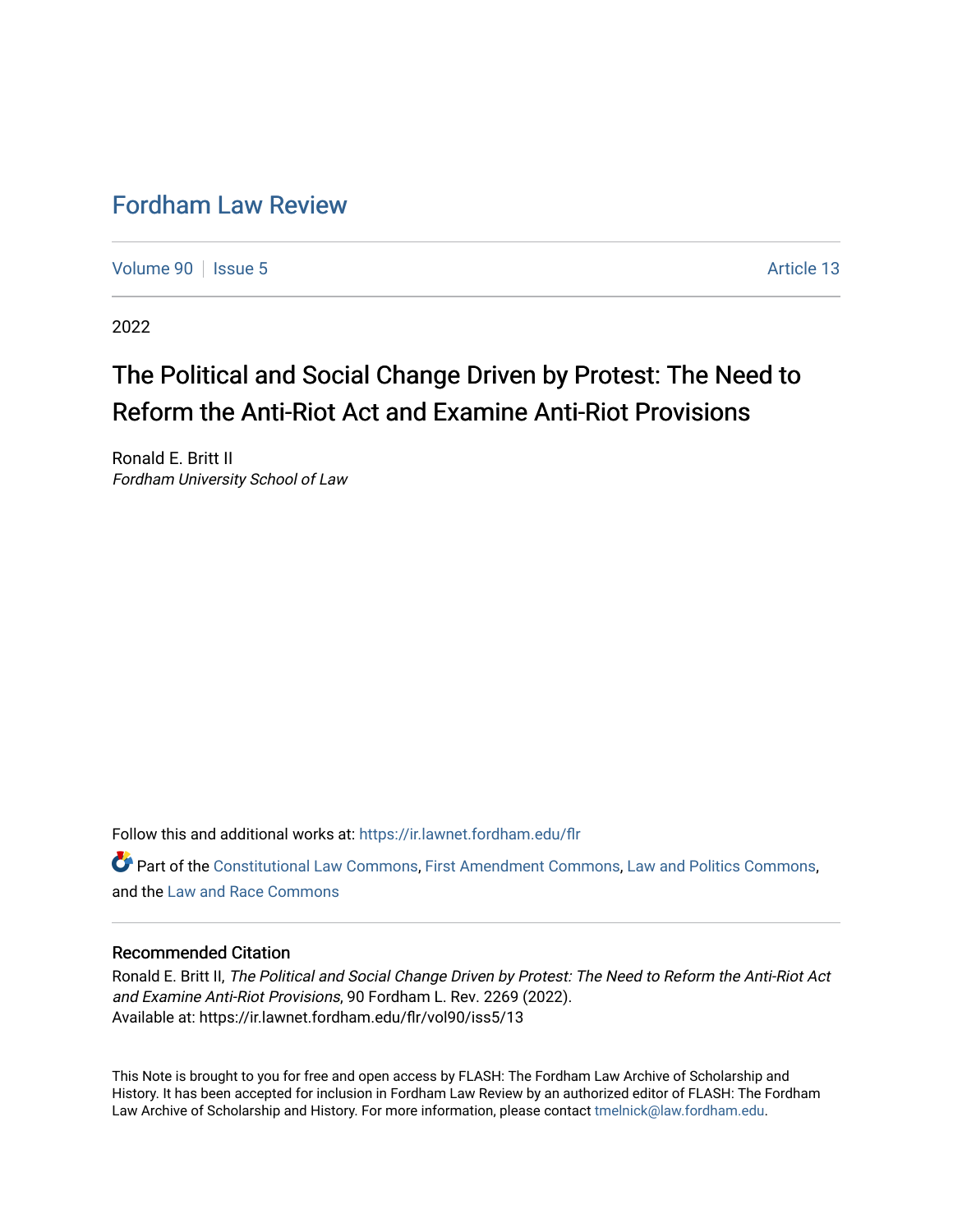# **NOTES**

# THE POLITICAL AND SOCIAL CHANGE DRIVEN BY PROTEST: THE NEED TO REFORM THE ANTI-RIOT ACT AND EXAMINE ANTI-RIOT PROVISIONS

#### Ronald E. Britt II\*

The right to join in peaceful assembly and petition is critical to an effective democracy and is at the core of the First Amendment. The assault of peaceful protestors in the pursuit of racial justice is not a new phenomenon, and legislators at the federal and state levels have drafted anti-riot provisions as a measure to target protestors they deem an existential threat to American society. As these provisions have become increasingly prevalent in light of the protests following the murders of Breonna Taylor and George Floyd, they have the likelihood of severely chilling the effect on protestors' right to freedom of expression.

This Note examines these effects, considering the Anti-Riot Act of 1968's intent to protect the public from violent protestors and, in light of congressional inaction due to ongoing political polarization, asks whether presidential intervention is warranted. More specifically, this Note determines whether the Act's current interpretation meets Congress's intent or subverts the constitutional right to freedom of expression. This Note contends that while persuasive arguments exist both in support for harsher anti-riot provisions and for a novel approach to address public safety, these arguments tend to rely on anecdotal evidence due to the limited scholarship on this topic. Therefore, this Note argues that the president should establish a commission to comprehensively investigate the recent outbreaks of racially motivated protests before potentially moving forward with executive action.

| I. THE RESTRICTIONS ON PEACEFUL ASSEMBLY AND PETITION 2275 |  |
|------------------------------------------------------------|--|
|                                                            |  |

<sup>\*</sup> J.D. Candidate, 2023, Fordham University School of Law; B.A., 2011, Hampton University. Thank you to my parents, Ronald and Hortense Britt, for their consistent love and encouragement. I also want to thank my brother and T.V. for their unwavering support. Lastly, I would like to thank Professor Bennett Capers and the editors and staff of the Fordham Law Review for their guidance and constructive feedback.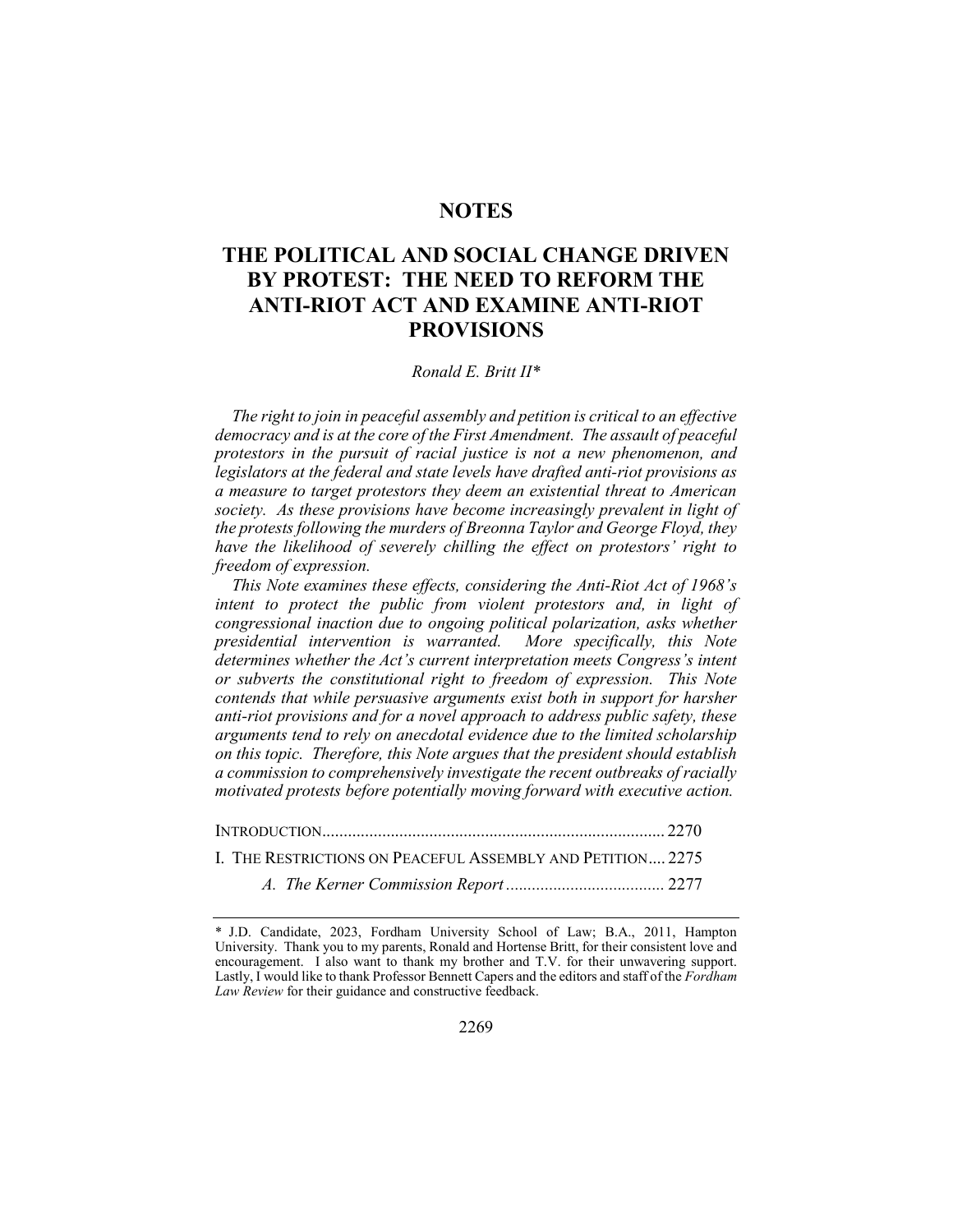| B. Competing Views on Presidential Commissions 2279             |      |
|-----------------------------------------------------------------|------|
| C. Legislative History of the Anti-Riot Act  2280               |      |
| II. DOES THE ANTI-RIOT ACT ACCOMPLISH CONGRESS'S ENVISIONED     |      |
| SAFEGUARDS AGAINST VIOLENT CIVIL DISTURBANCES? 2282             |      |
| A. Contemporary Assessment of the Anti-Riot Act 2283            |      |
| 1. The Federal Judiciary's Interpretation  2283                 |      |
| 2. The Department of Justice's Interpretation 2289              |      |
| B. The Effects of Lawful Enforcement of the Anti-Riot Act. 2290 |      |
| 1. The Political Divide over the Act's Intent  2291             |      |
| 2. The Convergence of Congressional Solutions and State         |      |
|                                                                 | 2292 |
| III. A PROPOSAL FOR A RENEWED FEDERAL EFFORT TO UPHOLD THE      |      |
| RIGHT TO PEACEFUL ASSEMBLY AND PETITION 2296                    |      |
| A. The Development of an Executive Branch Agenda to             |      |
|                                                                 |      |
| B. The Establishment of a Presidential Commission  2298         |      |
|                                                                 | 2300 |

#### **INTRODUCTION**

"At this point it's bigger than Breonna, it's bigger than just Black Lives."1 In the spring and summer of 2020, two events were a catalyst for change that erupted into wide-scale demonstrations across the nation.2 In March 2020, Breonna Taylor and Kenneth Walker were asleep in their bed when plainclothes police officers in Louisville, Kentucky executed a no-knock warrant on Ms. Taylor's apartment.3 The warrant was approved based on an investigation into Jamarcus Glover, who the police believed was utilizing her residence as a means to receive packages of drugs.4 Shortly after midnight, the officers forcefully entered Ms. Taylor's apartment without warning.5 Mr.

 <sup>1.</sup> Richard A. Oppel Jr. et al., What to Know About Breonna Taylor's Death, N.Y. TIMES (Apr. 26, 2021), https://www.nytimes.com/article/breonna-taylor-police.html [https://perma.cc/BZA3-FFSS]; see Larry Buchanan et al., Black Lives Matter May Be the Largest Movement in U.S. History, N.Y. TIMES (July 3, 2020), https://www.nytimes.com/ interactive/2020/07/03/us/george-floyd-protests-crowd-size.html [https://perma.cc/629D-QVS7]; Patrisse Cullors, 'Black Lives Matter' Is About More than the Police, ACLU (June 23, 2020), https://www.aclu.org/news/criminal-law-reform/black-lives-matter-is-about-morethan-the-police/ [https://perma.cc/857G-ZLH7].

<sup>2</sup>. See Oppel Jr. et al., supra note 1.

<sup>3</sup>. Id.; Breonna Taylor: What Happened on the Night of Her Death?, BBC (Oct. 8, 2020), https://www.bbc.com/news/world-us-canada-54210448 [https://perma.cc/ 9CVA-BG4D].

<sup>4.</sup> See Oppel Jr. et al., *supra* note 1.

<sup>5.</sup> Anna North & Fabiola Cineas, The Police Shooting Death of Breonna Taylor, Explained, VOX (July 13, 2020, 12:36 PM), https://www.vox.com/2020/5/13/ 21257457/breonna-taylor-louisville-shooting-ahmaud-arbery-justiceforbreonna

<sup>[</sup>https://perma.cc/VDU2-K9MN]; see Piper Hudspeth Blackburn, Breonna Taylor's Death: A Push to Limit No-Knock Warrants, AP News (Mar. 30, 2021), https://apnews.com/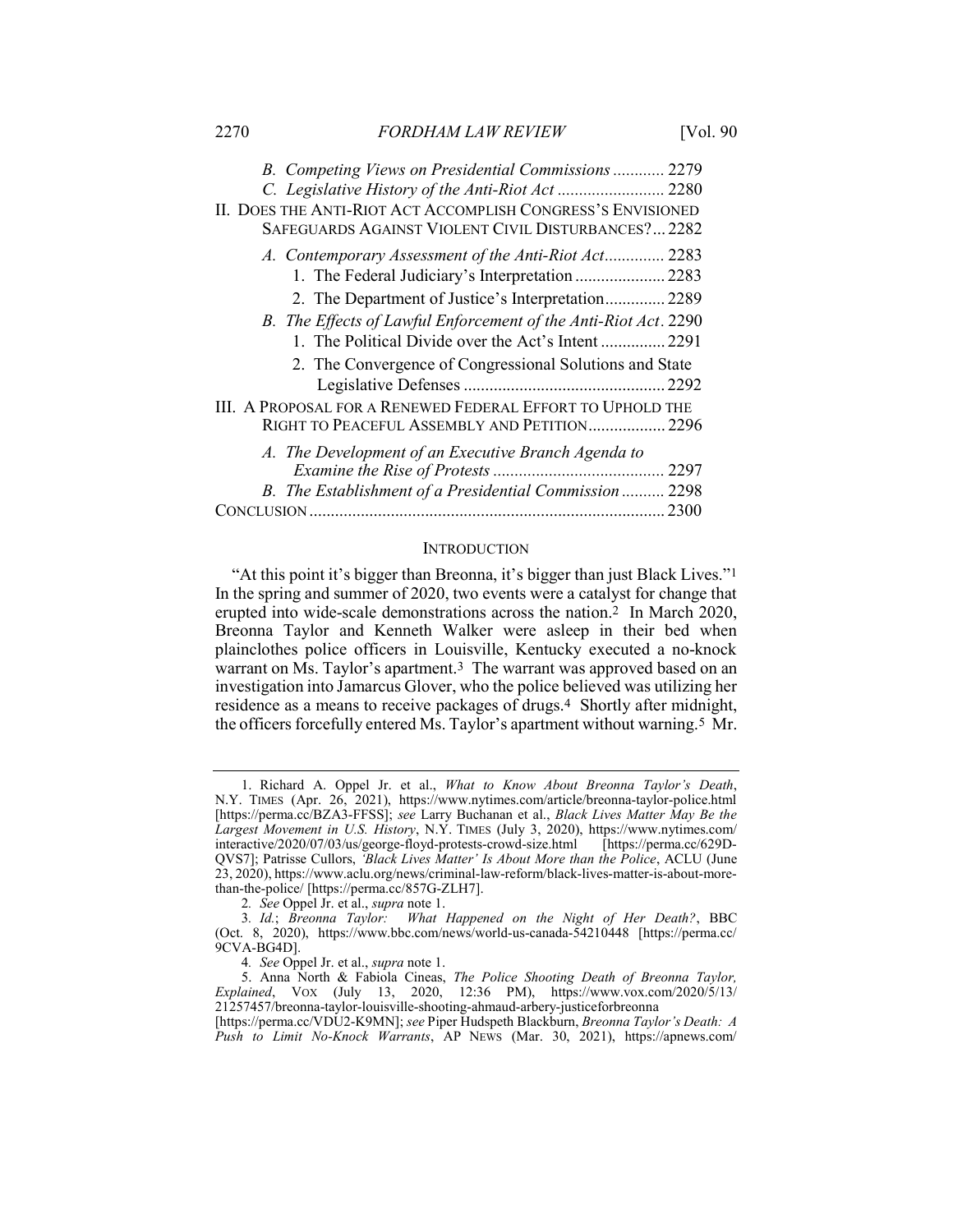Walker fired his gun believing that intruders entered, striking one of the police officers.6 In response, the three officers leading the raid indiscriminately fired numerous bullets into the apartment, with stray bullets entering a neighboring apartment.7 Afterward, Mr. Walker realized that Ms. Taylor was struck five times while still in her bed, and she ultimately died from her wounds.8 Despite the foreseeable outrage over Ms. Taylor's death, no national response followed until an online campaign began over social media with the hashtag "#SayHerName," demanding that the officers be held accountable for their actions.9

On May 25, 2020, George Floyd, a Black man, was arrested by Derek Chauvin, a Minneapolis police officer, for allegedly buying cigarettes with a counterfeit twenty-dollar bill.10 After arresting Mr. Floyd, Officer Chauvin reported that Mr. Floyd was not complying with another officer's commands, so he detained Mr. Floyd on the street with his knee on Mr. Floyd's neck.11 Officer Chauvin pinned his knee on Mr. Floyd's neck for nearly nine minutes, during which Mr. Floyd repeatedly pleaded that he could not breathe, before eventually losing consciousness and dying.12 In contrast to Ms. Taylor's murder,<sup>13</sup> this fatal incident was captured on video by local witnesses and immediately broadcasted across all major national and global news networks.14 The effect from this concerted media presence instantly

article/breonna-taylor-shootings-police-legislation-police-brutality-

c7f765369c398583fe48dc6dba945d14 [https://perma.cc/AN7Y-F4TS].

 <sup>6.</sup> North & Cineas, supra note 5; see Tessa Duvall & Darcy Costello, Louisville Police Pursued 'No-Knock' Search Warrant, LOUISVILLE COURIER J. (Jan. 22, 2021, 8:19 PM), https://www.courier-journal.com/story/news/2020/05/12/breonna-taylor-louisville-emt-notmain-target-drug-investigation/3115928001/ [https://perma.cc/D5KC-A3BL].

<sup>7</sup>. See Oppel Jr. et al., supra note 1.

<sup>8</sup>. Id.

<sup>9.</sup> See Christina Carrega & Sabina Ghebremedhin, Timeline: Inside the Investigation of Breonna Taylor's Killing and Its Aftermath, ABC NEWS (Nov. 17, 2020, 2:31 PM), https://abcnews.go.com/US/timeline-inside-investigation-breonna-taylors-killing-

aftermath/story?id=71217247 [https://perma.cc/43UY-R6BG]; Melissa Brown & Rashawn Ray, Breonna Taylor, Police Brutality, and the Importance of #SayHerName, BROOKINGS INST. (Sept. 25, 2020), https://www.brookings.edu/blog/how-we-rise/2020/09/25/breonnataylor-police-brutality-and-the-importance-of-sayhername/ [https://perma.cc/MY3Y-AMZ3]; Breonna Taylor: Protesters Call on People to 'Say Her Name,' BBC (June 7, 2020), https://www.bbc.com/news/world-us-canada-52956167 [https://perma.cc/X6GV-BNQS].

<sup>10</sup>. See Evan Hill et al., How George Floyd Was Killed in Police Custody, N.Y. TIMES (Jan. 24, 2022), https://www.nytimes.com/2020/05/31/us/george-floyd-investigation.html [https://perma.cc/72VG-BC3K]; Bill Chappell, Cashier Says He Offered to Pay After Realizing Floyd's \$20 Bill Was Fake, NPR (Mar. 31, 2021, 12:46 PM), https://www.npr.org/ sections/trial-over-killing-of-george-floyd/2021/03/31/983089623/watch-live-cashier-sayshe-offered-to-pay-after-realizing-floyds-20-bill-was-fak [https://perma.cc/FX3A-YCT8]; Luis Andres Henao et al., For George Floyd, A Complicated Life and Consequential Death, AP NEWS (Apr. 20, 2021), https://apnews.com/article/george-floyd-profile-66163bbd94239afa16d706bd6479c613 [https://perma.cc/6WN8-M85G].

<sup>11</sup>. See Hill et al., supra note 10.

<sup>12</sup>. Id.

<sup>13</sup>. See Oppel Jr. et al., supra note 1 (noting that no body cameras were used by the police officers during the raid).

<sup>14</sup>. Id.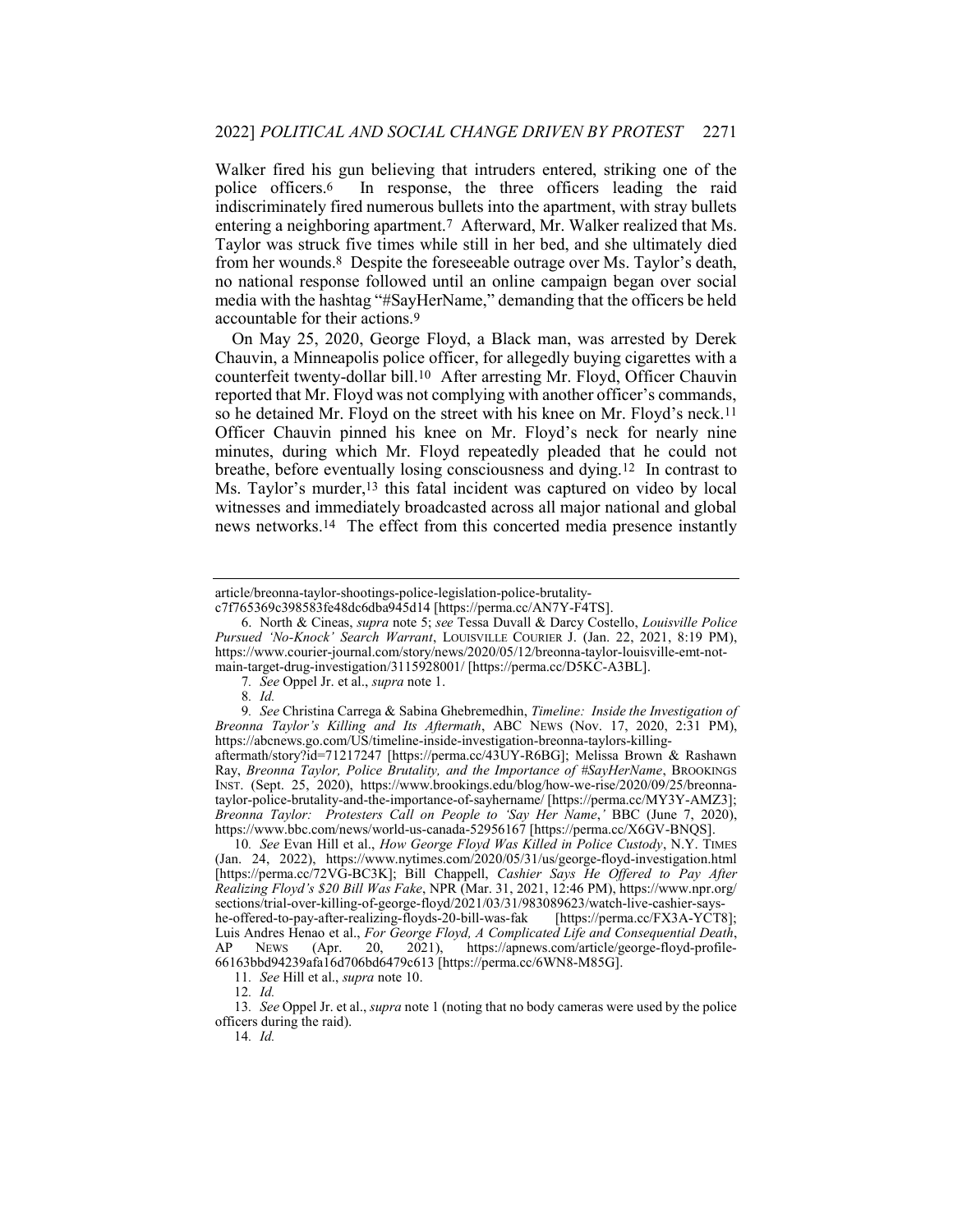advanced the narrative on racial inequality and the lack of police accountability that impacts the Black community.15

On May 26, 2020, hundreds of protestors flooded the Minneapolis streets calling for justice.16 The next day, protests erupted in cities across the country, where demonstrators called for justice after the consistent murders by police officers and vigilantes, such as the murder of Ahmaud Arbery in Georgia.17 On May 28, 2020, Minnesota Governor Tim Walz activated thousands of National Guard troops to respond to acts of vandalism and fires that broke out during the demonstrations.18 Governor Walz stated that vandalism befalling Minneapolis "is about attacking civil society, [and] instilling fear."19

As protests spread across the country, state governments responded with a comparatively high degree of force.20 Police officers, augmented with military equipment and full riot gear, descended on cities, oftentimes deploying threatening tactics to disperse the crowds.21 In Memphis, officers dressed in riot gear emerged on horseback and positioned military vehicles to restrict protestors.22 In Los Angeles, a citywide tactical alert was issued, with helicopters circling over the protestors to provide crowd control.<sup>23</sup> In Georgia, Governor Brian Kemp declared a state of emergency and activated nearly 500 National Guard troops to respond to the hundreds of demonstrators flooding the streets of Atlanta.24 At the same time, conservative armed militia groups, anti-vaccination groups, and other

[https://perma.cc/2KYB-RT52] (finding that "[m]ost Americans say they've had conversations about race or racial equality" as a reaction to Floyd's death); see infra Part II.B.

 17. Derrick Bryson Taylor, George Floyd Protests: A Timeline, N.Y. TIMES (Nov. 5, 2021), https://www.nytimes.com/article/george-floyd-protests-timeline.html [https://perma.cc/HV4R-ZD9S].

18. Id.

19. Id.

21. Id. (acknowledging police officers utilizing tear gas, pepper spray, flash-bangs, rubber bullets, and beanbag rounds).

<sup>15</sup>. See Kim Parker et al., Amid Protests, Majorities Across Racial and Ethnic Groups Express Support for the Black Lives Matter Movement, PEW RSCH. CTR. (June 12, 2020), https://www.pewresearch.org/social-trends/2020/06/12/amid-protests-majorities-acrossracial-and-ethnic-groups-express-support-for-the-black-lives-matter-movement/

<sup>16</sup>. Timeline: Death of George Floyd, Reactions and Protests, FOX 9 (May 27, 2020, 9:42 PM), https://www.fox9.com/news/timeline-death-of-george-floydreactions-and-protests [https://perma.cc/6Z9K-QMT3].

<sup>20</sup>. Id.

 <sup>22.</sup> Desiree Stennett et al., Memphis Protests: Demonstrators Confront Law Enforcement Throughout Sunday Night, MEMPHIS COM. APPEAL (June 1, 2020, 8:51 AM), https://www.commercialappeal.com/story/news/2020/05/31/george-floyd-memphis-protestsmay-31/5283558002/ [https://perma.cc/3YKB-R49R].

 <sup>23.</sup> Matthew Ormseth et al., Protesters, Law Enforcement Clash in Downtown L.A. During Protest over George Floyd's Death, L.A. TIMES (Nov. 5, 2021, 10:06 PM), https://www.latimes.com/california/story/2020-05-27/protestors-block-the-101-freeway [https://perma.cc/8KE7-HXD4].

 <sup>24.</sup> Richard Fausset & Michael Levenson, Atlanta Protesters Clash with Police as Mayor Warns 'You Are Disgracing Our City,' N.Y. TIMES (May 29, 2020), https://www.nytimes.com/2020/05/29/us/atlanta-protest-cnn-george-floyd.html [https://perma.cc/JW43-2FY6].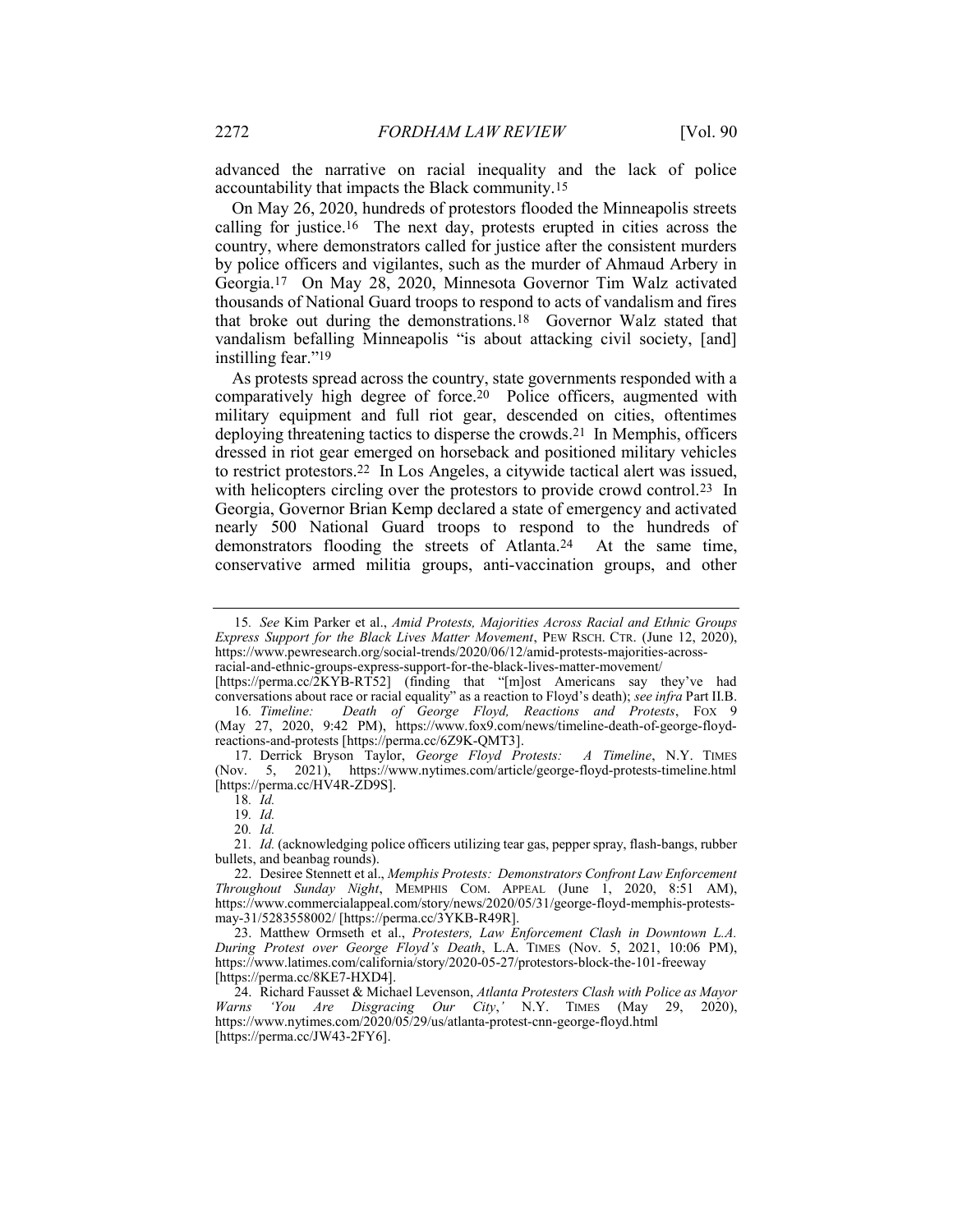elements of the radical right organized nationwide protests opposing COVID-19 restrictions25 and were met with a comparatively mild response from police.26

The federal government's response to the Breonna Taylor and George Floyd protests was fragmented. As the protests intensified, then President Donald Trump threatened to deploy military troops, but this action was thwarted by his senior advisors since this level of federal intervention has "rarely [been] seen in modern American history."27 Instead, President Trump signed an executive order to "ensure domestic tranquility" and to hold the alleged rioters from "left-wing extremists" groups, who had traveled across state lines, criminally liable for "promot[ing] their . . . violent agenda."28 Moreover, Republican lawmakers in federal and state legislatures began amending current riot provisions and drafting new bills with the intent to target protestors advocating for policy changes related to discrimination and racially motivated violence.29

The institutional assault of peaceful protestors in the pursuit of racial justice is not a new phenomenon.<sup>30</sup> Marginalized communities continuously face systemic problems, and the ability to peacefully protest and promote activism is vital to "meaningfully address[ing] . . . [our nation's] . . . ills."31 Though the destruction of property and looting should be condemned,

29. See infra Part II.B.

<sup>25</sup>. See generally Michael Martina et al., How Trump Allies Have Organized and Promoted Anti-Lockdown Protests, REUTERS (Apr. 21, 2020, 7:56 PM), https://www.reuters.com/article/us-health-coronavirus-trump-protests-idUSKCN2233ES [https://perma.cc/Q3TU-NWT7]; Jason Wilson, *The Rightwing Groups Behind Wave of Protests Against Covid-19 Restrictions*, GUARDIAN (Apr. 17, 2020), Protests Against Covid-19 Restrictions, GUARDIAN (Apr. 17, 2020), https://www.theguardian.com/world/2020/apr/17/far-right-coronavirus-protests-restrictions [https://perma.cc/62LX-MDU9]; Coronavirus Lockdown Protest: What's Behind the US Demonstrations?, BBC (Apr. 21, 2020), https://www.bbc.com/news/world-us-canada-52359100 [https://perma.cc/RWP5-X8G8]. See also Amanda Moreland et al., Timing of State and Territorial COVID-19 Stay-at-Home Orders and Changes in Population Movement— United States, March 1–May 31, 2020, 69 CDC MORBIDITY & MORTALITY WKLY. REP. 1198, 1198 (2020) (describing that "mandatory stay-at-home orders can help reduce activities associated with the spread of COVID-19, including population movement and close person-to-person contact outside the household").

<sup>26</sup>. See Li Zhou & Kainaz Amaria, These Photos Capture the Stark Contrast in Police Response to the George Floyd Protests and the Anti-Lockdown Protests, VOX (May 27, 2020, 4:50 PM), https://www.vox.com/2020/5/27/21271811/george-floyd-protests-minneapolislockdown-protests [https://perma.cc/TMA4-TZPN]; Aymann Ismail, The Anti-Lockdown Protests Prove Police Know How to Treat Protesters Fairly, SLATE (May 28, 2020, 7:38 PM), https://slate.com/news-and-politics/2020/05/police-response-george-floyd-minneapolisshutdowns.html [https://perma.cc/TRV9-MTH9].

 <sup>27.</sup> Darlene Superville et al., Trump Threatens Military Force Against Protesters Nationwide, AP NEWS (June 2, 2020), https://apnews.com/article/mo-state-wire-in-state-wiremi-state-wire-election-2020-virus-outbreak-a2797b342b4fc509e43f404817a56aa9 [https://perma.cc/DHN7-83DR].

<sup>28.</sup> Exec. Order No. 13,933, 85 Fed. Reg. 40,081 (June 26, 2020), *revoked by* Exec. Order No. 14,029, 85 Fed. Reg. 27,025 (May 14, 2021).

<sup>30</sup>. See Tasnim Motala, "Foreseeable Violence" & Black Lives Matter: How Mckesson Can Stifle a Movement, 73 STAN. L. REV. ONLINE 61, 64 (2020).

 <sup>31.</sup> John E. Taylor, Reflecting on the Death of George Floyd, W. VA. LAW., Autumn 2020, at 8, 9.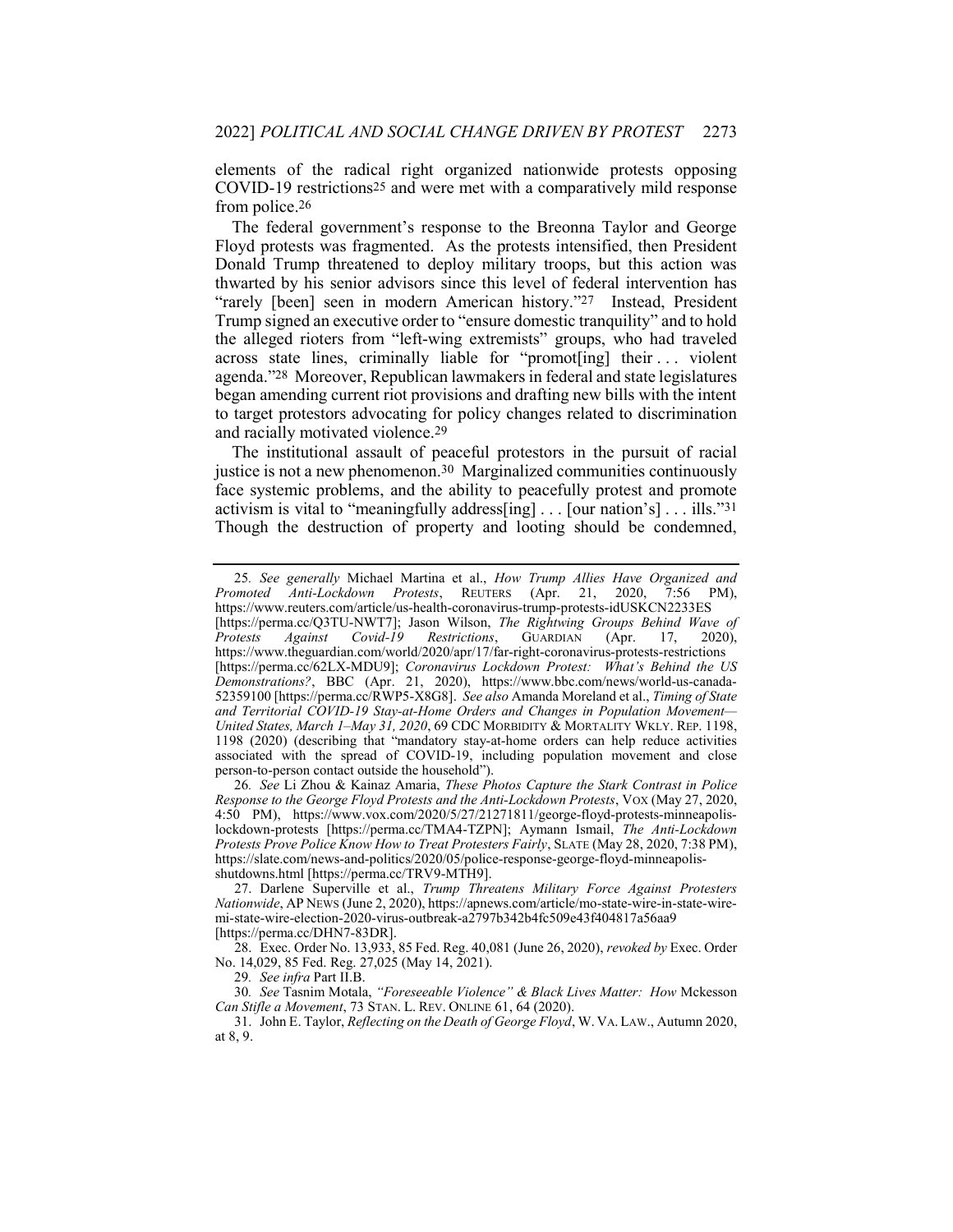protests can also be interpreted as a sign of the "fraying of our social contract."32

Over fifty years before the murders of Ms. Taylor and Mr. Floyd, the country found itself in a similar period of social unrest due to prevalent societal inequalities in the communities of Black Americans, known as the "long, hot summer [of 1967]."33 In response, President Lyndon B. Johnson established the Kerner Commission to investigate the eruption of protests across the nation.34 The Kerner Commission concluded that "white society" was to blame for the riots.35 This inference irritated President Johnson and infuriated members of Congress who wanted to blame the rioting and looting on "outside agitators."36 As President Johnson was striving to pass the Civil Rights Act of 1968,37 the Kerner Report was cited regularly by members of Congress who were arguing against its accuracy and instead promoting a narrative that Black activists were the source of rioting emerging across the nation.38 In response, the Anti-Riot Act39 (the "Act") was included in the Civil Rights Act of 1968 as a measure for federal authorities to target protestors they deemed an existential threat to American society.40 The emerging dangers addressed by the Kerner Report, for example, dealt with revitalizing failed education, social services, and housing policies.41 In contrast, the Act was a tool utilized in response to impending crises.42 However, legislators have questioned the Act's constitutionality after a noticeably rising tide of protesting across the nation.43

The parallels between then and now invite the question of whether another commission is necessary. The consideration is this: To what avail is another presidential commission warranted today given the failure of the Kerner Commission? Moreover, is addressing the Act's racialized legislative history effective in developing a contemporary response to rioting?44 Generally, the president's ability to persuade Congress to support divisive initiatives—for example, on issues related to race—is dependent on substantial public

<sup>32</sup>. Id.

<sup>33</sup>. See generally Kathleen Weldon, The Long Hot Summer: Riots in 1967, CORNELL UNIV. ROPER CTR. (Aug. 28, 2017), https://ropercenter.cornell.edu/blog/long-hot-summerriots-1967 [https://perma.cc/MS3B-J8Q3].

<sup>34</sup>. See NAT'L ADVISORY COMM'N ON CIVIL DISORDERS, REPORT OF THE NATIONAL ADVISORY COMMISSION ON CIVIL DISORDERS (1967) [hereinafter KERNER REPORT], https://www.ojp.gov/ncjrs/virtual-library/abstracts/national-advisory-commission-civildisorders-report [https://perma.cc/B5RK-R958].

<sup>35</sup>. See id. at 5.

<sup>36</sup>. See Hugh Davis Graham, The Ambiguous Legacy of American Presidential Commissions, 7 PUB. HISTORIAN 5, 15–16 (1985); see also infra Part I.C.

<sup>37</sup>. Pub. L. No. 90-284, 82 Stat. 73 (codified as amended in scattered sections of the U.S.C.).

<sup>38</sup>. See infra notes 110–11 and accompanying text.

 <sup>39.</sup> Civil Obedience Act of 1968, Pub. L. No. 90-284, tit. X, 82 Stat. 73, 90–92.

<sup>40</sup>. See discussion infra Part I.C.

<sup>41</sup>. See KERNER REPORT, supra note 34, at 11–14; see infra Part I.A.

<sup>42.</sup> See infra notes 114–17 and accompanying text.

<sup>43</sup>. See infra Part II.B.2.

<sup>44</sup>. See generally Recent Case, United States v. Miselis, 972 F.3d 518 (4th Cir. 2020), 134 HARV. L. REV. 2614 (2021).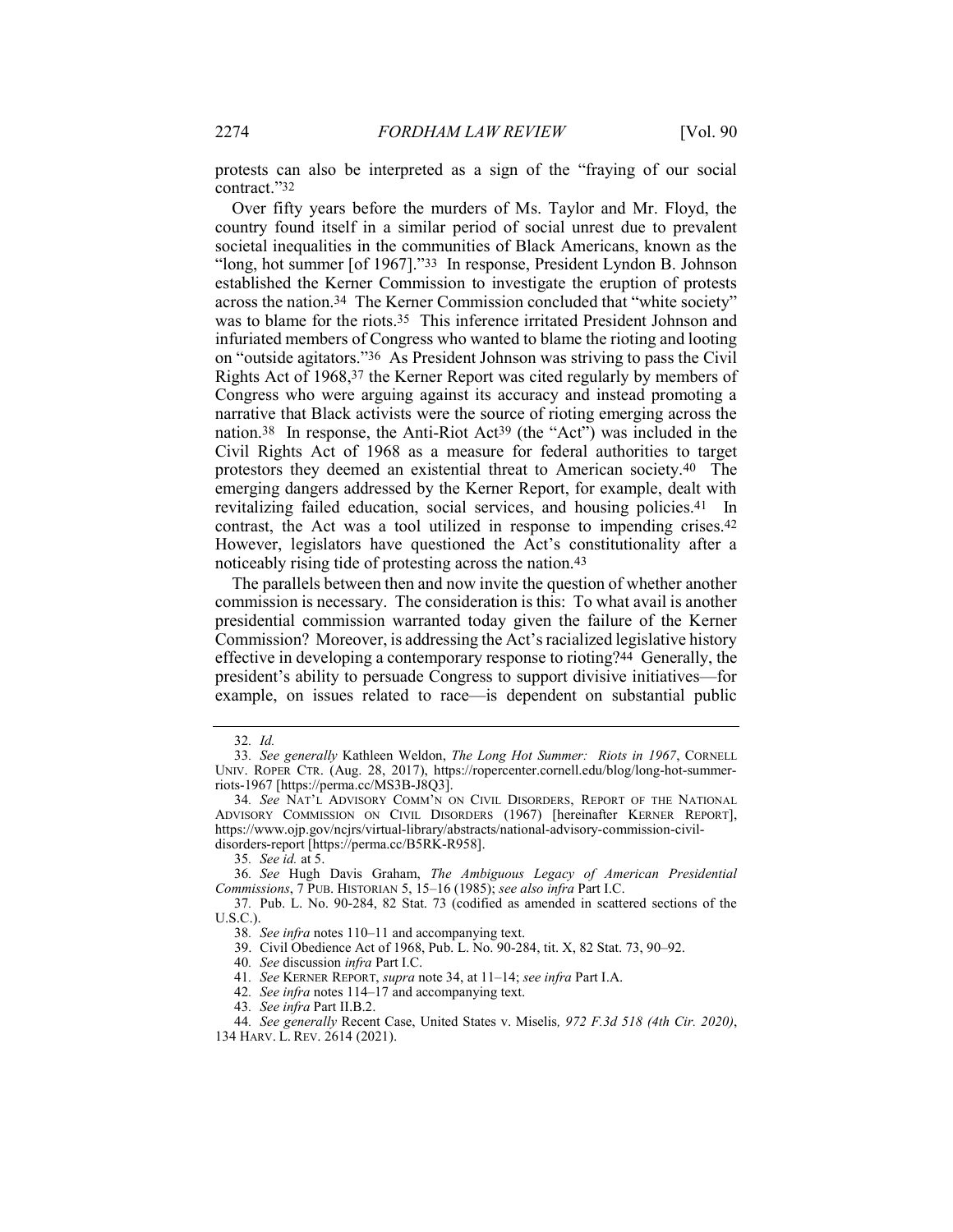support.<sup>45</sup> When evaluating commissions, the public balances whether significant recommendations can be implemented without creating the appearance of taking some vague action.46

On the other hand, although Congress can enact meaningful policy reform,47 others argue that Congress's failure to follow the Kerner Commission's recommendations over fifty years ago, either due to "paralysis of analysis" or fear of political fallout, is still indicative of the response legislators would have today.48 Yet, given these varying views on the federal government, the efficacy of presidential commissions should not be diminished, especially when political polarization has led to congressional inaction on drafting meaningful policy reform.49 However, much of the issue stems from limited scholarship on this topic and a distorted view of how to reasonably prevent violent civil disturbances.50

In an effort to resolve these concerns, this Note examines whether the Act's impact deserves direct review by the president of the United States. More precisely, it seeks to determine whether the current interpretation of the Act meets Congress's intent when drafting the Act and whether this interpretation subverts the constitutional right to freedom of expression.

Part I examines the Kerner Commission, a key contextual investigation into the causes of race riots following the "long, hot summer of 1967"51 that recommended necessary preventative measures to control future violent protests. Part I also reviews relevant legislative history to understand Congress's intent when it quickly passed the Act in 1968. Part II analyzes the varied interpretations of the Act across the three branches of the federal government. It considers the Act's effects on racially diverse protests and reviews arguments as to whether the Act is compatible with Congress's intended protections from violent protests. Finally, Part III contends that the executive branch would be the most effective branch to address this issue and proposes that the president should establish a commission to comprehensively investigate the recent outbreaks of racially motivated protests before potentially moving forward with executive action.

#### I. THE RESTRICTIONS ON PEACEFUL ASSEMBLY AND PETITION

The First Amendment to the U.S. Constitution provides that "Congress shall make no law . . . abridging the freedom of speech, or of the press; or the right of the people peaceably to assemble, and to petition the Government for a redress of grievances."52 The third, fourth, and fifth clauses of the First

<sup>45</sup>. See generally Graham, supra note 36, at 22–25.

<sup>46</sup>. See id.

<sup>47</sup>. See U.S. CONST. art. I, § 1.

<sup>48</sup>. Patrick Dankwa John, Reparations: 40 Acres and a Mule . . . With Interest, CBA REC., July/Aug. 2021, at 35, 37.

<sup>49.</sup> See infra Part III.A.

<sup>50</sup>. See infra Part I.C.

 <sup>51.</sup> Corinna Barrett Lain, Countermajoritarian Hero or Zero?: Rethinking the Warren Court's Role in the Criminal Procedure Revolution, 152 U. PA. L. REV. 1361, 1428 (2004).

 <sup>52.</sup> U.S. CONST. amend. I.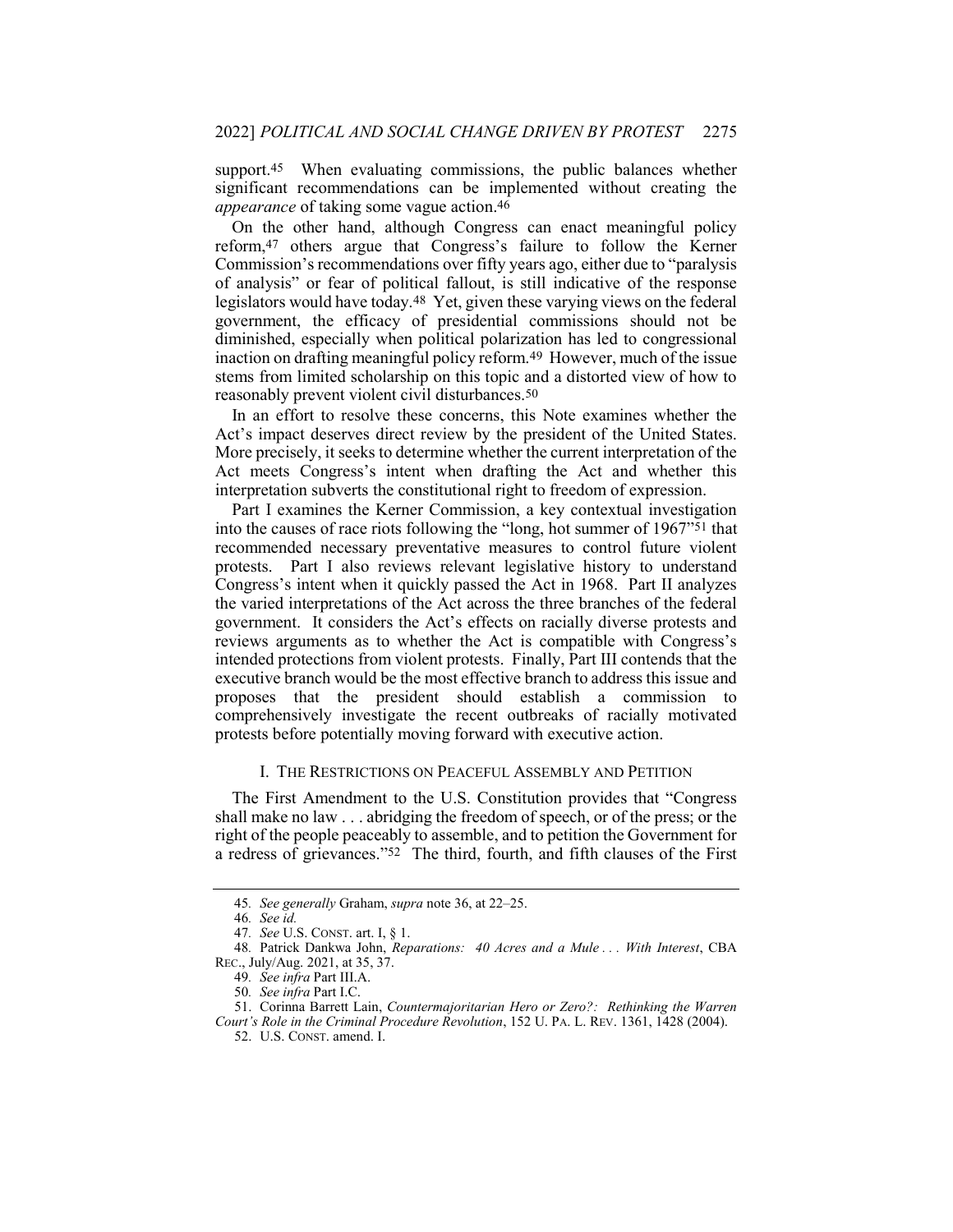Amendment are referred to as the Freedom of Speech Clause,<sup>53</sup> the Assembly Clause,54 and the Petition Clause,55 respectively.56 The general proposition that the Freedom of Speech Clause, Assembly Clause, and Petition Clause are secured in the "freedom of expression," has long been settled by the U.S. Supreme Court.57 The Court has interpreted the constitutional guarantee of freedom of expression to be vital in protecting an "uninhibited debate on important political and social issues."58

These rights are not absolute<sup>59</sup> and are subject to reasonable restriction as to time and place of exercise,60 to safeguard public interest,61 and ensure public safety and order.62 Indeed, the Court's finding that the Assembly Clause and Petition Clause encompass peaceful demonstrations63 has led to interpretations of broad statutes aimed at preventing the incitement of violence and crime as placing necessary restrictions on upholding public peace.64 However, the power to abridge these rights "must find its justification in a reasonable apprehension of danger to organized government."65 These rights may not be abridged because police and municipal authorities believe or are afraid that some "unpleasantness or . . . damage to property . . . might possibly occur."66

In determining what constitutes actions likely to incite violence, the Supreme Court in *Brandenburg v. Ohio*<sup>67</sup> established a two-part test for evaluating inciteful speech that advocates the use of force or illegal activity.68 This constraint on speech has led to a discussion as to whether this protection is constitutional as it specifically relates to the Act and whether there is a

59. See Am. Commc'ns Ass'n v. Douds, 339 U.S. 382, 398–99 (1950).

60. See Cox v. Louisiana, 379 U.S. 559, 573 (1965).

 61. Cantwell v. Connecticut, 310 U.S. 296, 305–06 (1940); Frohwerk v. United States, 249 U.S. 204, 206 (1919).

63. Id.

64. See Chaplinsky v. New Hampshire, 315 U.S. 568, 573–74 (1942).

67. 395 U.S. 444 (1969).

<sup>53</sup>. See Moore v. City of Kilgore, 877 F.2d 364, 370 (5th Cir. 1989).

<sup>54</sup>. See Bourgeois v. Peters, 387 F.3d 1303, 1311 (11th Cir. 2004).

<sup>55</sup>. See Kottle v. Nw. Kidney Ctrs., 146 F.3d 1056, 1059 (9th Cir. 1998).

 <sup>56.</sup> U.S. CONST. amend. I, cls. 3–5.

<sup>57</sup>. See Nat'l Rev., Inc. v. Mann, 140 S. Ct. 344, 346–47 (2019) (Alito, J., dissenting); Snyder v. Phelps, 562 U.S. 443, 451–52 (2011); N.Y. Times Co. v. Sullivan, 376 U.S. 254, 270 (1964).

<sup>58</sup>. See Nat'l Rev., Inc., 140 S. Ct. at 346; NAACP v. Button, 371 U.S. 415, 429–31 (1963).

<sup>62</sup>. See Cox, 379 U.S. at 574.

 <sup>65.</sup> Herndon v. Lowry, 301 U.S. 242, 258 (1937).

 <sup>66.</sup> U.S. Servicemen's Fund v. Shands, 440 F.2d 44, 46 (4th Cir. 1971).

<sup>68</sup>. Id. at 447 (noting that the government may prohibit speech advocating the use of force or crime if such speech is "directed to inciting or producing imminent lawless action and is likely to incite or produce such action"); see infra Part II.A.1.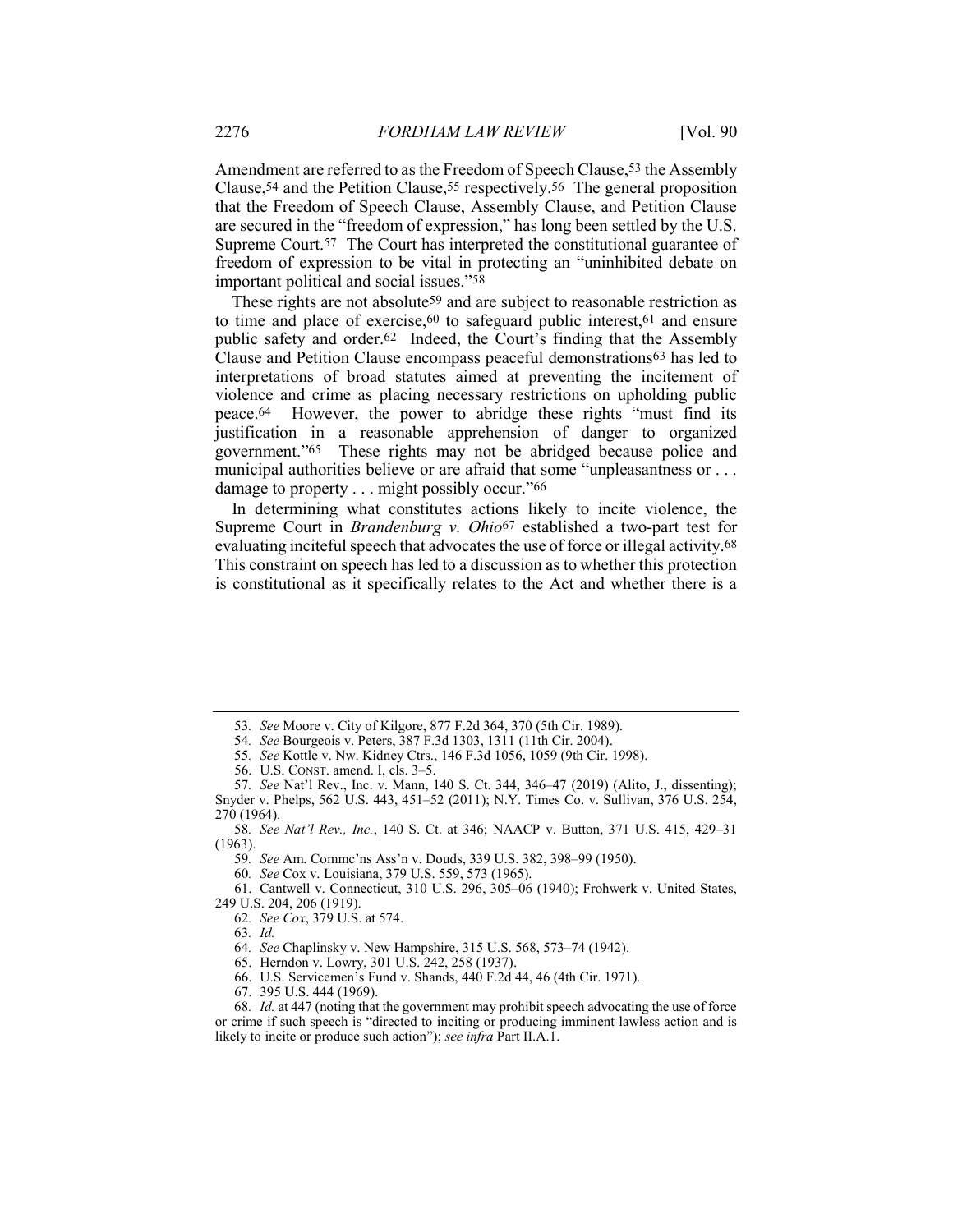"significant harm ... worth preventing,"<sup>69</sup> since courts have found incitement-to-riot provisions constitutionally problematic.70

This part reviews the history of executive and legislative responses in combating violent civil disturbances following the civil rights movement in the 1960s. Part I.A discusses the formation and purpose of the Kerner Commission during the Johnson administration. Part I.B assesses the utility of a presidential commission. Part I.C then outlines the relevant legislative history of the Anti-Riot Act.

#### A. The Kerner Commission Report

During the summer of 1967, there was an outburst of riots involving "sustained and widespread looting and destruction of property" that took place in more than 150 cities.71 This chaos eventually erupted in Newark, New Jersey and Detroit, Michigan and came to be known as the "long, hot summer of 1967," during which Black Americans protested in response to abusive policing, the lack of access to decent housing, and a generational lack of economic mobility.72 Many Americans blamed the riots on outside agitators or young Black men who were the most visible participants among the publicized groups.73 An inaccurate coverage of the disturbances by the media led to millions of Americans incorrectly believing the disturbances were "uncontrolled and irrational spasms of reckless violence . . . [that were the] result of a breakdown of respect for authority."74 Moreover, pundits proposed that the imbalance between reality and impression resulted from conservatives and mainstream media outlets viewing such actions as a breakdown of respect for the law, while liberals saw the actions as resulting from unrest due to racism and economic disadvantages.75

72. See KERNER REPORT, supra note 34, at 15–16; Clyde Haberman, The 1968 Kerner Commission Report Still Echoes Across America, N.Y. TIMES (Oct. 7, 2020), https://www.nytimes.com/2020/06/23/us/kerner-commission-report.html

<sup>69</sup>. See Margot E. Kaminski, Incitement to Riot in the Age of Flash Mobs, 81 U. CIN. L. REV. 1, 36 (2012).

<sup>70</sup>. Id. at 10; see Marvin Zalman, The Federal Anti-Riot Act and Political Crime: The Need for Criminal Law Theory, 20 VILL. L.REV. 897, 921–24 (1975); Recent Case, supra note 44, at 2616–18.

<sup>71</sup>. See KERNER REPORT, supra note 34, at 15; Alice George, The 1968 Kerner Commission Got It Right, but Nobody Listened, SMITHSONIAN MAG. (Mar. 1, 2018), https://www.smithsonianmag.com/smithsonian-institution/1968-kerner-commission-got-itright-nobody-listened-180968318/ [https://perma.cc/XWR9-PD7G].

<sup>[</sup>https://perma.cc/VZ8K-VJJV]. See generally Steven M. Gillon, Why the 1967 Kerner Report on Urban Riots Suppressed Its Own Expert Findings, HIST. (Jan. 31, 2019), https://www.history.com/news/race-riots-kerner-commission-findings-suppressed-lbj [https://perma.cc/7NKA-SK5B].

<sup>73</sup>. See George, supra note 71.

<sup>74</sup>. See Gillon, supra note 72; see also KERNER REPORT, supra note 34, at 201–02.

<sup>75</sup>. See Gillon, supra note 72. See generally KERNER REPORT, supra note 34, at 202 (noting that millions of Americans formed incorrect impressions and judgments about the disorder in the summer of 1967 because the media sensationalized the disturbances and consistently overplayed violence).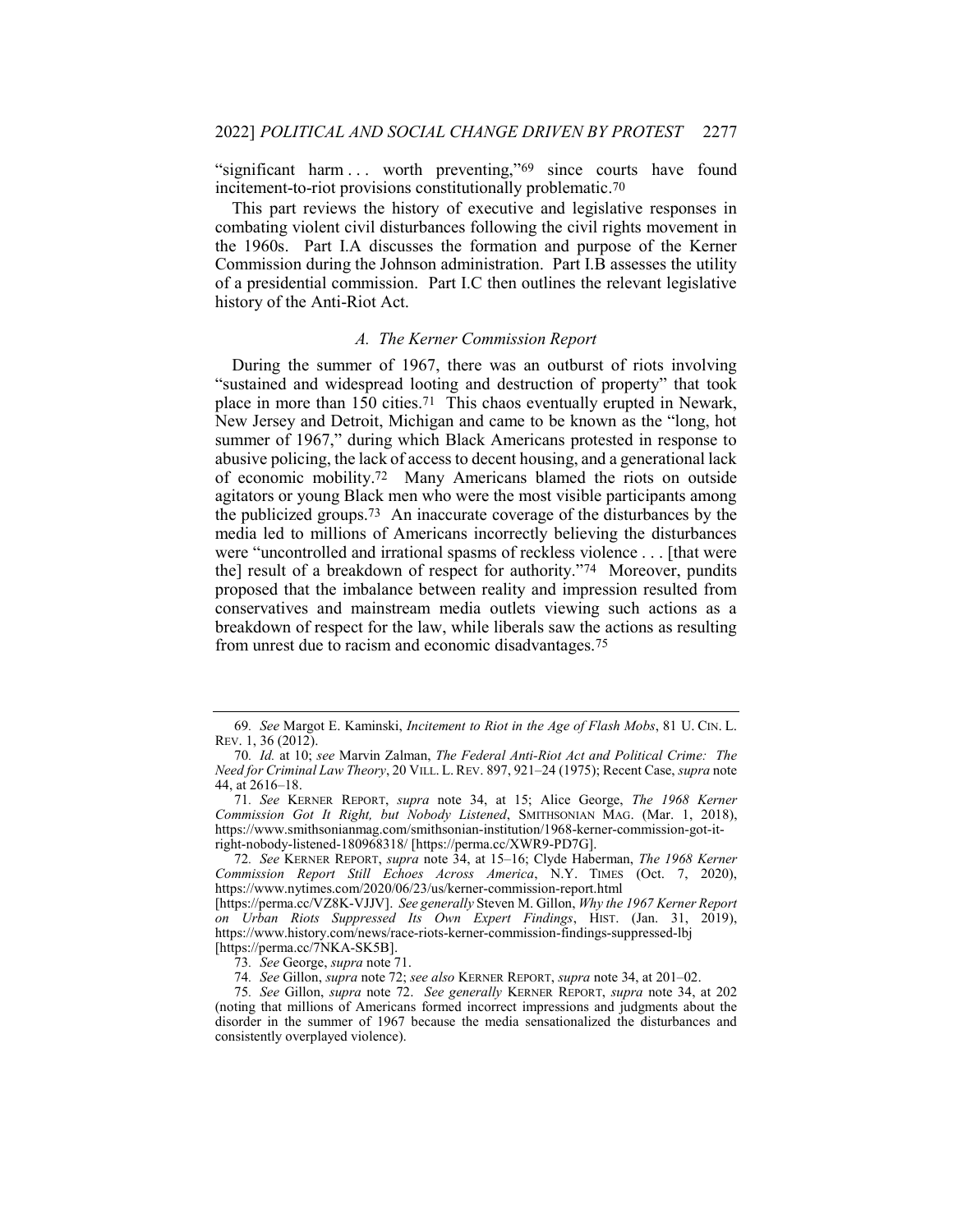Americans were alarmed with the staggering amount of protests occurring throughout the summer, and President Johnson undertook executive action.76 On July 29, 1967, President Johnson issued Executive Order 11,365, establishing the National Advisory Commission on Civil Disorders77 ("Kerner Commission"), for the purpose of exploring "the roots of the [civil] unrest and possible remedies."78 The commission was comprised of three groups: (1) researchers who gathered evidence and spoke with local leaders in the cities, (2) social scientists who handled the information and searched for patterns, and (3) eleven commissioners "who approved the final report."79 The eleven-member commission was directly appointed by President Johnson, led by Governor Otto Kerner of Illinois, and included two Black members: Senator Edward Brooke of Massachusetts, the only African American Senator, and Mr. Roy Wilkins, the executive director of the National Association for the Advancement of Colored People (NAACP).80 To accurately examine President Johnson's inquiries, the investigators visited a dozen cities81 to interview hundreds of Black residents, activists, and community leaders to better understand the uneasy relations between Black communities and the police.82 The research occurred over seven months, and the Kerner Commission's final report, the Kerner Report, was completed and presented to President Johnson on March 1, 1968.83 The Kerner Report was over 400 pages and included three parts: "What Happened?"84; "Why Did It Happen?"85; and "What Can Be Done?"86

83. See Marcus Casey & Bradley Hardy, 50 Years After the Kerner Commission Report, the Nation Is Still Grappling with Many of the Same Issues, BROOKINGS INST. (Sept. 25, 2018), https://www.brookings.edu/blog/up-front/2018/09/25/50-years-after-the-kerner-commissionreport-the-nation-is-still-grappling-with-many-of-the-same-issues/ [https://perma.cc/K8KC-XKHK].

 84. KERNER REPORT, supra note 34, at 2–5 (containing accounts of the "disorders that took place during the summer of 1967 . . . indicat[ing] how the disorders happened, who participated in them, and how local officials, police forces, and the National Guard responded").

85. Id. at 5–7 (focusing on the national scene, "from the particular events of the summer of 1967 to the factors within the society at large that created a mood of violence among many urban Negroes").

86. Id. at 8–13 (establishing that "virtually every major episode of violence was foreshadowed by an accumulation of unresolved grievances and by widespread dissatisfaction among Negroes with the unwillingness or inability of local government to respond").

<sup>76</sup>. See KERNER REPORT, supra note 34, at 201–03.

 <sup>77.</sup> Exec. Order No. 11,365, 32 Fed. Reg. 11,111 (Aug. 1, 1967).

 <sup>78.</sup> Haberman, supra note 72.

<sup>79.</sup> See Gillon, *supra* note 72; see also KERNER REPORT, *supra* note 34, at 15–16.

<sup>80.</sup> KERNER REPORT, *supra* note 34, at 298–99.

 <sup>81.</sup> The cities visited are: Tampa, Florida; Cincinnati, Ohio; Atlanta, Georgia; Newark, New Jersey; Elizabeth, New Jersey; Englewood, New Jersey; Jersey City, New Jersey; Plainfield, New Jersey; New Brunswick, New Jersey; and Detroit, Michigan. See KERNER REPORT, supra note 34, at 22–47.

<sup>82.</sup> Id.; Gwen Prowse & Vesla Mae Weaver, How a 50-Year-Old Report Predicted America's Current Racial Reckoning, VOX (June 24, 2020, 10:40 AM), https://www.vox.com/ first-person/2020/6/24/21299649/george-floyd-protests-police-brutality-kerner-commission [https://perma.cc/997E-ZJPQ]. See generally Haberman, supra note 72.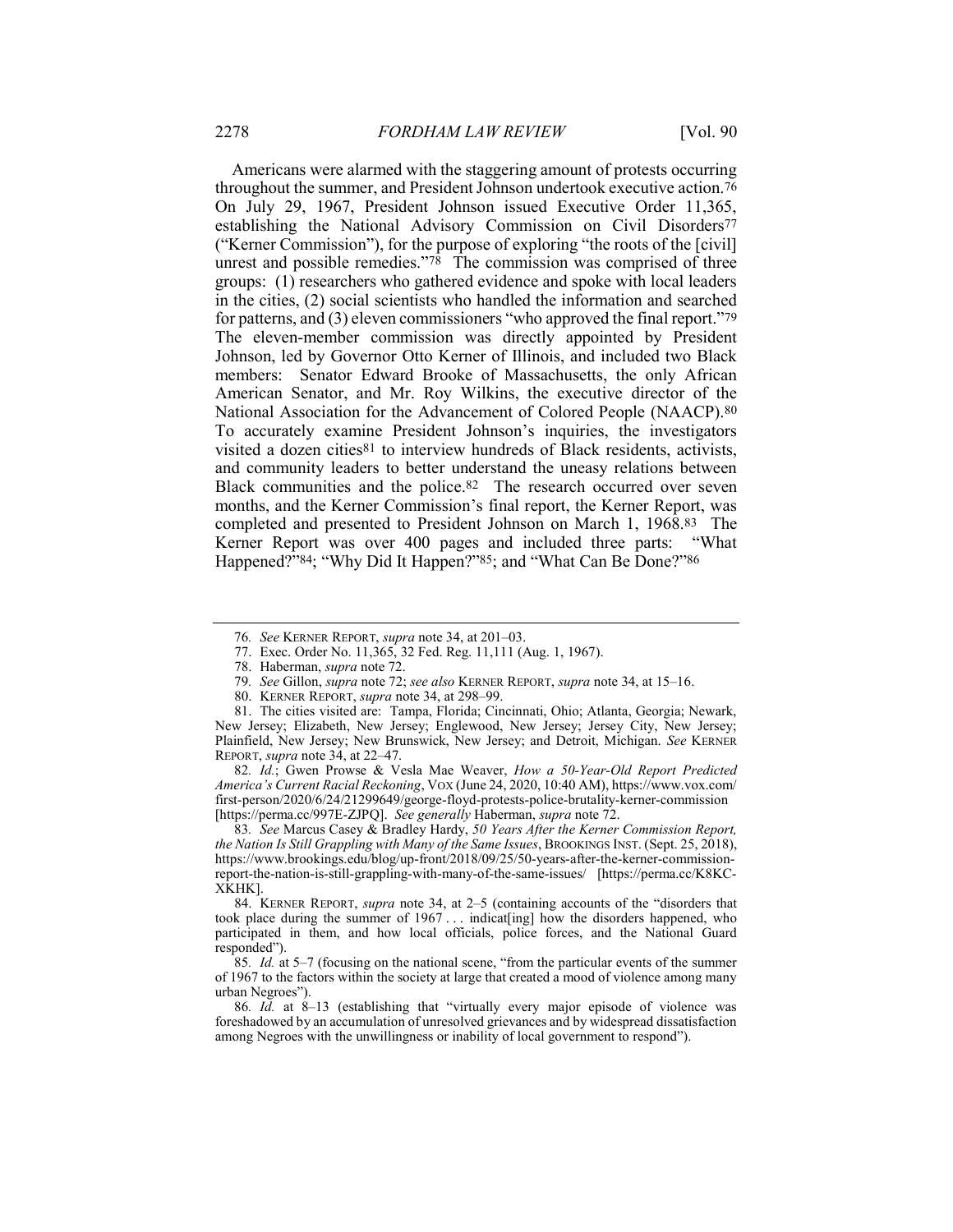The Kerner Report concluded that the "[n]ation is moving toward two societies, one black, one white—separate and unequal."87 The Kerner Commission argued that the legislative successes with the Civil Rights Act of 196488 and the Voting Rights Act of 196589 were not reflected in the daily lives of African Americans facing police misconduct, economic inequality, segregated housing, and inferior education.90 It outlined and advocated for numerous responses to suppress the rioting, including "large-scale, targeted government investment in housing, education, and employment programs, and more robust social insurance programs."91

Despite these warnings, scholars infer that President Johnson ultimately chose to ignore the Kerner Commission's findings because it implied "that the Great Society programs [he engineered] had not made much of a dent in the urban and racial problem."92

#### B. Competing Views on Presidential Commissions

Scholars have argued whether presidential commissions are an effective mechanism for providing expert advice on public policy matters.<sup>93</sup> The success or impact of a commission has largely been measured by the president's public support and clear policy proposals.94 Furthermore, commissions allow presidents to "formulate innovative domestic policies" in their desire to effectuate new policy directives for the nation.95 However, a commission's ultimate effectiveness and impact depends largely on the president's subsequent actions, due to its fundamental role as an advisory group.96 While presidential support does not guarantee that Congress will accept the commission's recommendations, "the absence of such support . . . reduces the chances that a commission['s findings] will . . . convert[] into . . . executive or legislative action."97 Thus, commissions are usually effective when the "character and influence" of a president's administration are

94. See SMITH, supra note 92, at 48–49.

<sup>87</sup>. Id. at 1.

<sup>88</sup>. Pub. L. No. 88-352, 78 Stat. 241 (codified as amended in scattered sections of 28, 42, and 52 U.S.C.).

<sup>89</sup>. Pub. L. No. 89-110, 79 Stat. 437 (codified as amended in scattered sections of 42 and 52 U.S.C.).

<sup>90.</sup> See KERNER REPORT, supra note 34, at 109-13; George, supra note 71.

<sup>91.</sup> Casey & Hardy, *supra* note 83 (noting that the Kerner Commission predicted that without immediate action rioting would most likely continue).

<sup>92.</sup> Graham, supra note 36, at 16; see STEPHANIE SMITH, CONG. RSCH. SERV., RL87668, PRESIDENTIAL COMMISSIONS: THEIR PURPOSE AND IMPACT 1–2 (1987) (noting the importance of a presidential commission to elicit public support in favor of a president's policy).

<sup>93</sup>. Compare SMITH, supra note 92, at 2 (contending that presidential commissions "by virtue of their ad hoc status . . . [can] circumvent the normal bureaucratic channels"), with David J. Barron, From Takeover to Merger: Reforming Administrative Law in an Age of Agency Politicization, 76 GEO. WASH. L. REV. 1095, 1120-22 (2008) (noting a cause for concern in the politicization of presidential appointments since the appointees would likely recite the president's personal views).

<sup>95</sup>. Id. at 46.

<sup>96</sup>. Id. at 48.

<sup>97</sup>. Id. at 48–49.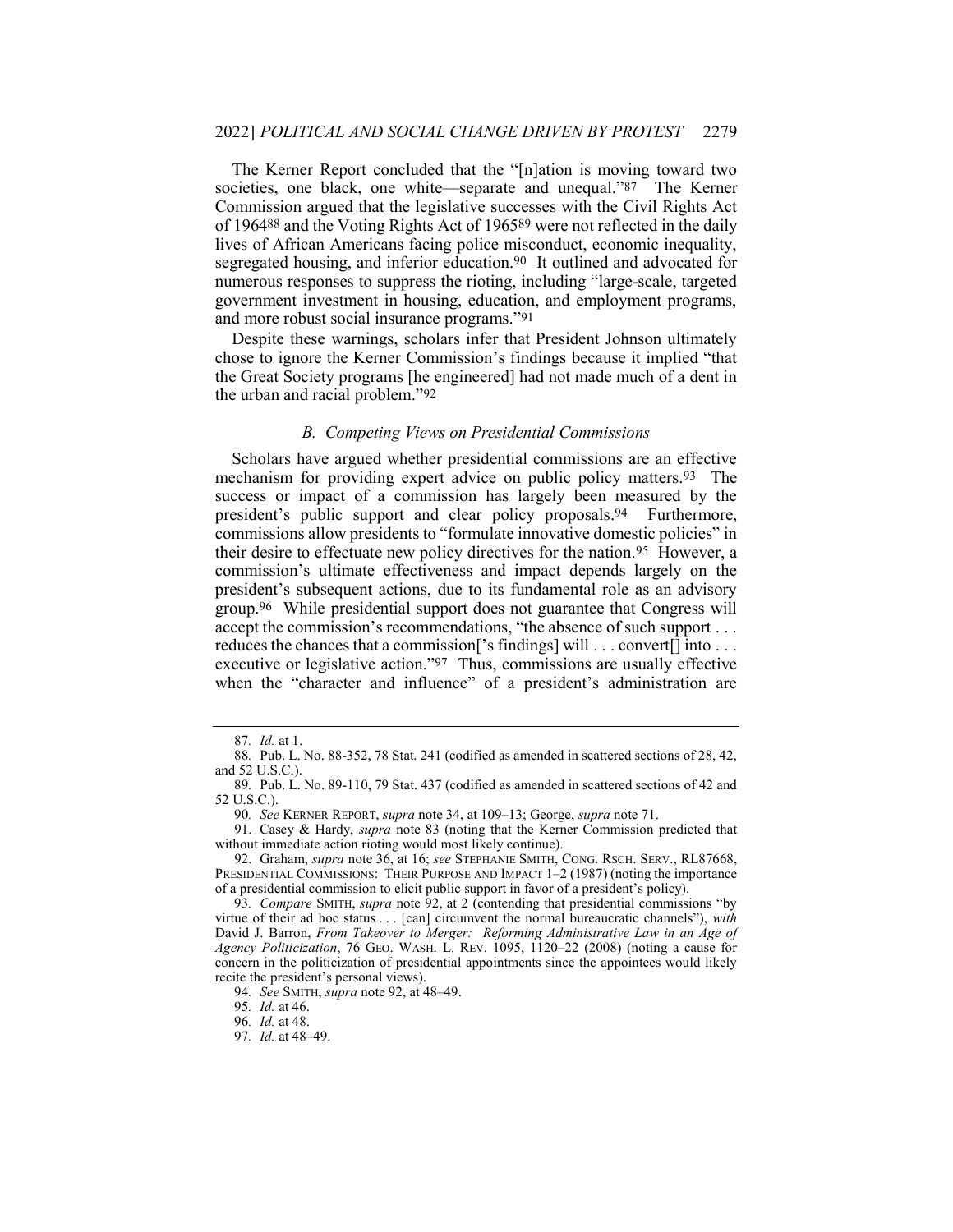convincing to the public and when it is politically feasible for the administration to consult with Congress.98

Professor Amy B. Zegart contextualizes this by arguing that "members of Congress, interest groups, and voters are more attentive to and vested in domestic policy issues," and the active role of Congress requires the president to aggressively "sell" his agenda.99 She explains that commissions are needed to supplement a president's inexperience in social and political issues and that the three ideal types of commissions100 and their core functions are strategically employed to address the president's different policy issues.101 Professor Zegart posits that presidents use commissions to gather critical information for imminent policy decisions because, while most conventional views on presidential commissions believe that such action produces no substantive change or shifts the issues off the president's agenda, they are an important function for the president to recognize and grapple with significant matters.<sup>102</sup>

One weakness of presidential commissions is their inability to enact legislation. As previously mentioned, the effectiveness of commissions requires executive and congressional support to be successful.103 The Kerner Commission's recommendations104 would only have been successful if the political branches of government agreed on a manner to equitably achieve its purpose of preventing violent civil disturbances and maintaining citizens' constitutional rights to peacefully assemble and petition the government.105 As the next section will demonstrate, the lack of President Johnson's support for the Kerner Report led Congress to swiftly draft legislation addressing the lack of federal protections against rioting.

#### C. Legislative History of the Anti-Riot Act

The Anti-Riot Act was passed as a rider to the Civil Rights Act of 1968.106 Throughout the 1960s, members of Congress considered the need for anti-riot legislation, despite such legislation already existing at the state level.107 Initially, Congress could not identify an even-handed approach to

<sup>98</sup>. Id. at 53.

 <sup>99.</sup> Amy B. Zegart, Blue Ribbons, Black Boxes: Toward a Better Understanding of Presidential Commissions, 34 PRESIDENTIAL STUD. Q. 366, 378–79 (2004).

 <sup>100.</sup> Zegart identifies three "ideal" kinds of commissions: (1) agenda commissions, which generate support for the president's initiatives and target a mass audience; (2) information commissions, which provide new facts and thinking about policies and target government officials; and (3) political constellation commissions, which seek to foster consensus among competing interests and target commission members themselves. Id. at 375 fig.2.

<sup>101</sup>. See id. at 389.

<sup>102</sup>. Id. at 390.

<sup>103</sup>. See SMITH, supra note 92, at 48–49.

<sup>104</sup>. See supra notes 84–90 and accompanying text.

<sup>105.</sup> See Zegart, supra note 99 and accompanying text.

 <sup>106.</sup> Char Adams, Experts Call 'Anti-Protest' Bills a Backlash to 2020's Racial Reckoning, NBC NEWS (May 18, 2021, 1:46 PM), https://www.nbcnews.com/news/nbcblk/experts-callanti-protest-bills-backlash-2020-s-racial-reckoning-n1267781 [https://perma.cc/D3LG-2QNZ].

<sup>107.</sup> See Zalman, *supra* note 70, at 911–13.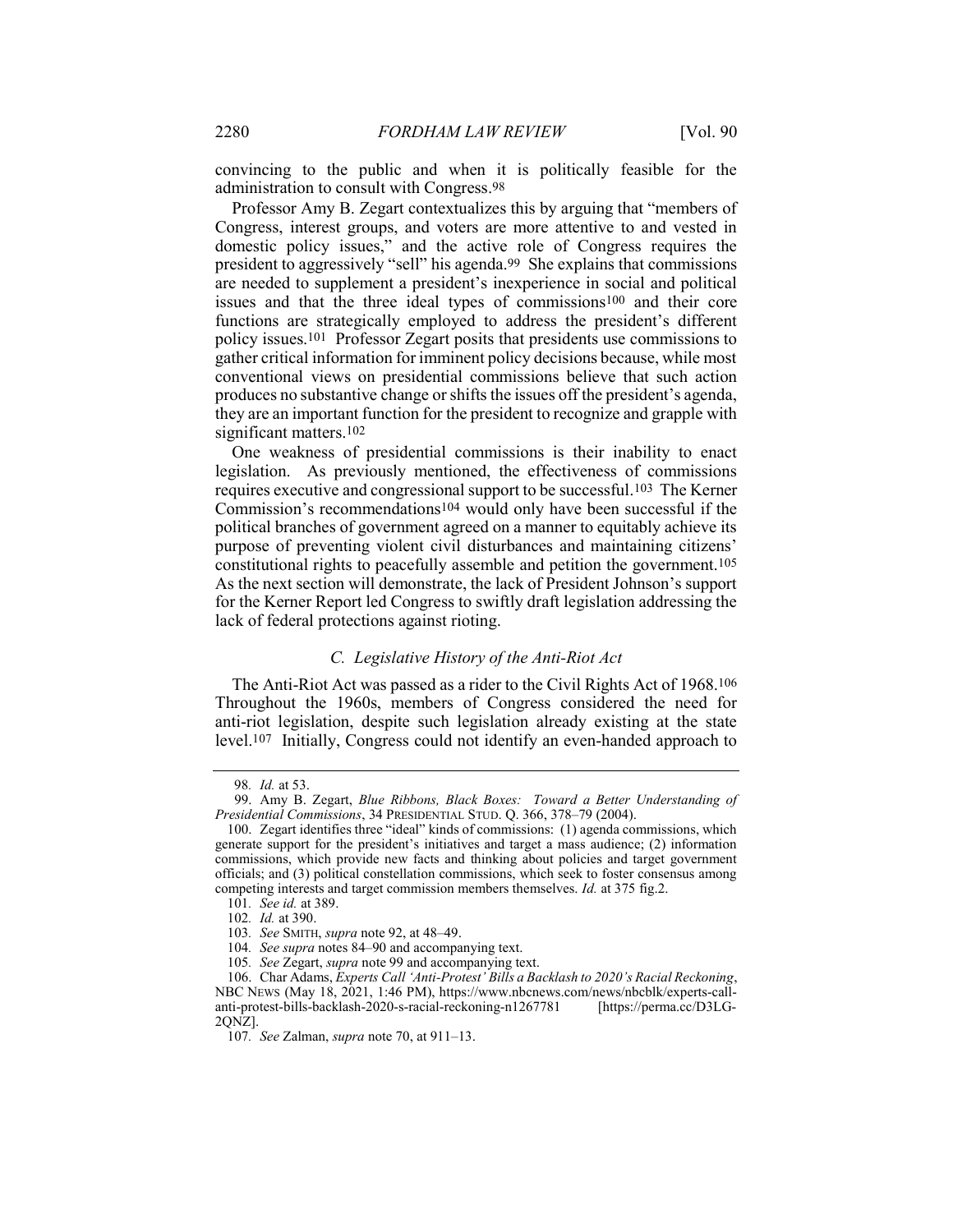address the riots.108 Senators Strom Thurmond of South Carolina and Frank Lausche of Ohio initially argued that an anti-riot amendment was needed to "protect society from the extremist element which advocates the destruction of our Nation."109 Senators Thurmond and Lausche subsequently introduced an expansive anti-riot proposal on March 4, 1968,110 that swiftly passed through the Senate on March 11, 1968, with minor amendments.111 President Johnson signed the Act on April 11, 1968.112 The Act differed from state riot laws in that it did not criminalize rioting itself but rather criminalized interstate travel or the use of interstate commerce, with intent to do one of four things: (1) incite a riot;(2) organize, promote, encourage, participate in, or carry out a riot;(3) commit any act of violence in furtherance of a riot; or (4) aid or abet any person in inciting, participating in, or carrying out a riot, or committing any act of violence in furtherance of a riot.113

Numerous senators objected to the rushed process, arguing that they were asked to vote for a bill with little consideration of its implications, particularly with such a complicated matter.114 However, Senator Thurmond argued that the government "must be empowered to deal firmly and actively with these harbingers of anarchy who undoubtedly contributed substantially to the tragedies of our cities."115 As such, Congress broadly defined "riot"116 and "incite a riot"117 in the Act as a means to target "outside agitators" who were alleged to have traveled between various cities with the intent of stirring up discontent and leaving a crowd prepared for a future riot.118 Of note, Attorney General Ramsey Clark submitted recommended definitions to the

113. 18 U.S.C. § 2101(a); see Kaminski, supra note 69, at 27.

115. See Reilly, supra note 109.

<sup>108.</sup> See id.; see also Reply Brief of the Appellants at 5, United States v. Miselis, 972 F.3d 518 (No. 19-4550) (4th Cir. 2020).

 <sup>109. 114</sup> CONG. REC. 5523–24 (1968) (statement of Sen. Thurmond); see also Ryan J. Reilly, How Segregationists Rushed Through the 1968 Rioting Laws DOJ Is Using in 2020, HUFFPOST (Sept. 24, 2020), https://www.huffpost.com/entry/anti-rioting-act-civil-disorderlaw-doj-barr-trump-consitutional\_n\_5f6a012cc5b655acbc701ca2 [https://perma.cc/R2QW-C7T2].

<sup>110</sup>. See 114 CONG. REC. 5033 (1968) (statement of Sen. Lausche).

<sup>111.</sup> See id. at 6001-02 (statement of Sen. Spong); Zalman, supra note 70, at 912.

 <sup>112.</sup> See Reply Brief of the Appellants, supra note 108, at 8.

 <sup>114. 114</sup> CONG. REC. 5213–14 (1968) (statement of Sen. Harris); see also Reply Brief of the Appellants, *supra* note 108, at 8 (noting that several senators objected to voting for the bill due to the hasty process).

 <sup>116. 18</sup> U.S.C. § 2102(a) (defining a "riot" as a public disturbance involving an assemblage of three or more persons in which: an act or acts of violence by one or more of those persons constitute a clear and present danger of or result in damage or injury to the property or person of another; or a threat of violence in which the assemblage individually or collectively has the ability to immediately execute the threat with actual violence either results in damage or poses a clear and present danger of damage or injury).

 <sup>117. 18</sup> U.S.C. § 2102(b) (defining "incite a riot" as including "urging or instigating other persons to riot," but not oral or written advocacy of ideas or, as the expression of belief, advocacy of any act or acts of violence or assertion of the rightness of, or the right to commit, any such act or acts).

<sup>118</sup>. See Zalman, supra note 70, at 916 (quoting remarks from Representative Albert W. Watson that "[t]here is no longer any doubt that the leaders of the mobs who are attacking our policemen and innocent victims are allied with the Communists").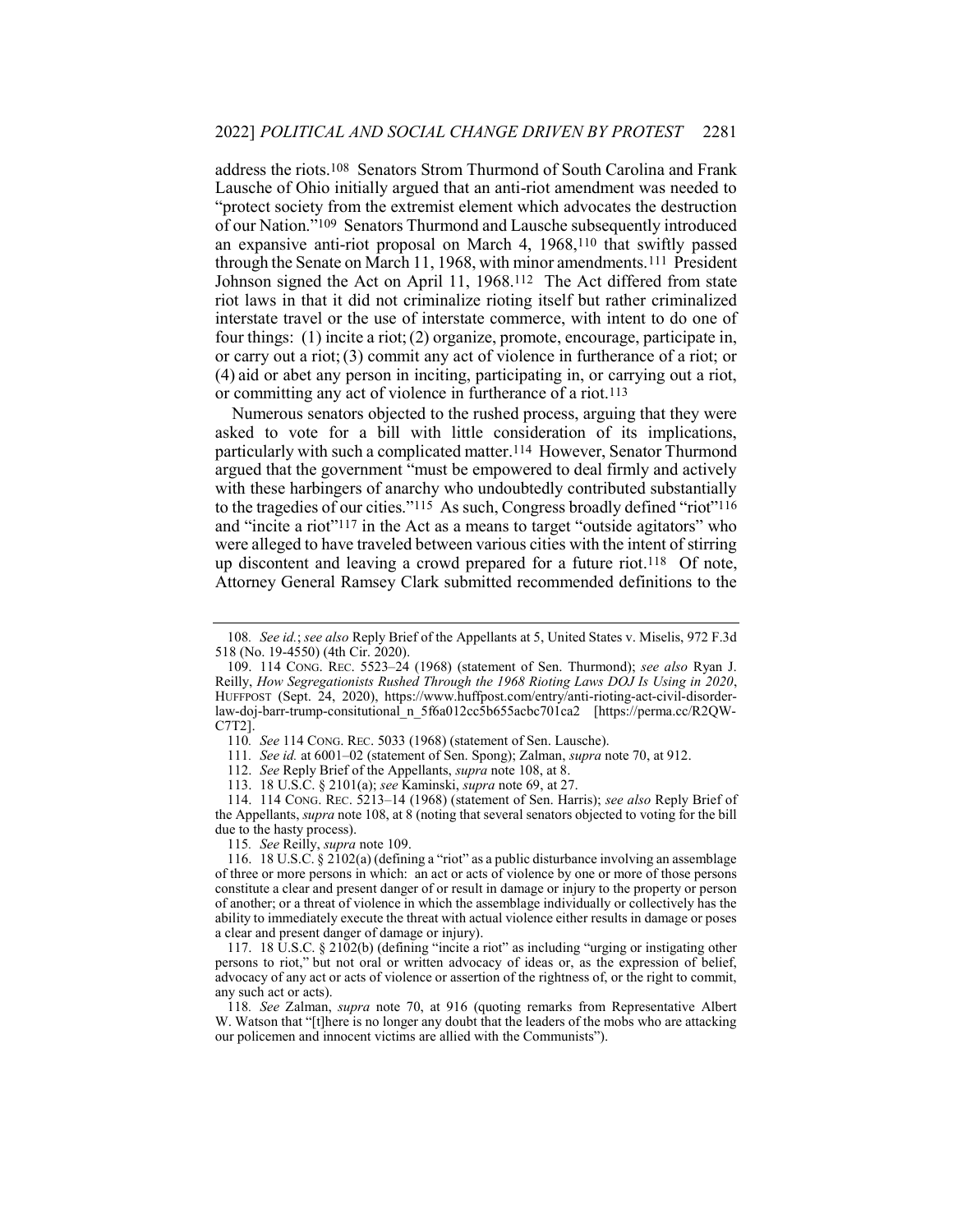Senate floor on behalf of the Johnson administration to provide more precise language and remove any constitutional concerns of overbreadth; however, the submissions were rejected due to the urgency from some senators to pass this Act.119 As mentioned, congressmembers had conflicting views on the necessity to enact the Act,120 and Senator John Sherman Cooper of Kentucky even stated, "I do not believe that the passage of a riot act will deal with the causes of riots. . . [and] there are deeper causes [to the riots], as spelled out by the [Kerner] Commission."121 In response, Senator Russell B. Long of Louisiana declared that his constituents and the American people were waiting on senators to hold civil rights leaders like H. Rap Brown and Stokely Carmichael accountable for starting riots.122 Surprisingly, Congressman Emanuel Celler of New York was on record having an intense exchange with Congressman Joe Waggonner of Louisiana stating that his vote in support of the Act, despite his serious opposition to its entirety, was merely to ensure his "good provisions" in the Fair Housing Act<sup>123</sup> would successfully make it through.124

In sum, the congressional record illustrates that the literal violence from rioting was to be prosecuted by the states, as "keeping of the public peace in our cities has always been traditionally a matter of local control."125 The Act was not drafted to focus on literal acts of violence, but rather to provide the federal government with a means to prosecute the individuals who initiated the events that precede the riots.126

Nevertheless, the constitutionality of a federal or state statute requires prompt notice and review by the federal government.127 With this in mind, Part II considers the views from the three branches of government regarding citizens' right to peacefully assemble and petition.

#### II. DOES THE ANTI-RIOT ACT ACCOMPLISH CONGRESS'S ENVISIONED SAFEGUARDS AGAINST VIOLENT CIVIL DISTURBANCES?

The historical effort to evenly apply the Act to every U.S. citizen, including protected classes, has received varied criticism from the three branches of government. The benefits of the Act are tangible since a strategic response from law enforcement authorities exists to prevent the fear of public unrest in American streets. However, a notable detriment of anti-riot provisions is the impact they have on racially diverse protestors,128

<sup>119</sup>. See generally 114 CONG. REC. 5213 (1968) (statement of Att'y Gen. Clark); United States v. Dellinger, 472 F.2d 340, 411 (7th Cir. 1972) (Pell, J., concurring in part).

<sup>120</sup>. See supra note 114 and accompanying text.

 <sup>121. 114</sup> CONG. REC. 5212 (1968) (statement of Sen. Cooper).

 <sup>122.</sup> Id. at 5227–28 (statement of Sen. Long).

 <sup>123.</sup> Pub. L. No. 90-284, 82 Stat. 81 (1968) (codified as amended in scattered sections of the U.S.C.).

 <sup>124. 114</sup> CONG. REC. 6490 (1968) (statement of Rep. Celler).

 <sup>125. 112</sup> CONG. REC. 18,464 (1966) (statement of Rep. Edwards).

<sup>126</sup>. See supra note 122 and accompanying text.

 <sup>127.</sup> FED. R. CIV. P. 5.1.

<sup>128</sup>. See infra note 233 and accompanying text.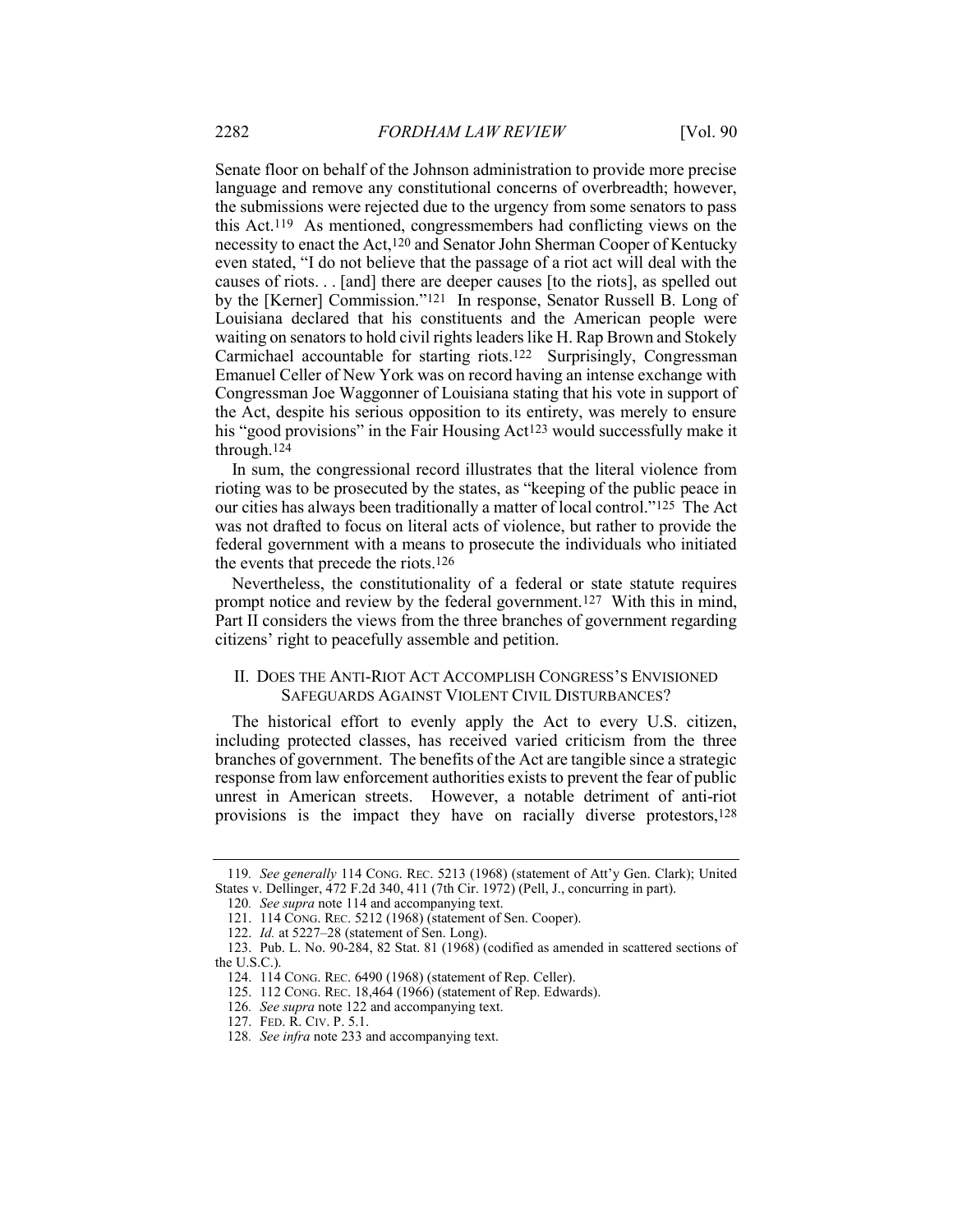specifically when the issues are related to equality and police brutality.129 The question of whether the Act is being enforced as Congress intended—as a safeguard for the public against violent civil disturbances—arises as a result. Part II.A outlines the federal government's recent assessment of the Act. Part II.B then considers whether the Act's effects are consistent with Congress's intent.

### A. Contemporary Assessment of the Anti-Riot Act

The government has a high burden when it intends to single out speakers based on their opinions. As such, one of the most common issues in the "freedom of expression"130 jurisprudence arises when the government is authorized to permissibly restrict certain expressions in society.131 While the Act is a significant means to regulate protests and demonstrations,<sup>132</sup> courts have inquired into its constitutional validity, the construction of its provisions, and its application.133 Of note, neither the government nor the courts have explicitly addressed the level of scrutiny the courts should apply to the Act, and this omission has resulted in analyses of the provisions under varying standards.134 Part II.A.1 reviews how federal courts have interpreted the Act's anti-riot provisions. Part II.A.2 evaluates the U.S. Department of Justice's interpretation of the Act.

#### 1. The Federal Judiciary's Interpretation

Federal courts have found the Act facially constitutional on numerous instances.135 However, courts have struggled over how to interpret many provisions of the Act,136 including the overt act elements, and whether they should be severed for "fail[ing] to bear an adequate relation between speech and violence."137 Additionally, courts have assessed whether the specific

<sup>129</sup>. See generally Thomas J. Sugrue, 2020 Is Not 1968: To Understand Today's Protests, You Must Look Further Back, NAT'L GEOGRAPHIC (June 11, 2020), https://www.nationalgeographic.com/history/article/2020-not-1968 [https://perma.cc/8HLM-4SE6].

<sup>130.</sup> See supra notes 52–58 and accompanying text.

<sup>131.</sup> See supra notes 59–66 and accompanying text.

<sup>132.</sup> See supra notes 116–17 and accompanying text.

<sup>133</sup>. See infra Part II.A.1.

<sup>134</sup>. See United States v. Daley, 378 F. Supp. 3d 539, 553 (W.D. Va. 2019).

<sup>135</sup>. See, e.g., United States v. Dellinger, 472 F.2d 340, 354–64 (7th Cir. 1972) (holding that the legislative history does not expound on an intent outside the Act's reasonable construction); United States v. Hoffman, 334 F. Supp. 504, 509 (D.D.C. 1971) (upholding the Act as a valid exercise of Congress's power under the Commerce Clause); In re Shead, 302 F. Supp. 560, 564–67 (N.D. Cal. 1969) (finding that no significant legislative material is found to refute a reasonable interpretation of the Act).

<sup>136</sup>. Compare Daley, 378 F. Supp. at 555–58 (rejecting the defendants' claims regarding vagueness and overbreadth and their Brandenburg challenge), with United States v. Rundo, 497 F. Supp. 3d 872, 880 (C.D. Cal. 2019) (holding that the Anti-Riot Act is unconstitutionally overbroad in violation of the First Amendment).

<sup>137.</sup> Compare United States v. Miselis, 972 F.3d 518, 534 (4th Cir. 2020) (disagreeing with both parties' interpretation of the overt act element and analogizing the provision to an attempt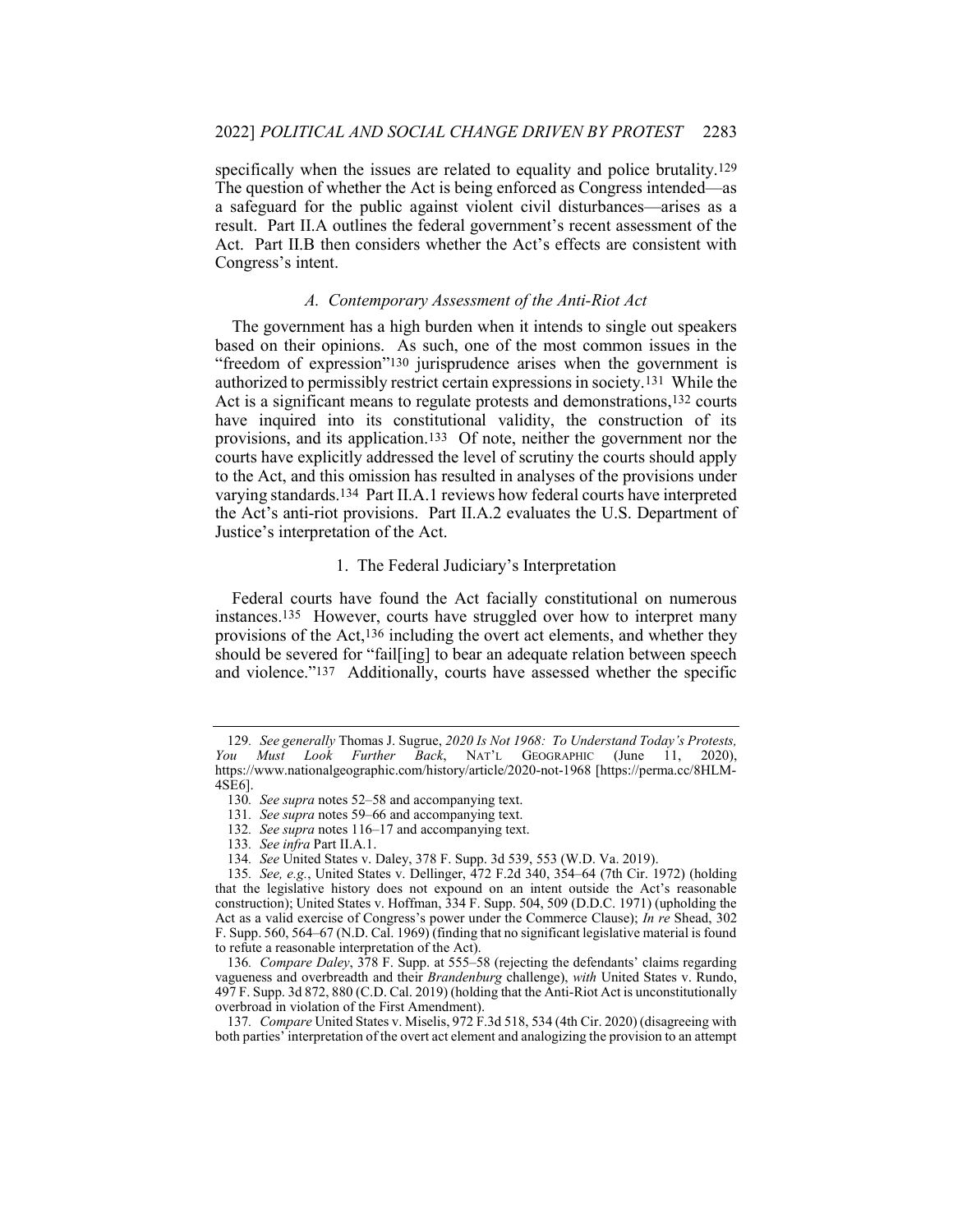intent elements of "organizing," "promoting," "encouraging," and "urging" are overbroad and whether they should be severed for not "bear[ing] the requisite relation between speech and lawlessness."138 Moreover, courts have reflected on whether a particular phrase that states mere advocacy of any act or acts of violence is severable from the remainder of the statute.139

Following the Act's passage in 1968, the Court established the Brandenburg incitement test,140 which was designed to determine whether a statute's distinction between permissible and impermissible actions would violate one's constitutional guarantees as related to freedom of expression.141 Applying this test, several circuits have recently found the Act itself to be constitutional, though they differ over questions of severability.142

One of the first cases to consider the Act's constitutionality was United States v. Dellinger,<sup>143</sup> which arose from protests during the 1968 Democratic National Convention in response to the United States's involvement in the Vietnam War.144 Defendants David Dellinger, Rennie Davis, and Tom Hayden were members of an organization called the National Mobilization Committee to End the War in Vietnam, and Abbie Hoffman and Jerry Rubin were members of the Youth International Party ("Yippie" or the "Yippies").<sup>145</sup> Their chief purpose was to travel across the nation organizing various protests against military involvement in the Vietnam War and "racism, poverty, and injustice in the United States."146 As a result of their involvement with organizing the demonstration in Chicago, all five were prosecuted for traveling in interstate commerce with the intent to "incit[e], organiz[e], promot[e], and encourag[e] a riot."147

The defendants were convicted in the U.S. District Court for the Northern District of Illinois for violating the Act.148 In its decision to reverse and

offense), with United States v. Rundo, 990 F.3d 709, 715–16 (9th Cir. 2021) (noting that the overt act provisions can be reasonably interpreted in a more limited scope).

<sup>138</sup>. See Miselis, 972 F.3d at 535–38 (tracing the definitions and examples of each speech-related verb to determine whether the Act violates any protected language); Rundo, 990 F.3d at 717–20 (examining the protected speech prohibited by the Act and determining whether the Act "may be salvaged by severance").

<sup>139</sup>. See Miselis, 972 F.3d at 546–47 (noting that the Act is severable to a partial extent to ensure that the remainder of the Act is left intact); Rundo, 990 F.3d at 720 (holding that the Act is salvageable by severance).

 <sup>140. 395</sup> U.S. at 447 (noting that mere advocacy of the rightness of violence was protected speech).

<sup>141</sup>. See id. at 447–48.

<sup>142.</sup> See supra note 139 and accompanying text.

 <sup>143. 472</sup> F.2d 340 (7th Cir. 1972).

<sup>144</sup>. Id. at 349.

<sup>145</sup>. Id. at 348.

<sup>146</sup>. Id. at 349; see also Laurie L. Levenson, Judicial Ethics: Lessons from the Chicago Eight Trial, 50 LOY. U. CHI. L.J. 879, 883–84 (2019).

<sup>147</sup>. Dellinger, 472 F.2d at 348.

<sup>148</sup>. See id. at 348–50. See generally Susan R. Klein, Movements in the Discretionary Authority of Federal District Court Judges over the Last 50 Years, 50 LOY. U. CHI. L.J. 933, 936–37 (2019) (noting that this infamous trial is commonly known as the "Chicago Seven" trial, during which the media focused almost exclusively on the theatrical and contentious outbursts between the defendants and Judge Julius Hoffman).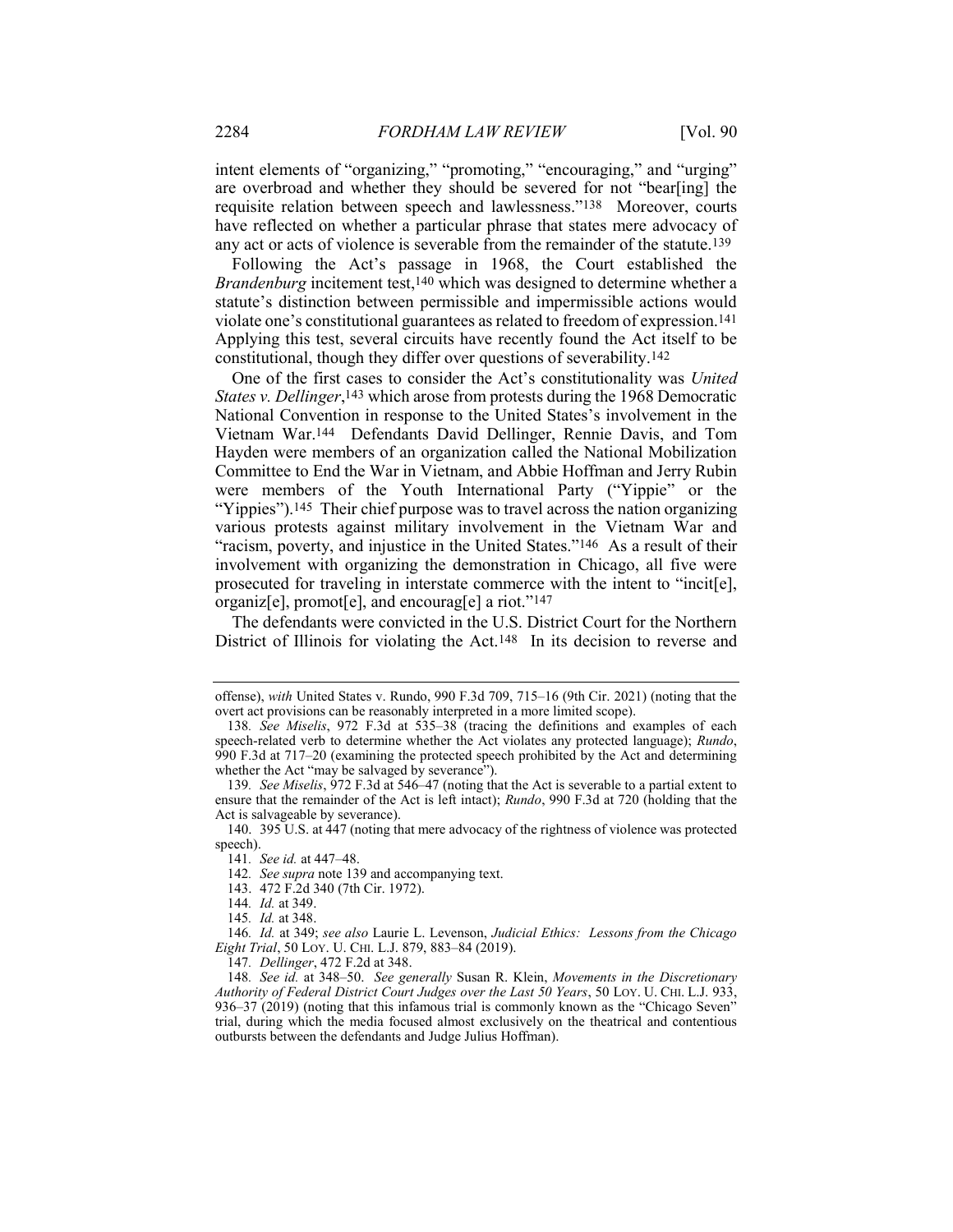remand the case,149 the Seventh Circuit reviewed the constitutionality of the Act.150 This is significant because, at the time of trial, the Act had received only limited judicial treatment151 and presented issues of potentially abridging expression that had never been previously addressed.152

The Seventh Circuit upheld the Act after applying the Brandenburg incitement test and acknowledged that the "legislative history [gave] no help in identifying the intent."153 It also found that, despite the "awkward phraseology" and "unnecessary language" employed in the Act, the Act in its entirety did not chill free speech and did not raise overbreadth doctrine concerns.154 Moreover, the court held that Congress had a legitimate goal in drafting the Act for national security reasons and that the means by which Congress adopted the Act were constitutional.155 However, in partial dissent, Judge Wilbur F. Pell, Jr. concluded that the Act was facially unconstitutional and "clearly violative of the First Amendment right of freedom of speech."156 Judge Pell also argued that the statute was not sufficiently narrow or precise enough to avoid constitutional conflicts.157 Moreover, Judge Pell argued that Congress's intent to punish such agitators would not happen in the Act's current form without "running afoul of First Amendment rights."158

Following Dellinger, few cases have arisen from the Act, leaving the courts with limited opportunities to examine its constitutionality.159 However, several protests in recent years have spurred prosecutions under the Act, requiring courts to again review the Act's constitutionality.

152. See Dellinger, 472 F.2d at 354–55.

155. See id. at 362.

 <sup>149.</sup> Dellinger, 472 F.2d at 409. A detailed examination of the grounds for reversal is beyond the scope of this Note.

<sup>150</sup>. See id. at 354–64.

<sup>151</sup>. See In re Shead, 302 F. Supp. 560, 566–67 (N.D. Cal. 1969) (finding the provisions of the Act to be sufficiently restrictive to sustain its validity unless an indictment fails to refine the distinction between mere advocacy and incitement); Carter v. United States, 417 F.2d 384 (9th Cir. 1969) (noting that the appellant had no standing to contest the constitutionality of the Act since the underlying issue of immunity is covered by another statute).

<sup>153</sup>. Id. at 363.

<sup>154</sup>. Id. at 355–64 (concluding that when a statute is so broadly drafted and "no readily apparent construction suggests itself as a vehicle for rehabilitating the statute[]," it must be declared a violation of an individual's First Amendment rights).

<sup>156</sup>. Id. at 409 (Pell, J., concurring in part) (reviewing the legislative history and describing how Congress gave serious attention to the need to enact anti-riot bills as a response to the violence that took place in the mid-1960s).

<sup>157.</sup> See id. at 410.

<sup>158</sup>. Id. at 410.

<sup>159</sup>. See United States v. Markiewicz, 978 F.2d 786, 813 (2d Cir. 1992) (acknowledging that "[t]he use of a facility of interstate commerce is an essential element of an anti-riot act offense"); Providence Washington Ins. Co. v. Lynn, 492 F.2d 979, 985 (1st Cir. 1974) (finding that the definition of riot explicitly covers a public disturbance involving acts of violence and excludes a covert act); United States v. Betts, 509 F. Supp. 3d 1053, 1059–60 (C.D. Ill. 2020) (holding that the Act is not unconstitutionally overbroad in violation of an individual's First Amendment rights); In re Application of Madison, 687 F. Supp. 2d 103, 112 (E.D.N.Y. 2009) (finding that the Act provides adequate notice to prohibited conduct, and acknowledging that it is a "broad criminal statute").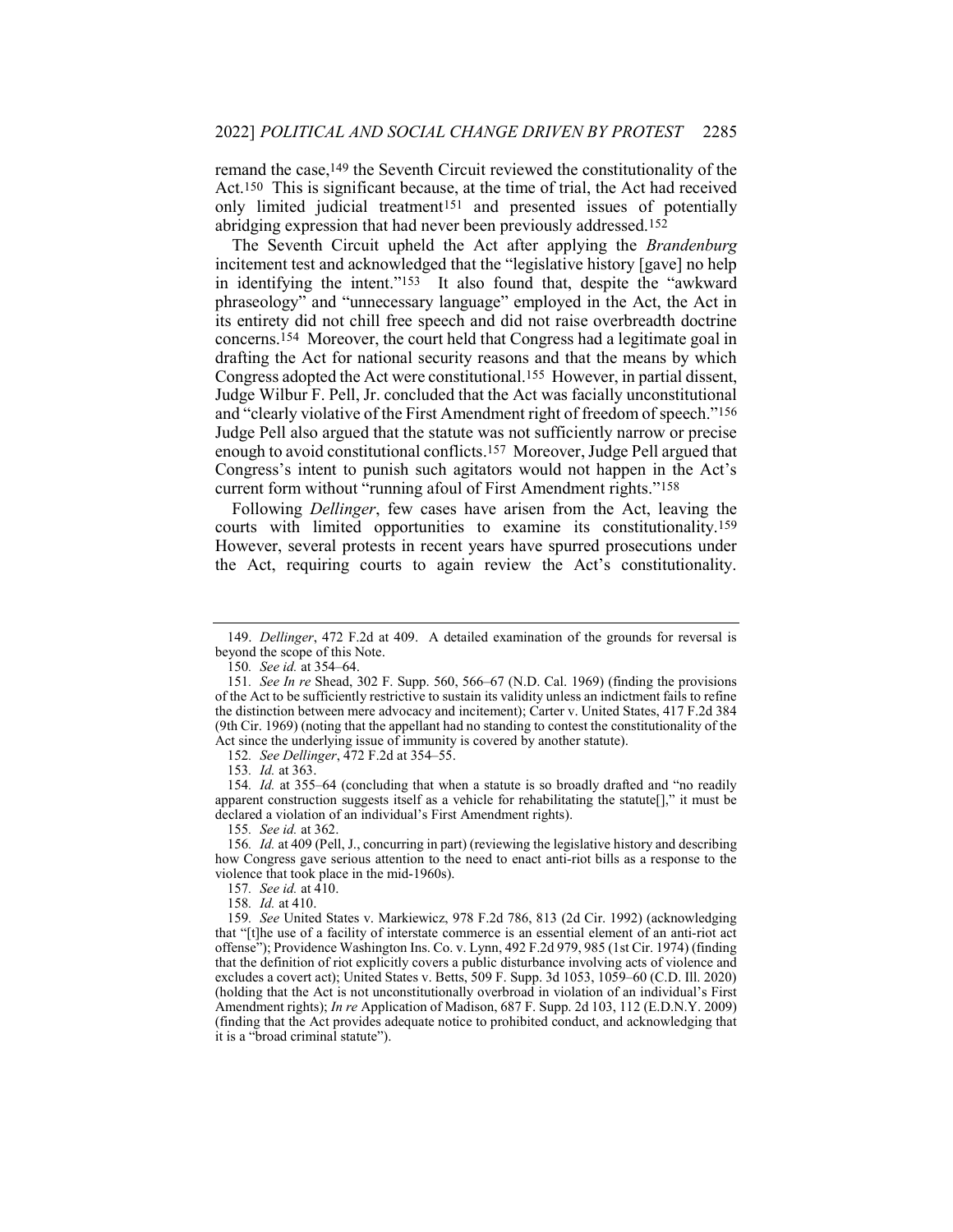Recently, the Fourth<sup>160</sup> and Ninth<sup>161</sup> Circuits were presented with similar disputes addressing the constitutionality of the Act. Each of these cases is discussed in turn.

In United States v. Miselis,162 defendants Benjamin Daley and Michael Miselis were members of the Rise Above Movement (RAM), a local white supremacist, "combat-ready" militant movement that had the chief purpose of attending political rallies organized by other groups and engaging in violent attacks on counterprotesters.163 On appeal, the defendants challenged their convictions164 on the grounds that the Act is facially overbroad under the Free Speech Clause of the First Amendment and void for vagueness under the Due Process Clause of the Fifth Amendment.165 The lower court ruled that the Act "does not criminalize peaceful protest or lawful assembly but rather targets 'public disturbance[s] involving' violence or the threat of such violence undergirded by the 'ability of immediate execution.'"166 The lower court rejected the defendants' facial challenge under the Brandenburg incitement test,167 holding that the conduct condemned by the Act is "sufficiently limit[ed]" to criminalize the acts that the defendants' may have advocated in connection to an "actual or imminent riot."168

A panel of the Fourth Circuit unanimously affirmed the lower court's ruling169 and held that the Act was not unconstitutionally vague.170 The court acknowledged that the Act did "sweep[] up a substantial amount of speech that remains protected," violating the First Amendment.171 However, the court determined that the Act, as a whole, was consistent with the First Amendment and that the appropriate remedy to invalidating the discrete instances of overbreadth was to sever<sup>172</sup> the discrete areas of overbreadth<sup>173</sup> to keep the remainder of the Act intact.174

174. See id.

 <sup>160.</sup> United States v. Miselis, 972 F.3d 518 (4th Cir. 2020).

 <sup>161.</sup> United States v. Rundo, 990 F.3d 709 (9th Cir. 2021).

 <sup>162. 972</sup> F.3d 518 (4th Cir. 2020).

<sup>163</sup>. Id. at 526; see Rise Above Movement (R.A.M), ANTI-DEFAMATION LEAGUE, https://www.adl.org/resources/backgrounders/rise-above-movement-ram [https://perma.cc/3K3X-BE4T] (last visited Mar. 4, 2022).

 <sup>164.</sup> The defendants were charged with traveling in interstate commerce while violently participating in white supremacist rallies that occurred in California as well as the notorious "Unite the Right" rally in Charlottesville, Virginia. See Miselis, 972 F.3d at 525.

<sup>165</sup>. Id.

 <sup>166.</sup> United States v. Daley, 378 F. Supp. 3d 539, 554–55 (W.D. Va. 2019) (alteration in original) (quoting 18 U.S.C. § 2102(a)).

<sup>167</sup>. See id. at 556–57.

<sup>168</sup>. Id. (alteration in original) (quoting Brandenburg v. Ohio, 395 U.S. 444, 448 (1969)).

<sup>169</sup>. See Miselis, 972 F.3d at 525.

<sup>170</sup>. See id. at 525–26.

<sup>171</sup>. Id. at 525.

<sup>172.</sup> See id. at 530 (connotating that "the remainder of the statute is constitutionally valid, capable of operating independently, and consistent with Congress's basic objectives").

<sup>173</sup>. See id. at 525–26 (noting that "speech intending to 'encourage' or 'promote' a riot, as well as speech 'urging' others to riot or 'involving' mere advocacy of violence" were protected).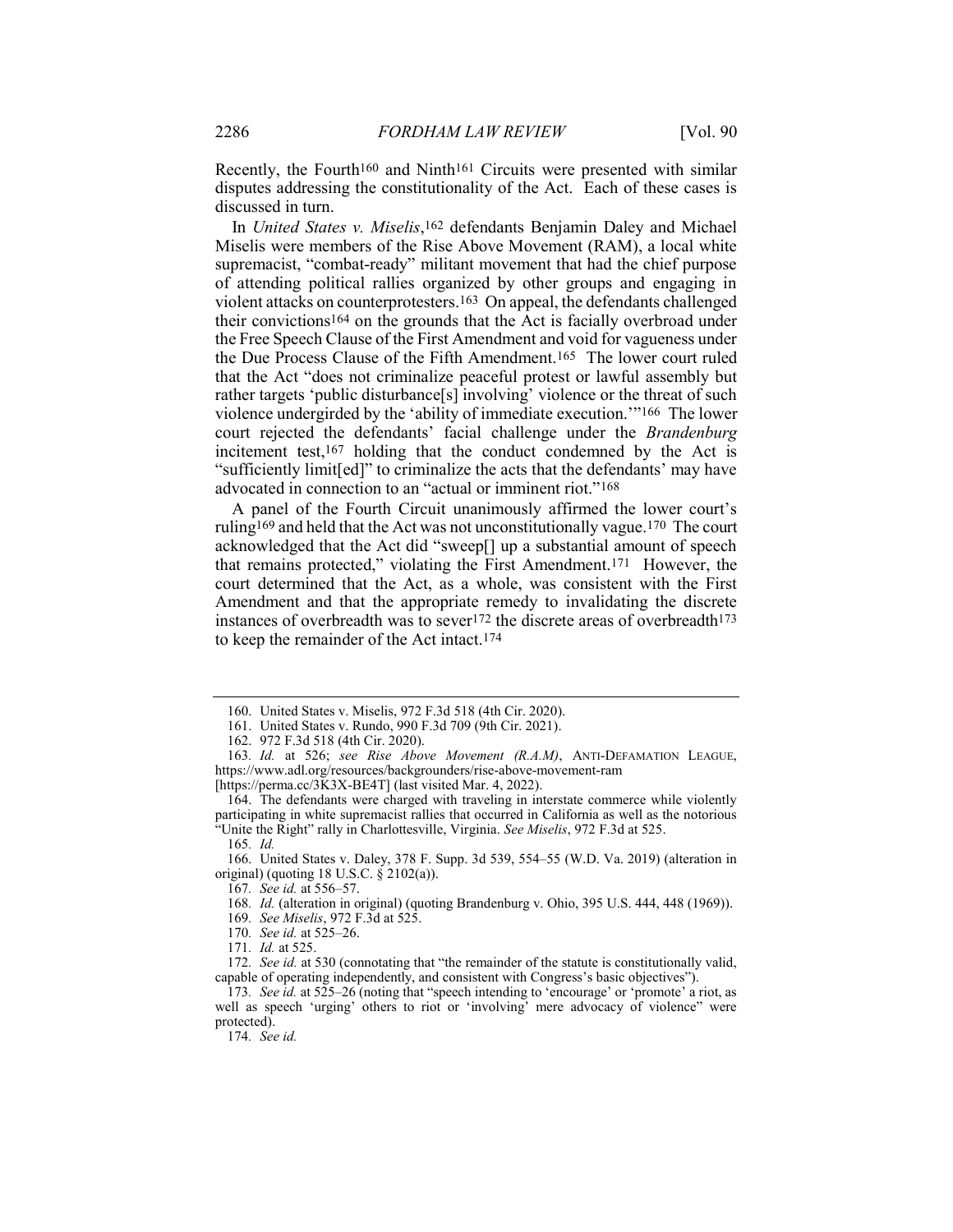After agreeing that the Act was facially overbroad in part, the court outlined the overbreadth analysis to determine what the statute covers and whether the Act reached too far.<sup>175</sup> Applying this analysis, courts must first "construe the challenged statute" and ask whether "limiting construction" is viable.176 Second, courts must examine whether the statute "criminalizes a substantial amount of protected expressive activity."177 Finally, if the unconstitutional portions are severable, then they must be invalidated.178

The court evaluated the Act's congressional intent by assessing the plain meaning of each of the "string of speech-related verbs"<sup>179</sup> under the Act.<sup>180</sup> Taking up each provision, the court determined that the plain meaning of "incite" most sensibly referred to speech that would likely produce lawlessness.<sup>181</sup> The court then turned to "promote" and "encourage," holding that these provisions were overbroad because these terms included too much conduct unlikely to produce an imminent riot.182 Moreover, the court determined that speech "urging" others to riot or involving "mere advocacy of violence" were similarly inadequate.183 However, the court held that the term "organize" was not overbroad because it is readily understood to mean the formation or establishment of something—it is not simply an abstract idea, but rather is "concrete aid" to an event that has "begun to take shape."<sup>184</sup>

In the second step of its overbreadth analysis, the court found that the Act included a "substantial amount of protected advocacy" relative to its "plainly legitimate sweep."185 The regulation of "speech tending . . . to 'encourage,' 'promote,' or 'urge' others to riot, as well as mere advocacy of any act of violence" was meant to be protected by *Brandenburg*.<sup>186</sup> Therefore, the court determined that the Act is inconsistent with the First Amendment and "encroach[es] substantially upon free speech."187

Moreover, the Fourth Circuit also found that the substantially overbroad provisions of the Act were severable.188 In its examination, the court applied

186. Id.

188. Id.

<sup>175</sup>. See id. at 531.

<sup>176</sup>. Id.

<sup>177</sup>. Id. (quoting United States v. Williams, 553 U.S. 285, 297 (2008)).

<sup>178</sup>. Id.

<sup>179.</sup> Id. at 535 (referencing to "incite," "organize," "promote," and "encourage").

 <sup>180. 18</sup> U.S.C. §§ 2101–2102.

<sup>181</sup>. Miselis, 972 F.3d at 536.

<sup>182</sup>. Id. at 536–37 ("[W]e don't think either verb is 'readily susceptible' of such an artificial limitation." (quoting United States v. Stevens, 559 U.S. 460, 481 (2010))).

<sup>183</sup>. Id. at 538 ("[The] verb ['urging'] suffers from a similarly inadequate relation between speech and lawless action . . . .").

<sup>184</sup>. Id. at 537 ("[S]peech tending to organize a riot serves . . . to facilitate the occurrence of a riot that has already begun to take shape.").

<sup>185</sup>. Id. at 541.

<sup>187</sup>. Id. ("[T]he Anti-Riot Act . . . sweeps up a substantial amount of protected advocacy.").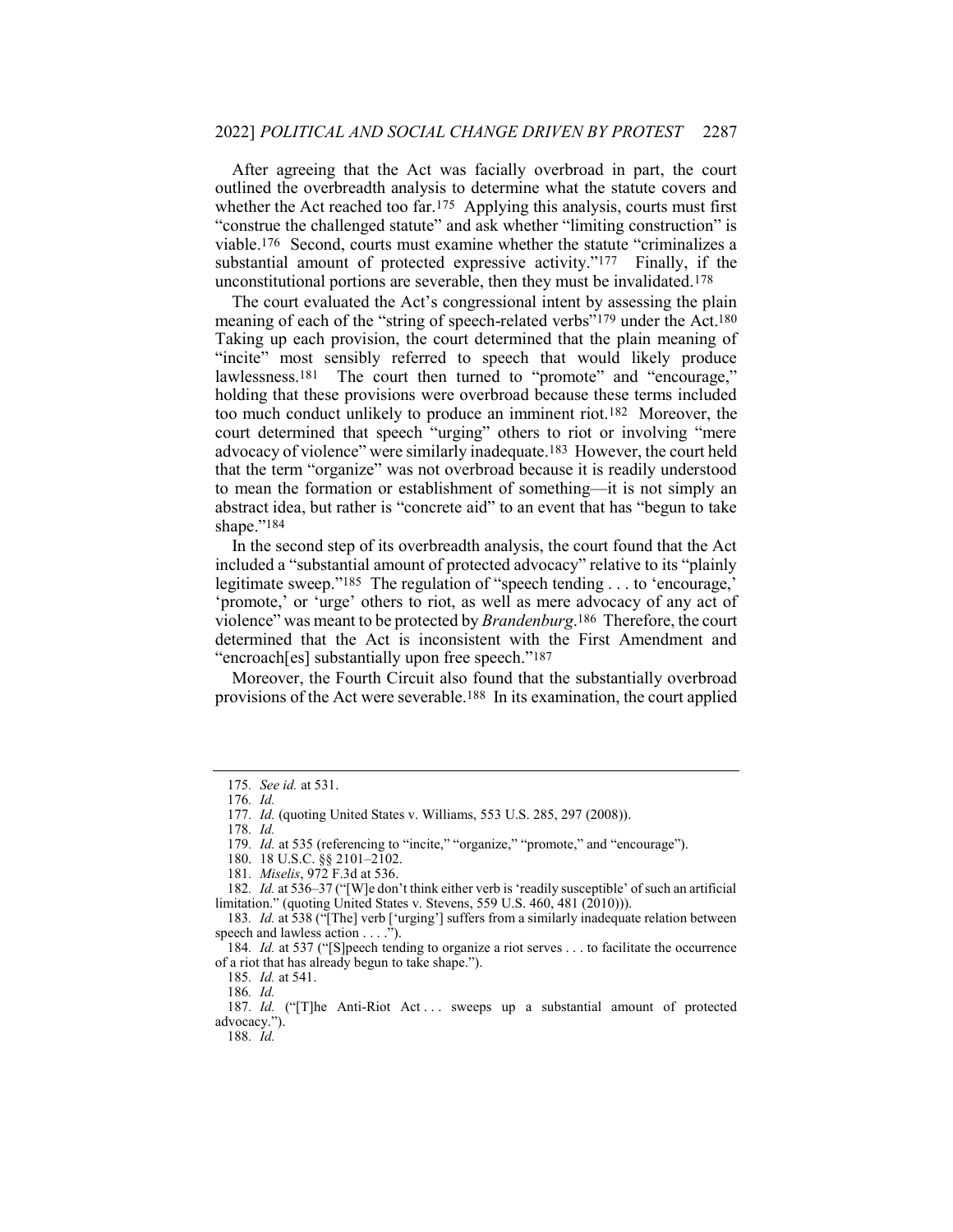the traditional rule for severability189 by retaining the constitutionally valid portions of the Act that are "capable of functioning independently" and consistent with Congress's original intent when enacting the statute.190 Applying this rule, the court held that the language responsible for overbreadth should be severed but that the remainder of the Act was "perfectly valid."<sup>191</sup> The court reasoned that while Congress intended to "encompass the full scope of . . . unprotected speech" relating to the wave of riots, Congress would likely prefer the trimmed version of the Act instead of no statute at all.192

Like the Fourth Circuit in *Miselis*, the Ninth Circuit in *United States v.* Rundo193 also applied the Brandenburg incitement test to determine whether the Act's anti-riot provisions were facially overbroad and criminalized a substantial amount of protected speech.194 In Rundo, defendants Robert Paul Rundo, Robert Boman, Tyler Laube, and Aaron Eason were members of RAM charged with conspiracy to violate the Act after posting recruitment videos and pictures online showing their combat training and assaults on protestors at various political rallies across California.195 The lower court dismissed their indictment on the ground that the Act was unconstitutional.196

The government appealed to the Ninth Circuit arguing that the district court erred in not applying a narrow construction of the Act which would have thereby severed the offending portions of the Act.<sup>197</sup> Reviewing de novo, the Ninth Circuit agreed that the district court erred in not applying the severability clause.<sup>198</sup> Utilizing a similar analysis as applied in *Miselis*, the court found that the Act was salvageable199 and that Congress would have preferred severance over complete invalidation.200 Thus, the Ninth Circuit held that the Act was not "unconstitutional on its face" and that a balance must be struck between the government's ability to protect the nation from people "who are trying to perpetrate, or cause the perpetration of . . . violent outrages" and the importance in maintaining a citizens' freedom of expression.201

199. Id. at 716–20 ("[S]everance is the remedy that must be applied when it is possible to do so." (quoting United States v. Booker, 543 U.S. 220, 258–59 (2005))).

<sup>189.</sup> Id. at 542 ("[U]nconstitutional provision[s] must be severed unless the statute created in its absence is legislation that Congress would not have enacted." (quoting Seila Law LLC v. Consumer Fin. Prot. Bureau, 140 S. Ct. 2183, 2209 (2020))).

<sup>190</sup>. Id.

<sup>191</sup>. Id. at 543.

<sup>192.</sup> Id. ("[I]f Congress could have foreseen the Court's decision in Brandenburg, it would have readily preferred to enact this appropriately narrowed version of the statute.").

 <sup>193. 990</sup> F.3d 709 (9th Cir. 2021).

<sup>194</sup>. See id. at 716–17.

<sup>195</sup>. See id. at 713.

<sup>196</sup>. See id. at 712–13; see also United States v. Rundo, 497 F. Supp. 3d 872, 879–80 (C.D. Cal. 2019).

<sup>197</sup>. See Government's Opening Brief, United States v. Rundo, 990 F.3d 709 (9th Cir. 2021) (No. 19-50189).

<sup>198</sup>. See Rundo, 990 F.3d at 714.

<sup>200</sup>. See id. at 720; Miselis, 972 F.3d at 543–44.

<sup>201</sup>. Rundo, 990 F.3d at 721.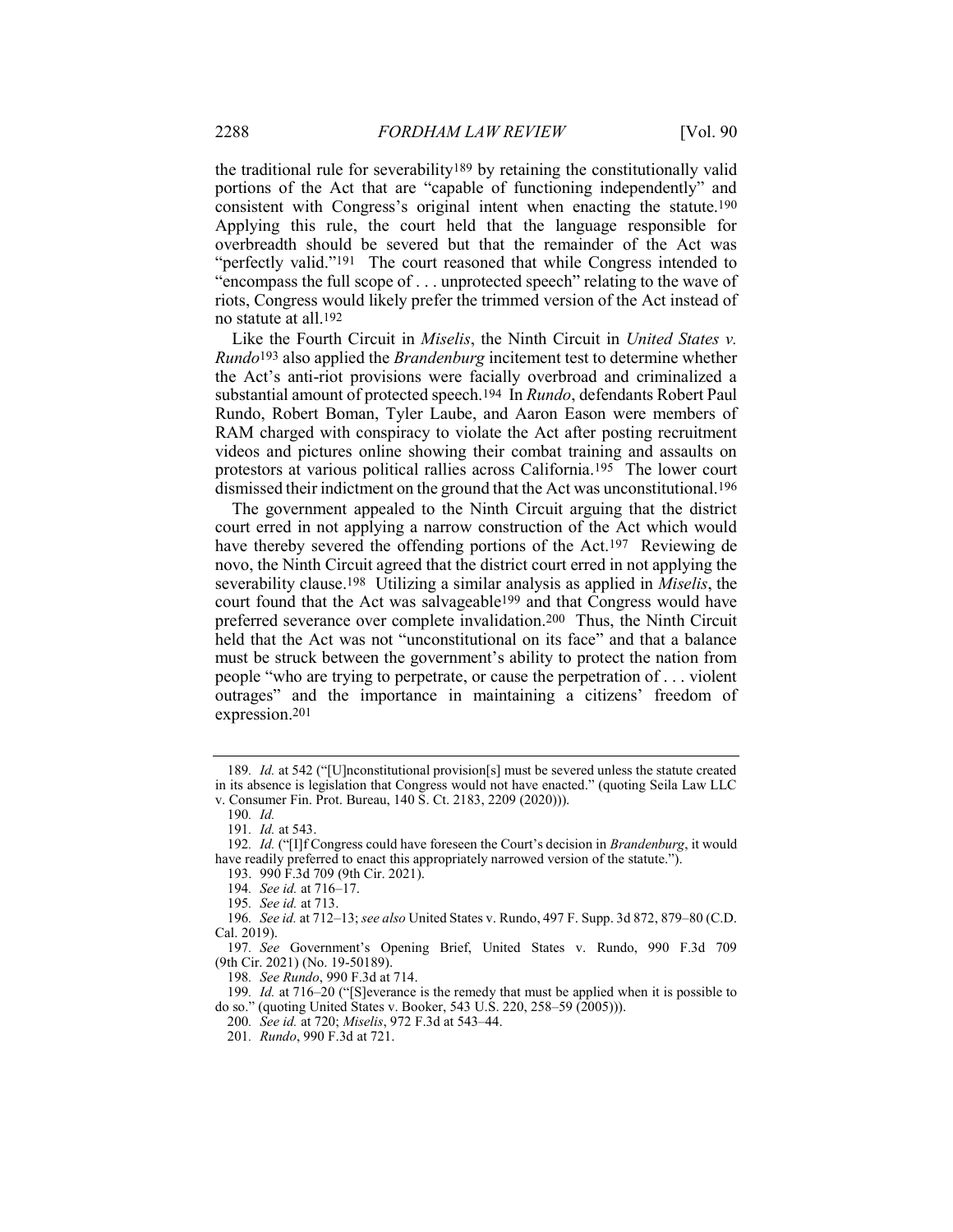As the cases above underscore, the severability clause has been accepted by the Supreme Court as a justiciable remedy "whenever an act of Congress contains unobjectionable provisions separable from those found to be unconstitutional," and courts, therefore, have a duty to maintain an act's validity.202 Applying this principle, both the Fourth and Ninth Circuits recommended that the language responsible for the Act's overbreadth be removed, rendering the Act "perfectly valid" and consistent with Congress's basic intent when drafting it.203

#### 2. The Department of Justice's Interpretation

While state and local officials have primary responsibility for preventing any acts of violence, the Department of Justice (DOJ) may intervene when it believes that an unending threat of riots falls within its jurisdiction.204 Specifically, one of the Act's central provisions serves to prevent organizers who travel or use any interstate facility<sup>205</sup> from inciting or "commit[ting] any act of violence in furtherance of a riot."206

However, following the decision in Miselis, the DOJ Acting Solicitor General Elizabeth Prelogar prepared a memorandum for Speaker of the House Nancy Pelosi outlining the DOJ's disagreement with the Fourth Circuit's conclusion that portions of the Act violated the First Amendment.207 Notably, the court had actually affirmed the defendants' convictions, so the rationale for severing the provisions was effectively inconsequential to the DOJ's case.208 Nevertheless, the DOJ summarized that it remains committed to prosecuting individuals under the Act.209 Further, the DOJ acknowledged that the affirmance of convictions under the Act validated its constitutionality if narrowly applied.210 Therefore, the DOJ decided not to file a petition for a writ of certiorari following Miselis, believing that their analytical approach to applying the Act would continue

<sup>202</sup>. See Regan v. Time, Inc., 468 U.S. 641, 652 (1984) (quoting El Paso & Ne. Ry. Co. v. Gutierrez, 215 U.S. 87, 96 (1909)); Miselis, 972 F.3d at 541.

<sup>203</sup>. See Miselis, 972 F.3d at 543; Rundo, 990 F.3d at 721.

<sup>204</sup>. See Press Release, William P. Barr, Att'y Gen., U.S. Dep't of Just., Att'y Gen. William P. Barr's Statement on Riots and Domestic Terrorism (May 31, 2020), https://www.justice.gov/opa/pr/attorney-general-william-p-barrs-statement-riots-anddomestic-terrorism [https://perma.cc/4WX3-U4UD]; see also Josh Gerstein & Evan Semones,

Barr Threatens to Bust 'Far-Left Extremist Groups' in Floyd Unrest, POLITICO (May 30, 2021, 4:04 PM), https://www.politico.com/news/2020/05/30/william-barr-george-floyd-protests-290792 [https://perma.cc/A5G3-NE85].

 <sup>205. 18</sup> U.S.C. § 2101(b) ("[I]ncluding but not limited to, mail, telegraph, telephone, radio, or television, to communicate with or broadcast to any person or group of persons prior to such overt acts . . . .").

 <sup>206. 18</sup> U.S.C. § 2101(a).

 <sup>207.</sup> Memorandum from Elizabeth B. Prelogar, Acting Solic. Gen., U.S. Dep't of Just. to Nancy Pelosi, Speaker, House of Reps. (Feb. 18, 2021), https://www.justice.gov/oip/foialibrary/osg-530d-letters/us\_v\_miselis\_530d/download [https://perma.cc/46JF-MF3Q].

<sup>208</sup>. See id. at 1.

<sup>209</sup>. See id. at 3.

<sup>210</sup>. See id.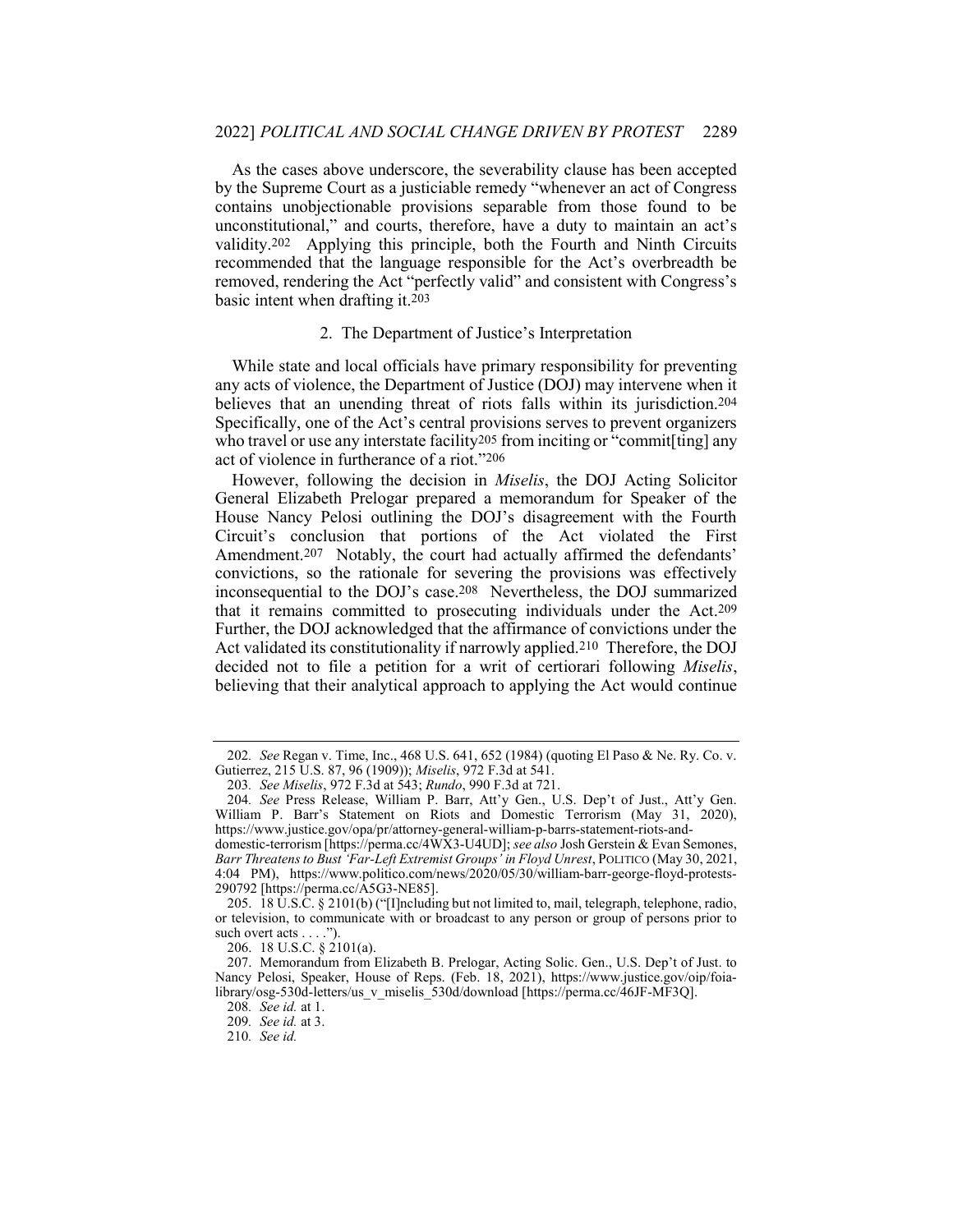to achieve the mission of investigating and prosecuting individuals and groups who engage in "violent confrontations" during protests.211

In response to the protests that spanned the United States following the deaths of Ms. Taylor and Mr. Floyd, Attorney General William Barr immediately asserted that "[w]e must have law and order on our streets and in our communities" and singularly condemned these actions as being carried out by "far-left extremist groups."212 Attorney General Barr further claimed that the "radical left" was solely responsible for the violence and criticized local district attorneys for their "lax" approach to enforcing the law, arguing that such actions put the country in danger.213 Despite Attorney General Barr's unsubstantiated claims,214 the DOJ began prosecuting individuals under the Act based on these assertions.215

## B. The Effects of Lawful Enforcement of the Anti-Riot Act

As previously noted, the congressional record revealed that the violence from rioting was to be prosecuted by the states; notably, the "keeping of the public peace in our cities has always been traditionally a matter of local control."216 As such, states have proposed and passed a high volume of anti-riot legislation following the death of Mr. Floyd.217 However, the anti-riot legislation is divided along partisan lines as the parties have differing

215. See Betts, 509 F. Supp. 3d at 1056; see also United States v. Rupert, No. 20-CR-104, 2021 WL 942101, slip op. at \*1 (D. Minn. Mar. 12, 2021).

216. See 112 CONG. REC. 18,464 (1966) (statement of Rep. Edwards).

<sup>211</sup>. Id.

<sup>212</sup>. See Gerstein & Semones, supra note 204.

<sup>213</sup>. See id.

<sup>214</sup>. See U.S. DEP'T OF HOMELAND SEC., HOMELAND THREAT ASSESSMENT 4, 17–18 (2020), https://www.dhs.gov/sites/default/files/publications/2020\_10\_06\_homeland-threatassessment.pdf [https://perma.cc/D9RT-B7J3] (finding that the most concerning domestic threat to homeland security is from "white supremacist violent extremists who have been exceptionally lethal in their abhorrent, targeted attacks"); Alanna Durkin Richer et al., AP Finds Most Arrested in Protests Aren't Leftist Radicals, AP NEWS (Oct. 20, 2020), https://apnews.com/article/virus-outbreak-race-and-ethnicity-suburbs-health-racial-injustice-7edf9027af1878283f3818d96c54f748 [https://perma.cc/DW29-3KWF]; Eric Tucker and Ben Fox, FBI Director Says Antifa Is an Ideology, Not an Organization, AP NEWS (Sept. 17, 2020), https://apnews.com/article/donald-trump-ap-top-news-elections-james-comey-politicsbdd3b6078e9efadcfcd0be4b65f2362e [https://perma.cc/WK3B-VVHG].

<sup>217</sup>. See, e.g., H.B. 1508, 93d Gen. Assemb., Reg. Sess. (Ark. 2021) (creating a new mandatory minimum sentence of thirty days in jail for "the offense of riot" and defining rioting to include engaging with two or more persons in "tumultuous" conduct that creates a "substantial risk" of "public alarm"); H.B. 289, 2021 Gen. Assemb., Reg. Sess. (Ga. 2021) (expanding the definition of "unlawful assembly" to include "two or more persons who harass or intimidate another person within any public accommodation"); H.B. 1205, 122d Gen. Assemb., 1st Reg. Sess. (Ind. 2021) (increasing the penalty for "riot" from a Class A misdemeanor to a Level 6 felony, punishable by up to 2.5 years in prison and a \$10,000 fine if committed by a person wearing a mask or other face covering); H.B. 2464, 58th Gen. Assemb., 1st Sess. (Okla. 2021) (creating a new mandatory minimum sentence of not less than two years in jail for any act in connection with a riot); H.B. 3491, 124th Gen. Assemb., Reg. Sess. (S.C. 2021) (criminalizing the blocking of a street, sidewalk, or "any other place used for the passage of persons, vehicles or conveyances" without legal privilege, and any person found guilty could face up to three years in jail).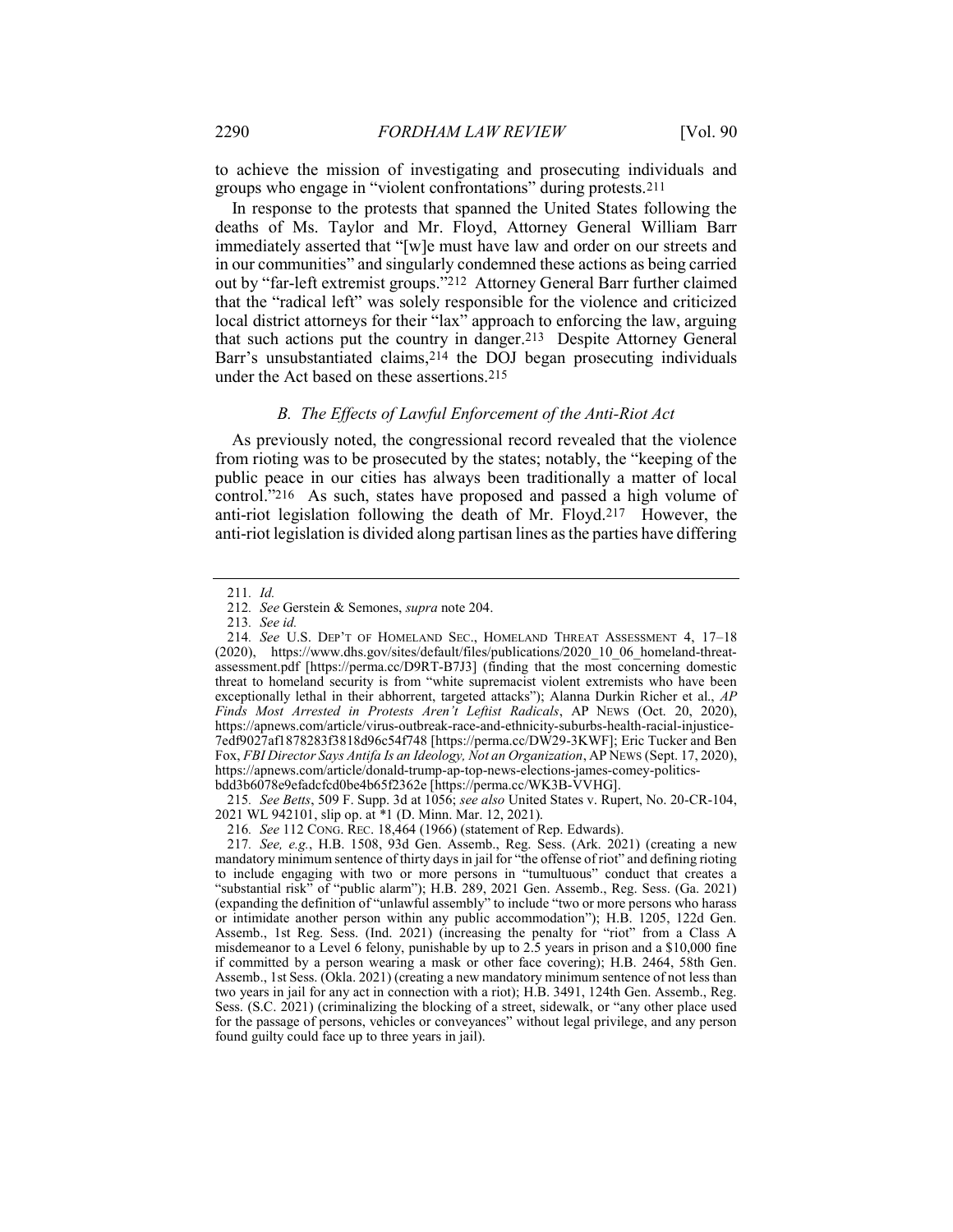views on promoting public safety.218 For example, Republican lawmakers argue that harsher penalties are needed to protect public spaces, irrespective of whether these penalties chill access to peaceful protests.219 In contrast, Democratic lawmakers assert that a novel approach predicated on safeguarding First Amendment rights is needed.220

This political divide is echoed in discussions concerning the intent behind the Act. Thus, Part II.B.1 considers the conflicting views regarding the Act's original intent. Part II.B.2 then examines whether contemporary federal solutions and state anti-riot provisions comport or conflict with the Act's stated purpose.

#### 1. The Political Divide over the Act's Intent

While Republican legislators who support anti-riot provisions acknowledge the public anger over the murder of Black Americans by law enforcement, some also believe that protecting the nation, its citizens, and real property from destruction is essential to a secure community.221 Indeed, legislative history indicates that current members of Congress want to "prevent violence and protect law enforcement officers."222 Accordingly, it is necessary to assess whether this intent is being carried out without usurping individuals' constitutional rights.223

Republicans argue that increasing the penalties associated with anti-riot provisions will further the Act's intentions by promoting security.224 The enforcement of these strict penalties overtly persuades citizens to limit their protest activity due to the fear of over-policing.225 Under this view, the proposed anti-riot provisions deter an individual from behaving with a mob mentality and engaging in violent assemblies that would destroy business establishments and other property.226

<sup>218</sup>. Compare Press Release, Ken Buck, Rep., U.S. House of Reps., Congressman Ken Buck Reintroduces the BRICKS Act (Jan. 25, 2021), https://buck.house.gov/media-center/press-releases/congressman-ken-buck-reintroduces-bricks-act [https://perma.cc/ center/press-releases/congressman-ken-buck-reintroduces-bricks-act 3REU-SQ8B] (statement by Republican member of Congress), with Press Release, Karen Bass, Rep., House of Reps., Reps. Bass Issues Statement Regarding Police Reform Negotiations (Sept. 22, 2021), https://bass.house.gov/media-center/press-releases/reps-bassissues-statement-regarding-police-reform-negotiations [https://perma.cc/CR5Z-R6HH] (statement by Democratic member of Congress).

<sup>219</sup>. See infra notes 241–50 and accompanying text.

<sup>220.</sup> See generally Press Release, Karen Bass, supra note 218.

<sup>221.</sup> See, e.g., Press Release, Ken Buck, supra note 218; Sophie Quinton, Eight States Enact Anti-Protest Laws, PEW (June 21, 2021), https://www.pewtrusts.org/en/research-andanalysis/blogs/stateline/2021/06/21/eight-states-enact-anti-protest-laws

<sup>[</sup>https://perma.cc/N2YW-HDMQ] (quoting remarks from Governor Ron DeSantis: "We want[] to make sure that we were able to protect the people of our great state, people's businesses and property against any type of mob activity or violent assemblies").

<sup>222</sup>. See Press Release, Ken Buck, supra note 218; Quinton, supra note 221.

<sup>223</sup>. See Adams, supra note 106.

<sup>224</sup>. See Reid J. Epstein & Patricia Mazzei, G.O.P. Bills Target Protesters (and Absolve Motorists Who Hit Them), N.Y. TIMES (June 16, 2021), https://www.nytimes.com/2021/04/ 21/us/politics/republican-anti-protest-laws.html [https://perma.cc/X3VF-RKVS].

<sup>225</sup>. See Adams, supra note 106.

<sup>226</sup>. See Quinton, supra note 221.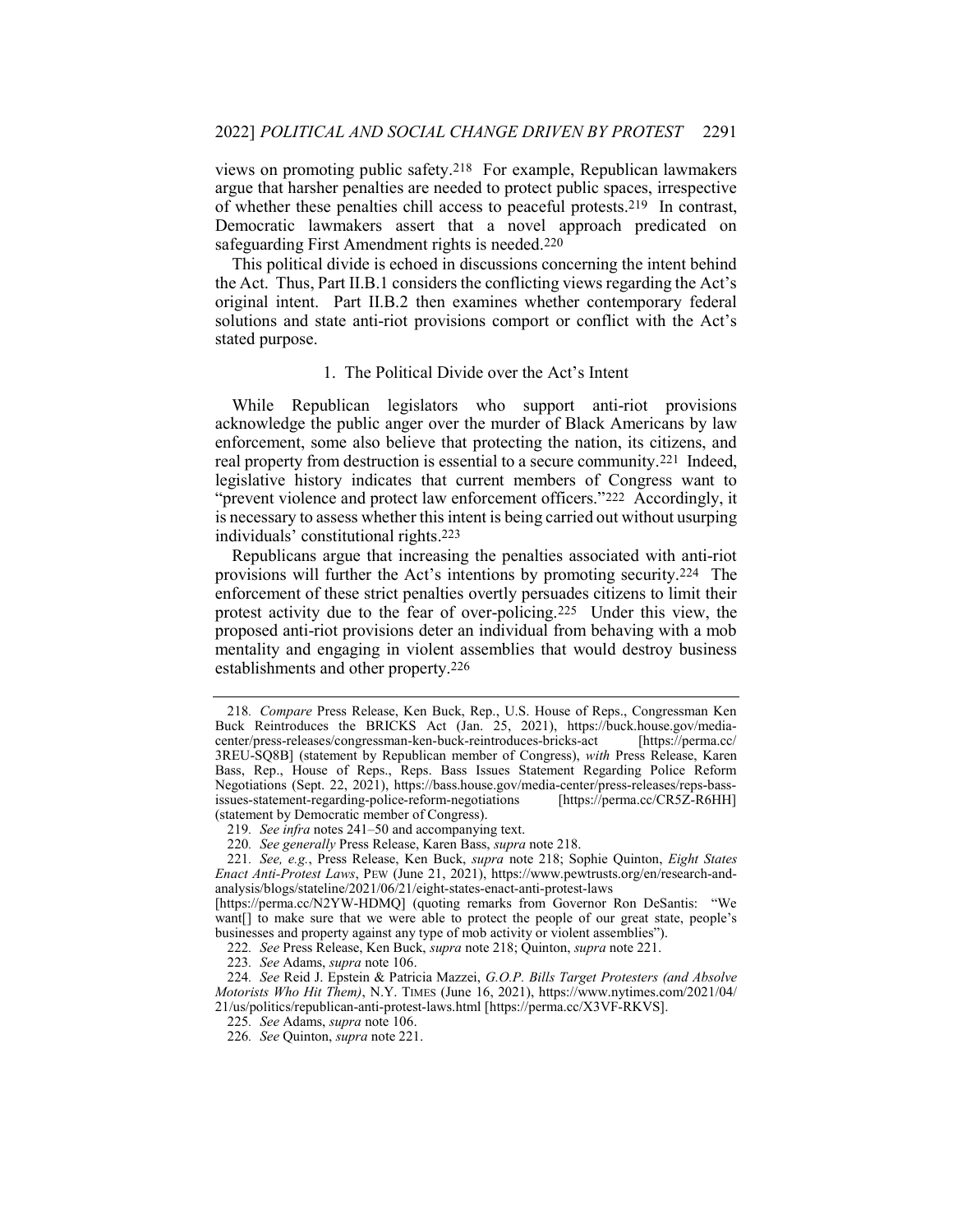In contrast, Democrats contest the use of anti-riot provisions, arguing that it dissuades individuals from exercising their constitutional rights.227 Accordingly, this harm incurred by the proposed anti-riot provisions affects the interests of peaceful protestors who Democrats believe would otherwise feel welcome to march on matters that address social issues.228 For example, an individual who participates in a peaceful protest that subsequently becomes violent through the acts of individuals unassociated with the demonstration would still be liable under the Act for being part of the crowd.229 These issues are exacerbated by anti-riot provisions because their broad interpretations could create liability by association and allow law enforcement authorities the ability to incarcerate protestors for actions they deem undesirable.230

As a result, the ability to protest is subdued because the Act causes organizers and peaceful protestors to fear they may be prosecuted when other actors incite and commit violence.231 This burden impacts all individuals and, by dissuading Americans from peacefully protesting, undermines the congressional intent behind the Act to "protect society from the extremist element which advocates the destruction of our nation."232

## 2. The Convergence of Congressional Solutions and State Legislative Defenses

Beyond the Act's intentions, the question of whether federal intervention is necessary depends on whether state legislative efforts to create new classes of offenses for prosecuting organizers of protests are sufficient to address the concerns of anti-riot provisions' drafters.

In response to an increase in anti-riot provisions proposed at the federal and state level, representatives of civil rights groups, for example, have stated that "turnout at protests drastically decrease[d] and [leaders] have . . . cancel[ed] demonstrations to protect members from violence."233

<sup>227</sup>. See Adams, supra note 106.

<sup>228</sup>. See id.

<sup>229</sup>. See id. (noting that the Act's penalties on demonstrators are unclear since the delineation between a peaceful protestor and violent actor is vague).

<sup>230</sup>. See id.

<sup>231</sup>. See id.

<sup>232</sup>. See Reilly, supra note 109 (emphasis added).

<sup>233</sup>. See Lalee Ibssa, What To Know About Florida's Anti-Riot Law and the Corresponding Legal Challenge, ABC NEWS (Aug. 7, 2021, 9:56 AM), https://abcnews.go.com/US/floridasanti-riot-law-legal-challenge/story?id=79224398 [https://perma.cc/UH6D-HMTH]; see also Civil Rights Groups File Federal Lawsuit Challenging Florida's Anti-Protest Law, ACLU (May 11, 2021), https://www.aclufl.org/en/press-releases/civil-rights-groups-file-federallawsuit-challenging-floridas-anti-protest-law [https://perma.cc/85Y8-M9UM] (filing on behalf of "The Black Collective, Black Lives Matter Alliance Broward, Chainless Change, Dream Defenders, the Florida State Conference of the NAACP, and the Northside Coalition of Jacksonville").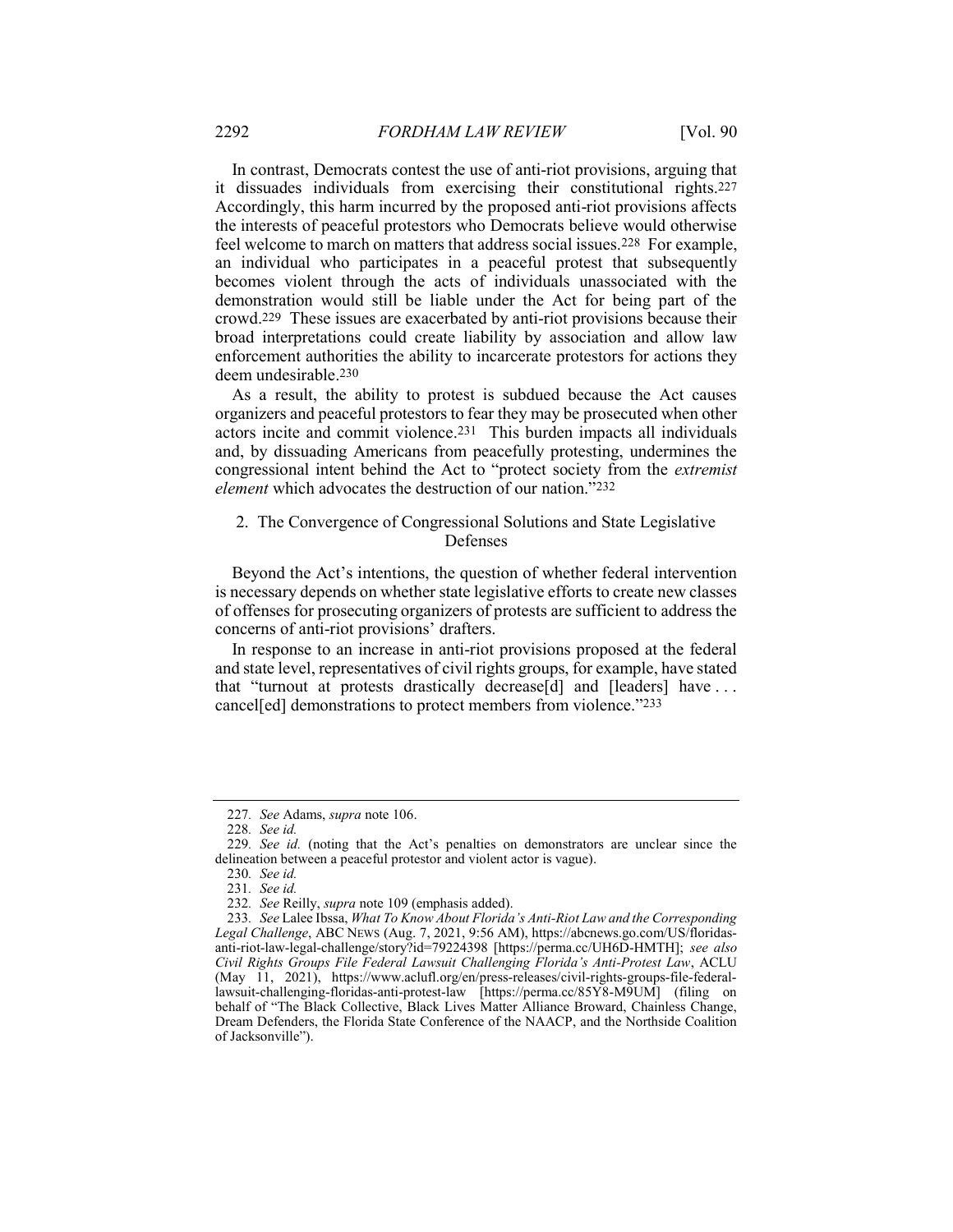Meanwhile, Congress has remained silent in the face of courts striking text from the Act as unconstitutional,234 since those holdings did not undermine the validity of any other enforceable provision in the Act.235

Instead, in response to the escalation of protests that occurred across the nation, Congress took two entirely different approaches236—generally along partisan lines—to study and address this problem.237 One response led by Republican congressmembers was a proposed action to amend the Act by increasing the maximum term of imprisonment for the offense of rioting and other unlawful action238 despite the chilling impact on peaceful protests. At the same time, a different approach, which garnered bipartisan support, was the George Floyd Justice in Policing Act of 2020239 ("Policing Act") and the establishment of a Commission on the Social Status of Black Men and Boys Act240 ("Commission on Black Men").

Senator Tom Cotton of Arkansas and Congressman Ken Buck of Colorado proposed the Blocking Rioters and Insurrectionists from our Cities to Keep us Safe Act of 2021241 ("BRICKS Act") in the Senate and the House of Representatives, respectively. Of note, the original proposal was introduced in 2020 but died on the House floor.<sup>242</sup> As a result, Representative Buck reintroduced the BRICKS Act in 2021, intending to increase terms of imprisonment for protestors to alleviate the potential fear citizens had from the wave of protests that swept across the country.243 The BRICKS Act proposed increasing the statutory maximum prison terms for a rioting offense from five years to ten years.244 It also established higher statutory maximum penalties for rioting offenses that involve certain aggravating characteristics.245 Specifically, the bill proposed a prison term of up to twenty-five years for a rioting offense resulting in serious bodily injury or including dangerous activity, and a prison term of any years or for life for a rioting offense resulting in death or including a capital offense.<sup>246</sup> In defense of the bill, Representative Buck stated that "[i]n order to truly restore unity in this country, Congress must support efforts like this to stop the violence perpetrated by the far left. . . . and [to] hold these criminals accountable for

<sup>234</sup>. See supra Part II.A.1.

<sup>235</sup>. See supra Part II.A.1.

 <sup>236.</sup> Both political parties have remained relatively silent on the arguments posed by the courts and the views summarized by the DOJ. See infra Part II.A.2.

<sup>237</sup>. See Sarah Ferris & Heather Caygle, Congress Turns to Age-Old Fix After Police Reform Stalls: A Commission, POLITICO (July 28, 2020, 5:54 PM), https://www.politico.com/ news/2020/07/28/congress-police-reform-commission-384921 2T6D].

<sup>238</sup>. See BRICKS Act of 2021, S. 33, 117th Cong. (2021).

 <sup>239.</sup> H.R. 7120, 116th Cong. (2020).

 <sup>240.</sup> Pub. L. No. 116-156, 134 Stat. 700 (2020) (codified at 42 U.S.C. § 1975 note).

 <sup>241.</sup> S. 33, 117th Cong. (2021).

<sup>242</sup>. See BRICKS Act of 2020, H.R. 8757, 116th Cong. (2020).

<sup>243</sup>. See Press Release, Ken Buck, supra note 218.

<sup>244</sup>. See BRICKS Act of 2021, S. 33, 117th Cong. (2021).

<sup>245</sup>. See id.

<sup>246</sup>. See id.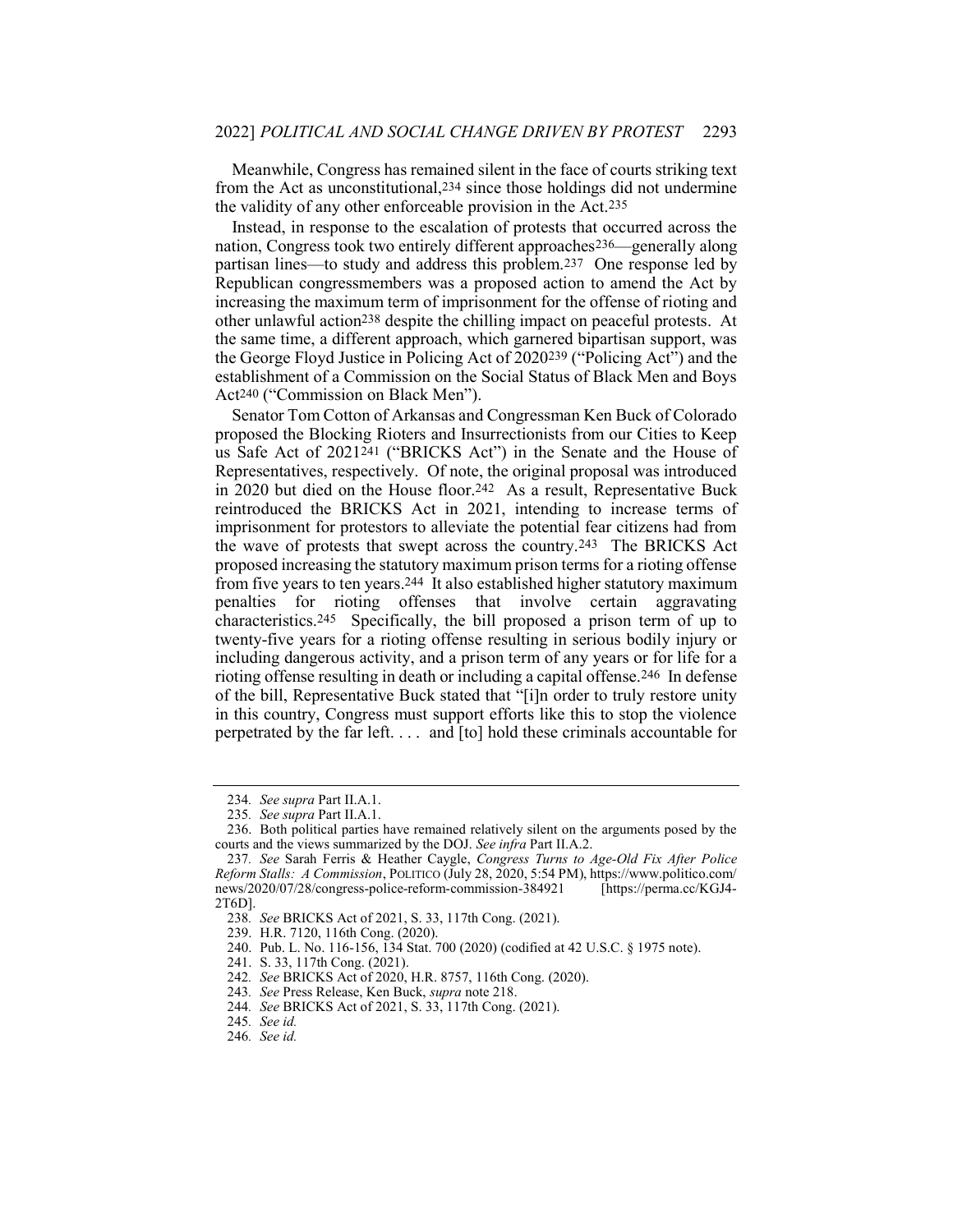their large-scale destruction once and for all."247 Moreover, Representative Buck reiterated the same contention Senator Thurmond expressed when introducing the Anti-Riot Act: that organized "leftist" groups are traveling across the country from the "west coast to the east coast to the middle of the country" to engage in criminal acts that the federal government has jurisdiction over and needs to prosecute.248 In a similar tone, Senator Cotton stated, "Those who use violence to advance their political agenda must be met with the full force of the law."249 Despite this bill being referred to the U.S. Senate Committee on the Judiciary, the committee has currently taken no further action to advance it.250

In contrast, other members of Congress identified the protesting across America as a response to decades of systemic racism and excessive policing in communities of Black and Brown people.251 Congresswoman Karen Bass of California proposed the Policing Act252 to increase accountability for law enforcement misconduct and establish measures to prevent racial profiling by law enforcement at the federal, state, and local levels.253 The Policing Act was designed to enhance existing mechanisms to resolve law enforcement violations, such as limiting qualified immunity and requiring officers to complete training on implicit bias and the duty to intervene when another officer uses excessive force.254 The bill passed in the House but failed in the Senate.255

However, through bipartisan support, Senator Marco Rubio of Florida and Congresswoman Frederica Wilson of Florida introduced the Commission on Black Men.256 Within the U.S. Commission on Civil Rights, the Commission on Black Men takes an ideological view similar to that of the Policing Act in addressing the issues of systemic protests.257 The Commission on Black Men allows lawmakers the opportunity to address broader issues of civil rights violations that affect Black men and boys.258 Specifically, the Commission on Black Men will conduct annual studies on systematic conditions related to poverty, drug abuse, and health issues,

<sup>247</sup>. See Tyler Olson, Ken Buck's Big Idea: Protect American Political System by Toughening Federal Penalties Against Rioters, FOX NEWS (Nov. 20, 2020), https://www.foxnews.com/politics/ken-bucks-big-idea-the-brick-act-rioters-stiffer-penalties [https://perma.cc/9ANT-SD85].

<sup>248</sup>. See id.

 <sup>249.</sup> Press Release, Ken Buck, supra note 218.

<sup>250</sup>. See BRICKS Act of 2021, S. 33, 117th Cong. (2021).

<sup>251</sup>. See George Floyd Justice in Policing Act of 2020, H.R. 7120, 116th Cong. (2020).

<sup>252</sup>. Id.

<sup>253</sup>. See id.

<sup>254</sup>. See id.

 <sup>255. 166</sup> CONG. REC. S4263 (daily ed. July 20, 2020) (indicating that H.R. 7120 was placed on the calendar).

<sup>256</sup>. See Pub. L. No. 116-156, 134 Stat. 700 (2020) (addressing the varying conditions affecting Black males in the history of America's cultural landscape).

<sup>257</sup>. See id. 258. See id.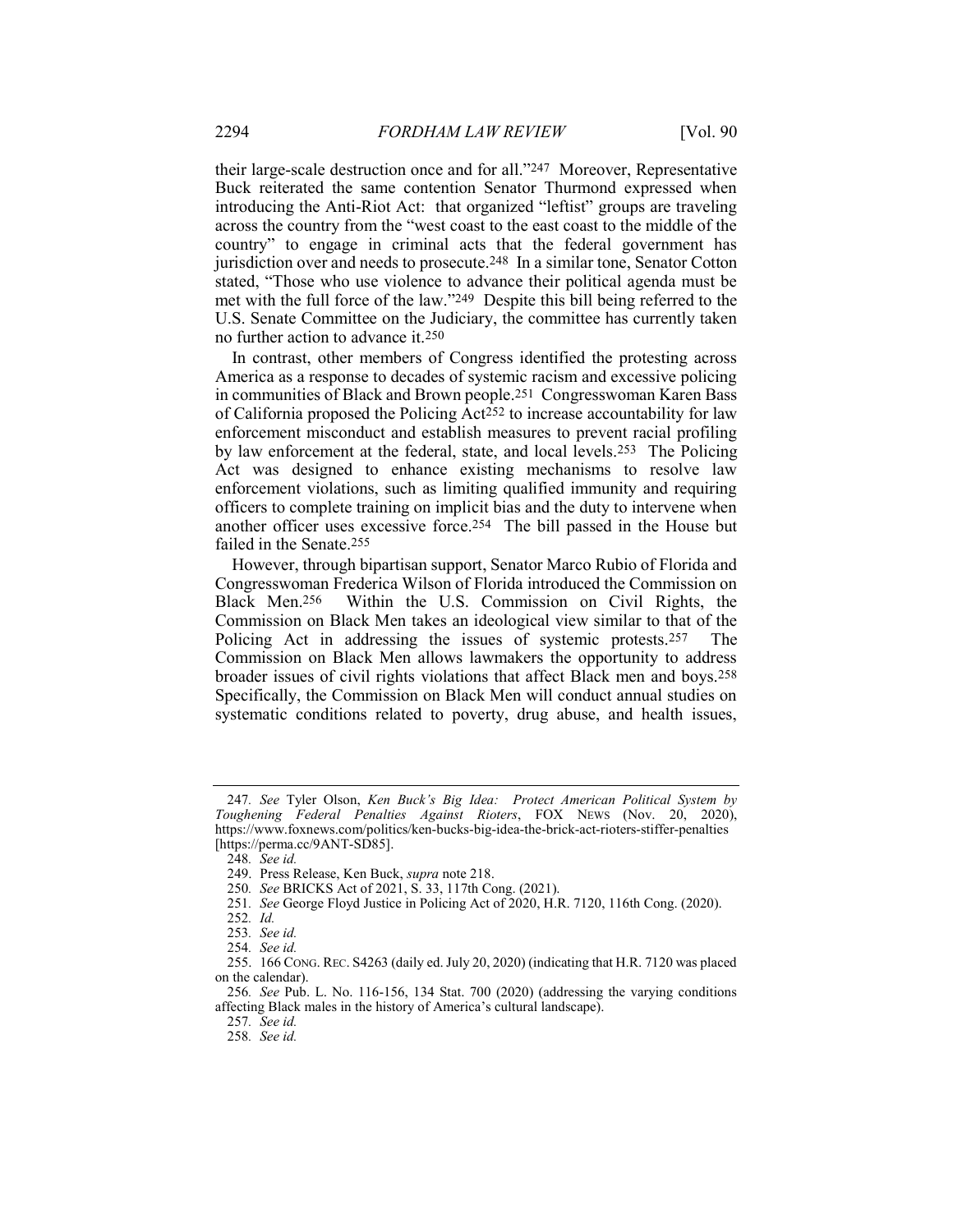among other topics, to document trends within the Black community and evaluate the impact of government programs in each area.259

Equally important, statewide criminal laws addressing anti-riot provisions significantly vary across the nation.260 As previously stated, the Act was designed to target organizers of protests who allegedly crossed state lines or used a facility of interstate commerce with the intent to agitate local citizens and violently destroy people's businesses and property without being prosecuted.261 By contrast, state anti-riot provisions were meant to target crimes committed during a protest, regardless of their interstate nature.262 However, recent holdings from federal courts,263 as well as several proposed state laws,264 have left open a debate as to whether additional federal legislative action is desirable or even warranted.

Among the most disruptive of contemporary cases involving anti-riot provisions is Dream Defenders v. DeSantis, 265 a case arising from Florida's proposed anti-riot law ("HB-1"), spearheaded by Governor Ron DeSantis as a way to quell violent protests following the wave of demonstrations in response to the killing of George Floyd.266 Analogous to the Miselis court's interpretive approach when analyzing the Act,267 the Northern District of Florida in Dream Defenders found HB-1 "vague" and "overbroad."268 The court held that HB-1 amounted to an assault on one's freedom of expression and violated the Constitution's due process protections.269

In Dream Defenders, the court found that the definition of "riot" in HB-1 could have multiple reasonable interpretations and that its association with the terms "participate" and "violent public disturbance" could lead to infinite alternative readings such that an individual of ordinary intelligence would be unable to discern its "real-world consequence."270 The court further found that the actions outlined as riotous conduct under HB-1—and its inclusion of any associated participant—was a "trap for the innocent."271 According to the court, harmless protestors were thus required to make a choice between expressing their views or facing the probability of being arrested.272

The court also noted that Governor DeSantis intended for HB-1 to empower law enforcement officers against "[protestors] who may criticize

<sup>259</sup>. See id.

<sup>260</sup>. See supra note 217 and accompanying text; Quinton, supra note 221.

<sup>261</sup>. See supra Part I.C.

<sup>262</sup>. See supra note 216.

<sup>263</sup>. See supra Part II.A.1.

<sup>264</sup>. See supra note 217.

 <sup>265.</sup> No. 21cv191, 2021 WL 4099437 (N.D. Fla. Sept. 9, 2021), appeal docketed, No. 21-13489 (11th Cir. Mar. 17, 2022).

<sup>266</sup>. See Curt Anderson, Florida's GOP-Backed 'Anti-Riot' Law Blocked by Judge, AP NEWS (Sept. 9, 2021), https://apnews.com/article/courts-george-floyd-florida-race-andethnicity-laws-bd110e1229212aa5345a039db2223325 [https://perma.cc/AAD3-W59A].

<sup>267</sup>. See supra Part II.A.1.

<sup>268</sup>. Dream Defs., 2021 WL 4099437, at \*29.

<sup>269.</sup> Id. at \*13-14; see also Anderson, supra note 266.

<sup>270</sup>. See Dream Defs., 2021 WL 4099437, at \*26–27.

<sup>271</sup>. Id.

<sup>272</sup>. Id. at \*27.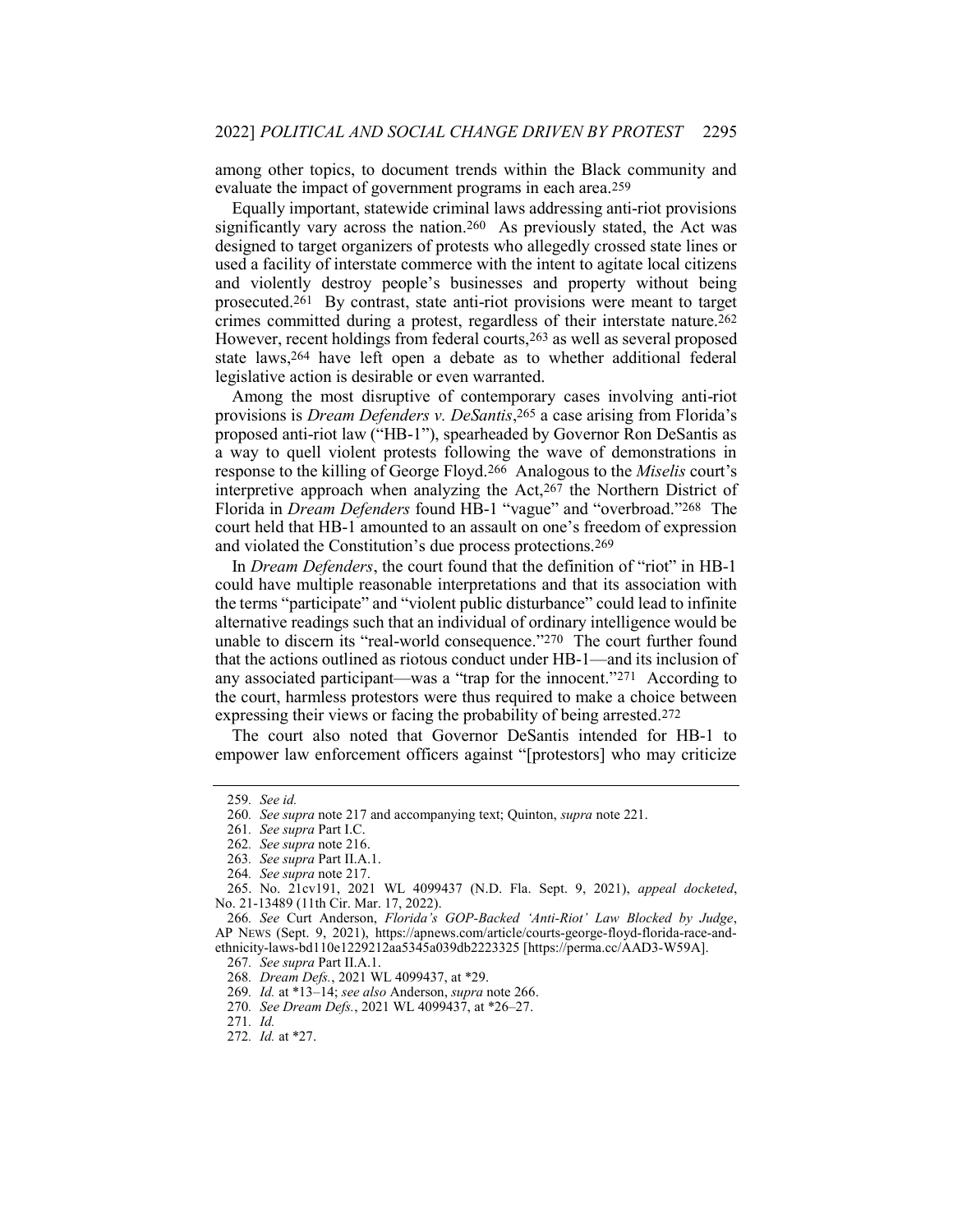their legal authority" because he stated that "a ton of bricks [will] rain down on [those who violate HB-1]."273 The court found that such threats do not protect Floridians.274 The court further held that its judicial role was not to narrow the construction of HB-1, but rather to hold HB-1 unconstitutional so state legislators could amend HB-1.275

The court also noted that numerous criminal statutes<sup>276</sup> relating to public safety and private property already exist for law enforcement officers.277 The court concluded that, in light of its breadth, the current application of HB-1 would negatively impact any political or social movement regardless of what those speakers were advocating, thus violating individuals' constitutional rights.278 For these reasons, the court granted a preliminary injunction against the enforcement of the new definition of "riot" contained in HB-1.279

Despite this latest judicial decision pertaining to the scope of a recent state anti-riot provision, other states have continued to propose new anti-rioting legislation.280

### III. A PROPOSAL FOR A RENEWED FEDERAL EFFORT TO UPHOLD THE RIGHT TO PEACEFUL ASSEMBLY AND PETITION

In light of contentious legislative divides, judicial findings of unconstitutionality, and the fundamental freedoms of speech and assembly that are at stake, the time is ripe for executive intervention. It is evident that a narrower, contemporary review would foster a balanced discussion concerning peaceful protests with respect to an individual's constitutional rights given the legislative history,281 contemporary assessments,282 and current application of the Act.283 This part focuses on determining what steps the executive branch should take to address anti-riot provisions concerning the Act's intended defenses. As discussed above, Congress's relative silence on the unenforceable provisions in the Act is telling, especially when the courts have explicitly emphasized that certain applications of those provisions are found to be unconstitutional.284 Moreover, the effects of the

<sup>273</sup>. Id. at \*28.

<sup>274</sup>. Id.

<sup>275</sup>. Id.

 <sup>276.</sup> The nonexhaustive list includes but is not limited to:

Disorderly Conduct, Affray, Criminal Mischief, Arson, Fire bombs, Assault, Aggravated Assault, Battery and Felony Battery, Aggravated Battery, Assault of Battery on Law Enforcement, Assault or Battery on Person 65 or Older, Trespassing, Burglary, Mob Intimidation, Resisting Officer With Violence, Resisting Officer Without Violence, Obstruction by Disguised Persons, Unlawful Assemblies, and Destroying/Demolishing Memorial or Historic Property.

Id. at \*32.

<sup>277</sup>. Id.

<sup>278</sup>. Id. at \*32–33.

<sup>279</sup>. Id. at \*33–34.

<sup>280</sup>. See supra note 217 and accompanying text.

<sup>281</sup>. See supra Part I.C.

<sup>282</sup>. See supra Part II.A.

<sup>283</sup>. See supra Part II.B.

<sup>284</sup>. See supra Part II.A.1.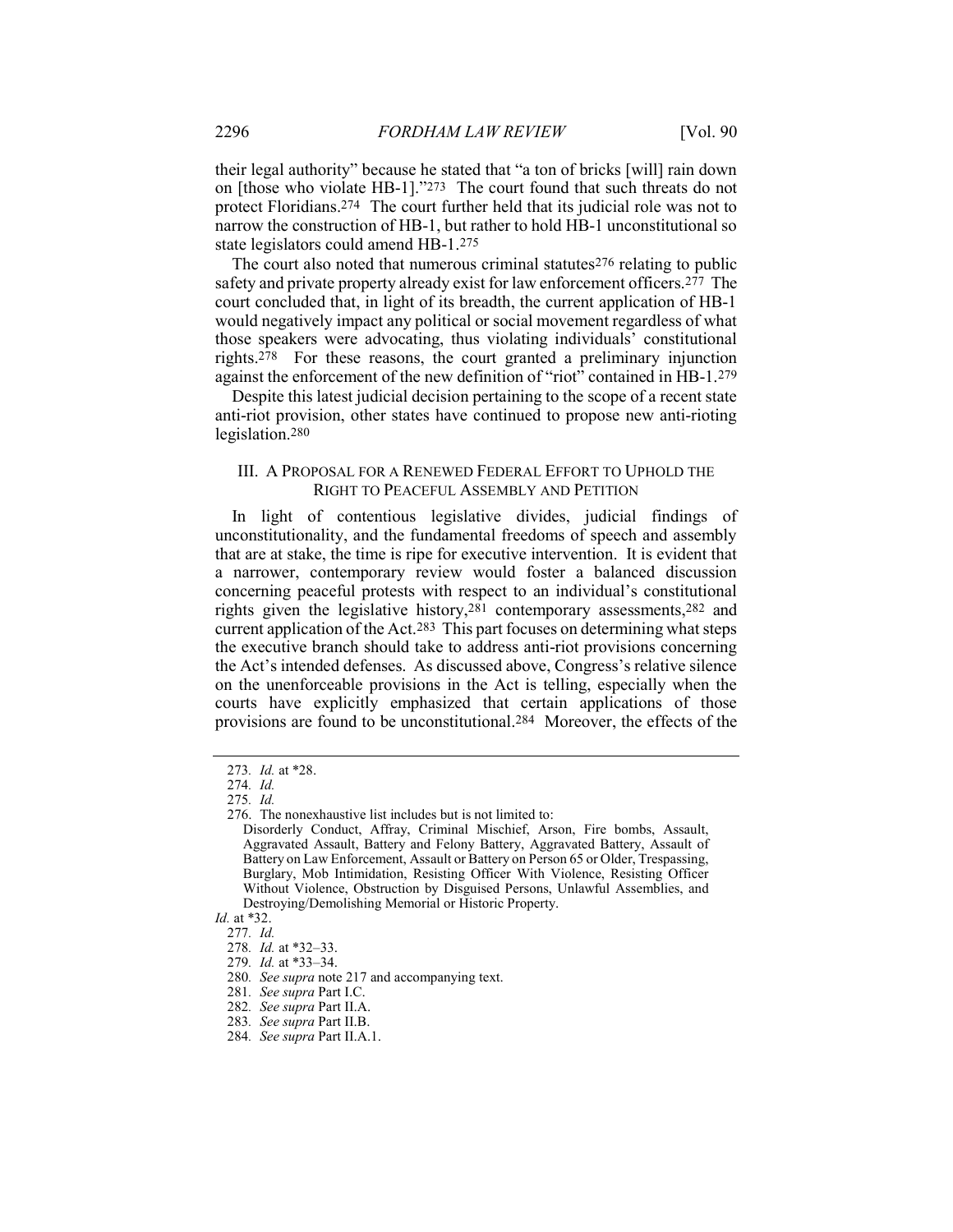Act and state-level anti-riot provisions on protestors, as detailed in Part II.B, demonstrate that the provisions' obvious impact on individuals' constitutional rights is paramount. Specifically, anti-riot provisions have a "severe chilling impact on demonstrations"285 and force protestors to engage in a risk calculation—namely, whether the risk of being shot by a counterprotester286 or being arrested for peacefully protesting is a possibility they are willing to accept.287 Not only do these provisions impact an individual's freedom to assemble and protest, but the effects of a vague and overbroad statute could cause more hesitant individuals to refrain from exercising their right to freedom of expression.288 This issue is especially noticeable in the context of the latest federal government assessments289 and conflicting congressional solutions designed to address such harms.290

This part proposes that a narrowly focused presidential review is necessary to determine the cause of escalating violence since the summer of 2020. It also focuses on whether the impact of the Act and anti-riot provisions on protestors is justified. Part III.A outlines the benefits of an executive branch agenda to shape public policy on anti-riot provisions in the context of the Act's intended purpose. Part III.B demonstrates the value of a presidential commission to study the current state of anti-riot provisions and how such provisions could and should be eliminated.

# A. The Development of an Executive Branch Agenda to Examine the Rise of Protests

Congress is unquestionably the most appropriate venue when deciding whether to amend or repeal federal laws because of its ability to gather a breadth of data and input from its constituents. However when, in the Supreme Court's considered judgment, such legislation conflicts with the Constitution, Congress's failure to amend or repeal a law can serve as a violation of their responsibilities.291 While this Note does not argue that congressional inaction on this issue amounts to a violation of Congress's constitutional responsibility, a balance between managing public safety and protecting citizens' right to protest should be at the forefront of the legislative agenda, especially when "global mass political protests continue to increase in scale and frequency."292

<sup>285.</sup> See Dream Defs., 2021 WL 4099437, at \*7 ("[M]any [potential protestors] . . . have decided not to protest out of fear of being arrested.").

<sup>286.</sup> See, e.g., Becky Sullivan, Kyle Rittenhouse Is Acquitted of All Charges in the Trial over Killing 2 in Kenosha, NPR (Nov. 19, 2021, 5:53 PM), https://www.npr.org/2021/11/19/ 1057288807/kyle-rittenhouse-acquitted-all-charges-verdict [https://perma.cc/L9T4-8DAZ].

<sup>287</sup>. See supra Part II.B.

<sup>288</sup>. See supra Part II.B.2.

<sup>289</sup>. See supra Part II.A.

<sup>290</sup>. See supra Part II.B.

<sup>291</sup>. See Marbury v. Madison, 5 U.S. 137, 177 (1803) (declaring that "it is emphatically the province and duty of the judicial department to say what the law is").

<sup>292.</sup> See Riley McCabe, Global Political Protests and the Future of Democracy, CTR. FOR STRATEGIC & INT'L STUD. (Mar. 5, 2021), https://www.csis.org/analysis/global-politicalprotests-and-future-democracy [https://perma.cc/B4Z2-87LW].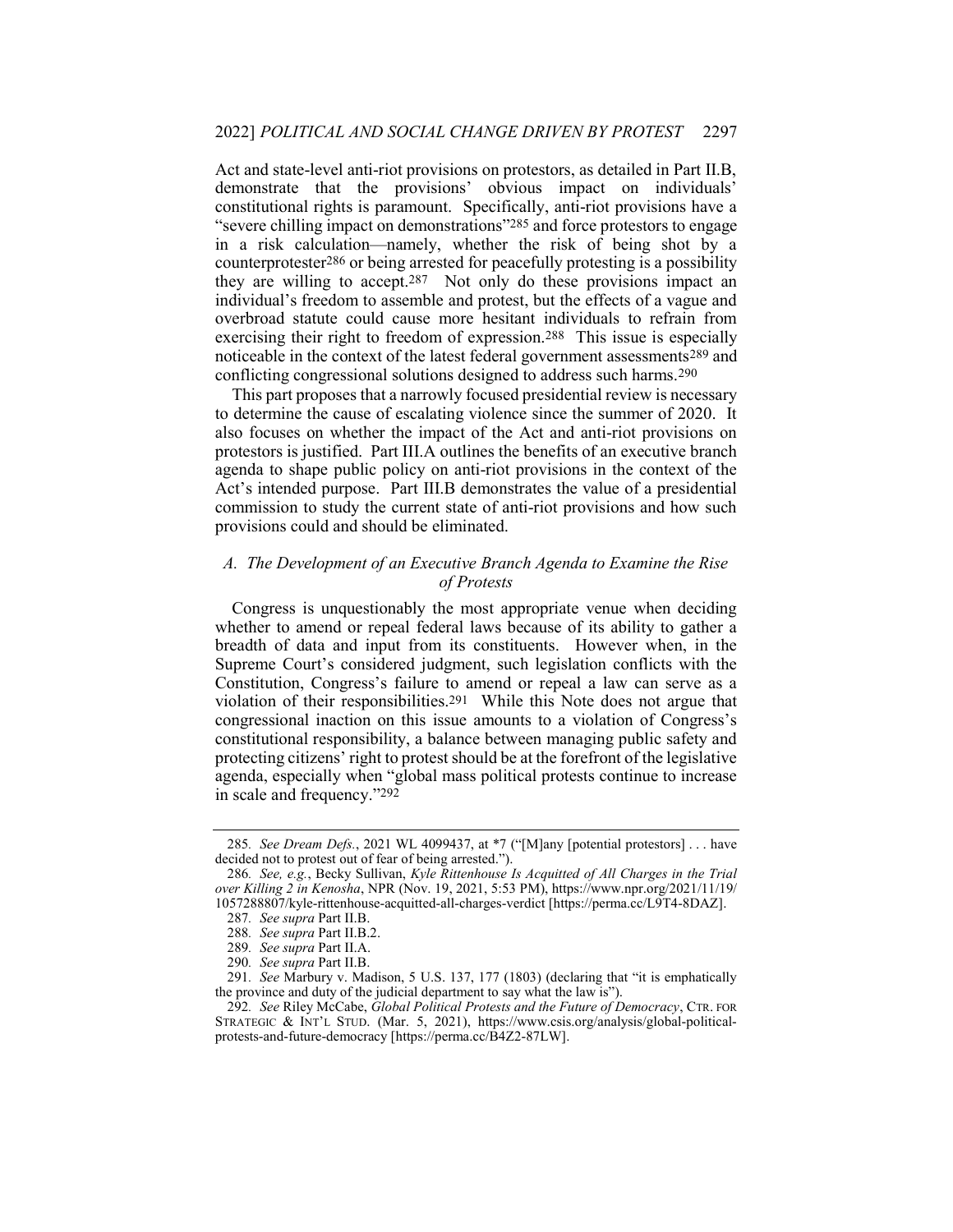This Note surmises that a widening partisan divide on how to fundamentally address recent protests could significantly impact the views of Americans, especially those who believe that the rights of all people are not being respected.293 Indeed, it is imperative to outline why presidential attention is the most practical and sound choice to effectuate necessary change. The justification has three components.

First, a presidential commission would provide the president with a more accurate assessment of current public views specifically related to protesting and help effectuate new policy directives to set an agenda.294 Second, as discussed in Part II.A, federal courts have generally held that certain provisions of the Act are unconstitutional due to the overbreadth doctrine but are divided as to an appropriate remedy to save the Act. The Supreme Court has denied petitions for writs of certiorari.295 Third, the commission's final recommendations could subsequently lead the DOJ—which has the authorization to promulgate rules and regulations—to codify new guidance practices related to violent protesting.296

It is important to state that this Note is not directed at any one administration. In fact, this part argues that sustained presidential consideration is reasonably desired to guarantee significant progress on this issue. The events that shaped President Johnson's decision to establish the Kerner Commission are in some respects similar to today's demonstrations, and presidential leadership for the development of a new executive branch agenda to examine the rise of recent protests may be necessary for effective reform.297 Furthermore, executive action would bring renewed vigor, resources, and consideration to the examination of the rise in protests and could counteract current congressional inaction.298

#### B. The Establishment of a Presidential Commission

The president should establish a commission via executive order to study whether the Act and statewide anti-riot provisions have chilled access to peaceful protests, with an emphasis on studying demonstrations stemming from sociopolitical dissent. This commission would also consider how violent protests could effectively be reduced. Scholars have recognized that presidential commissions can serve a variety of functions, including gathering and organizing information, providing an educational forum for the public on a given issue, and generating novel policy recommendations.299 However, some have questioned the effectiveness of presidential

<sup>293</sup>. See supra Part II.B.

<sup>294.</sup> See U.S. CONST. art. II,  $\S 3$ , cl. 2 (requiring the president to recommend matters to Congress for their consideration that he deems necessary and expedient).

<sup>295</sup>. See, e.g., Miselis, 972 F.3d 518 (4th Cir. 2020), cert. denied, 141 S. Ct. 2756 (2021); Daley, 972 F.3d 518 (4th Cir. 2020), cert. denied, 141 S. Ct. 2756 (2021).

<sup>296</sup>. See supra Part II.A.2.

<sup>297</sup>. See supra Part I.A.

<sup>298</sup>. See supra Part I.B.

<sup>299</sup>. See SMITH, supra note 92, at 13; Graham, supra note 36, at 8; Zegart, supra note 99, at 373–76.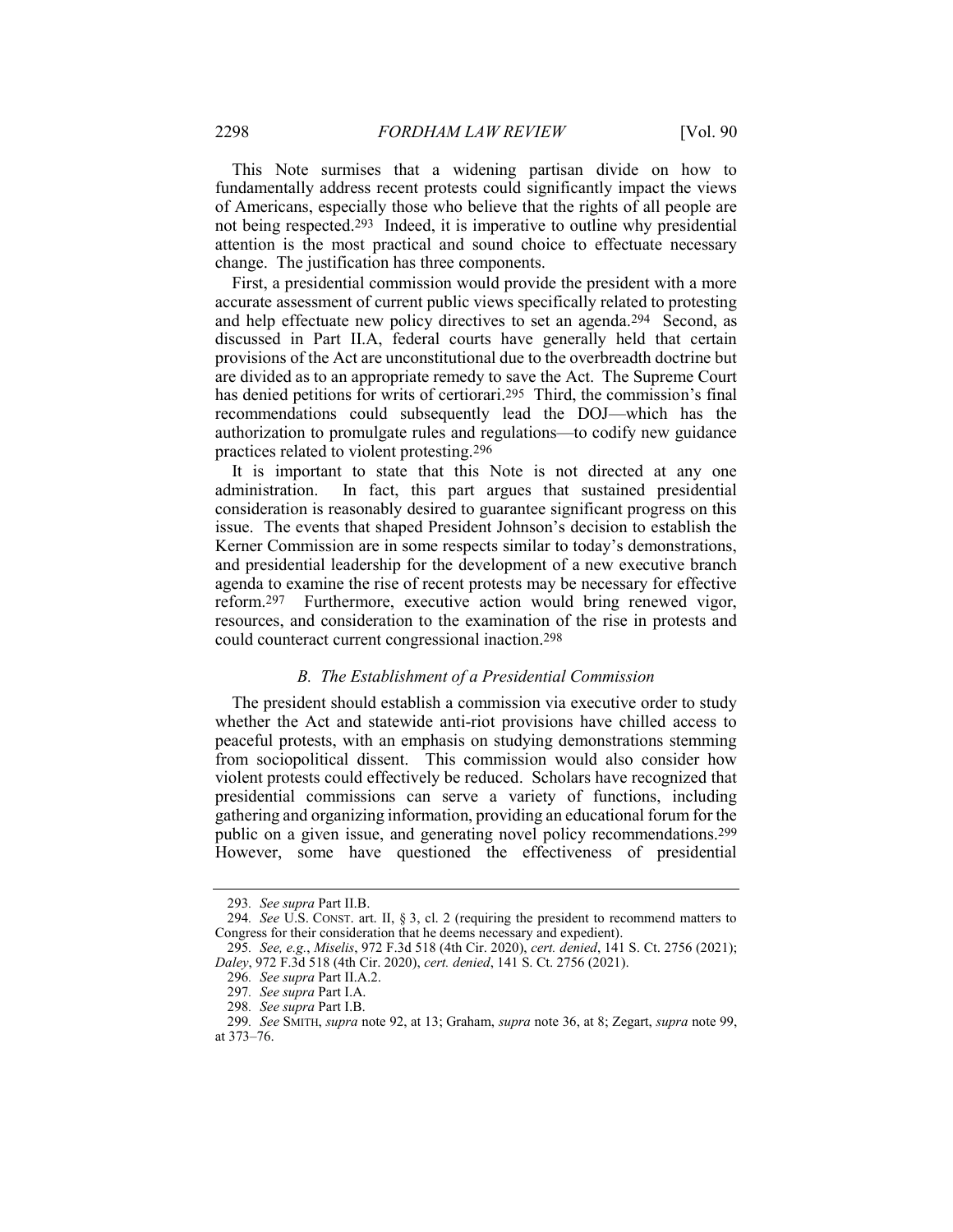commissions,300 despite others noting the commissions' abilities to spark significant reform.301 For example, President Ronald Reagan created the National Commission on Social Security Reform due to the failing Old-Age and Survivors Insurance Trust Fund302 and eroding public confidence in the Social Security system.303 Although history indicates President Reagan appointed the commission to support one of his domestic policy goals, it was a success, despite the "heated partisan politics surrounding the Social Security issue," because the recommendations were incorporated into the Social Security Amendments of 1983.304 Moreover, the commission sent a message to Congress accompanied with a compromise agreement calling for necessary reforms, which led to further congressional study on the U.S. Social Security Administration.305

In a similar vein, the president should develop a commission that would gather information about the extent to which anti-riot provisions chill participation in peaceful protests and should develop policy recommendations for addressing this issue. Such a commission could serve as a vehicle for educating the public about the harms of disrupting and restricting lawful assembly and protest and for engaging the public in a dialogue about the most effective avenues for reform. An advantage of commissions is that they command public attention about an issue outside the president's administration, and the massive circulation of their focus leads to an extended public dialogue.306 The commission could conduct a public dialogue to inform the public of the social costs and benefits that may be won through reforming anti-riot provisions. Furthermore, the president could require the commission to develop recommendations for which DOJ policies and procedures could better build trust in the communities and ensure the safety of demonstrators who choose to peacefully protest.

Additionally, commissions can generate their own recommendations absent presidential influence, exhibiting an independence of thought, and thus maintain their political consensus and credibility among the public.307 To ensure the independence of the recommendations, a cross section of experts with bipartisan support would likely be necessary, and the president would need to avoid influencing the work of the commission and its resulting

<sup>300</sup>. See Barron, supra note 93, at 1122 (suggesting that commissions do not "play a meaningful role in influencing regulatory policy" but "merely issue reports and the like"); Zegart, supra note 99, at 389–90 (describing that most think of presidential commissions as panels that "defuse, deflect, and delay presidential action . . . without producing much substantive policy change").

<sup>301</sup>. See supra Part I.B.

 <sup>302.</sup> The Old-Age and Survivors Insurance Trust Fund is a separate financial account in the U.S. Department of the Treasury that automatically covers the payments of Social Security benefits to retired-worker beneficiaries and their spouses and children and to survivors of deceased insured workers. See 42 U.S.C. § 401(a).

<sup>303</sup>. See SMITH, supra note 92, at 40.

<sup>304</sup>. See id. at 40–41; Social Security Amendments of 1983, Pub. L. No. 98-21, 97 Stat. 65 (codified as amended in scattered sections of the U.S.C.).

<sup>305</sup>. See SMITH, supra note 92, at 41.

<sup>306</sup>. See Graham, supra note 36, at 17.

<sup>307</sup>. See SMITH, supra note 92, at 45; Graham, supra note 36, at 16.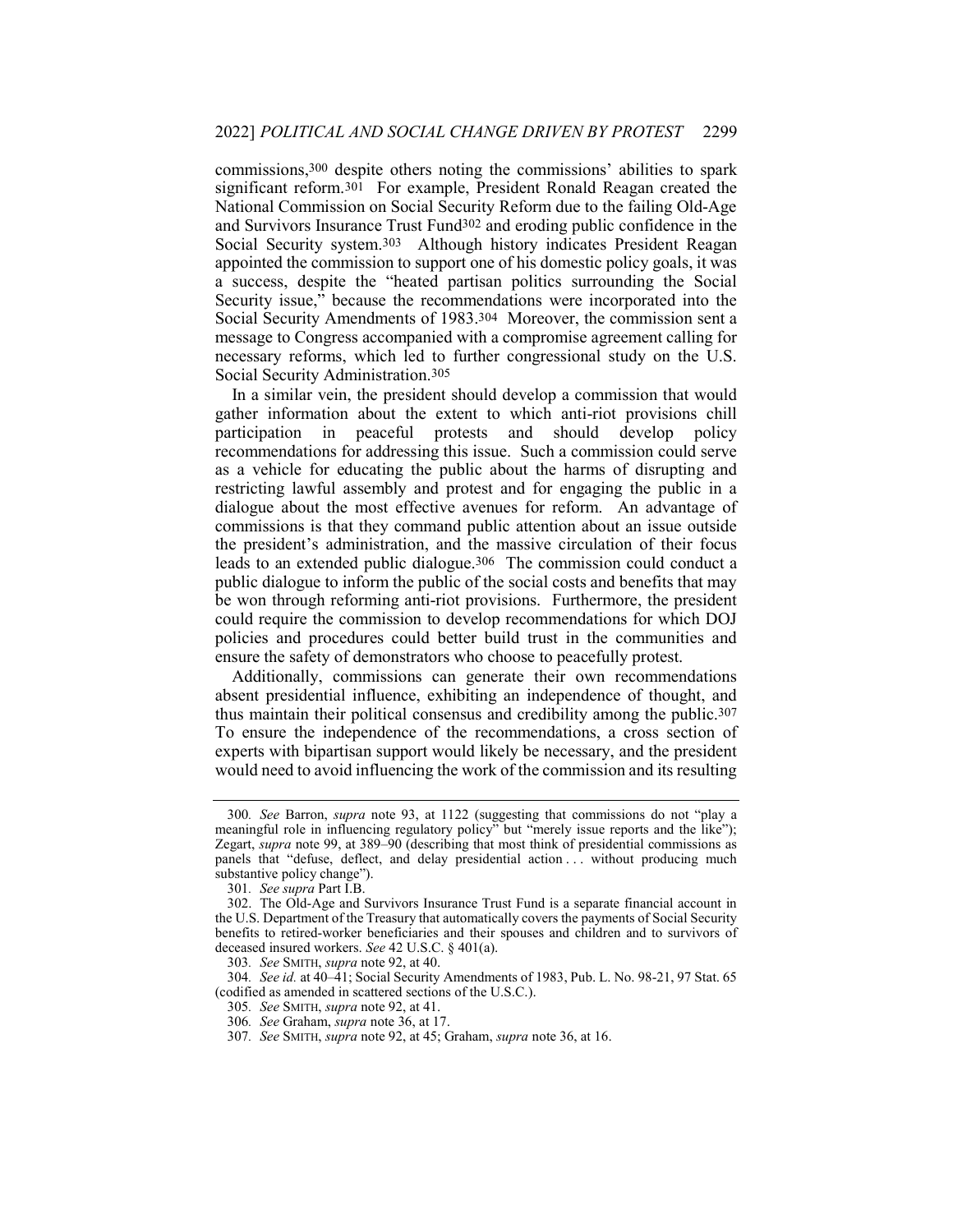policy recommendations. While the president would lose the ability to determine the exact nature of the recommendations, the added credibility of the recommendations coming from the commission should help to gain public support for their implementation.

Finally, the new commission should draw on some of the lessons learned from the Kerner Commission on how to increase commission effectiveness.308 For example, a commission will be most successful when (1) its final report provides concrete proposals that receive presidential and congressional support rather than broad sweeping recommendations, (2) it develops well-supported findings and recommendations, and (3) the recommendations are politically feasible for both parties.309 The commission should avoid broad proposals that may exceed legislative capabilities, as the wide scope of the Kerner Commission's recommendations may have been key to their ultimate dismissal by President Johnson.310 A bipartisan commission focused on developing policies addressing the chilling effects of anti-riot provisions on peaceful protestors would be sufficiently clear and narrow and could recommend specific policy changes that seek to achieve concrete and measurable results. By taking lessons from the Kerner Commission, a new commission could seek to not merely reiterate the same analysis and the same recommendations that are already a part of the dialogue, but rather produce useful, new information that is measurable over time.311

#### **CONCLUSION**

The federal government should not ignore that anti-riot provisions have become critical parts of federal and state legislators' attempts to diminish the voices of protestors. Despite the courts' application of the severability clause in Miselis and Rundo, partisan divisiveness has led to congressional inaction where no effective measure has been adopted to address violent protests. Concurrently, policy makers promoting public safety and safeguarding the freedom of expression should not dissociate these matters from their sociolegal context. The regularity with which policy makers discuss the deterrence of protests today, coupled with the passage of anti-riot provisions in several states, has only continued to chill free speech. The federal government should not discount this veiled attack on constitutional freedoms. The failure to investigate the potentially dangerous and discriminatory practices of anti-riot provisions has led to a lack of information on their impact, leaving citizens with anecdotal evidence to argue in their defense.

Protestors understand that overbroad and vague statutes could have the effect of criminalizing protected speech for law-abiding citizens. While Congress has not heeded the federal judiciary's suggestion to amend the Act's text, the three branches of government have also not presented a united

<sup>308</sup>. See supra notes 87–91 and accompanying text.

<sup>309</sup>. See SMITH, supra note 92, at 45.

<sup>310</sup>. See supra Part I.A.; Graham, supra note 36, at 9.

<sup>311</sup>. See KERNER REPORT, supra note 34, at 265.